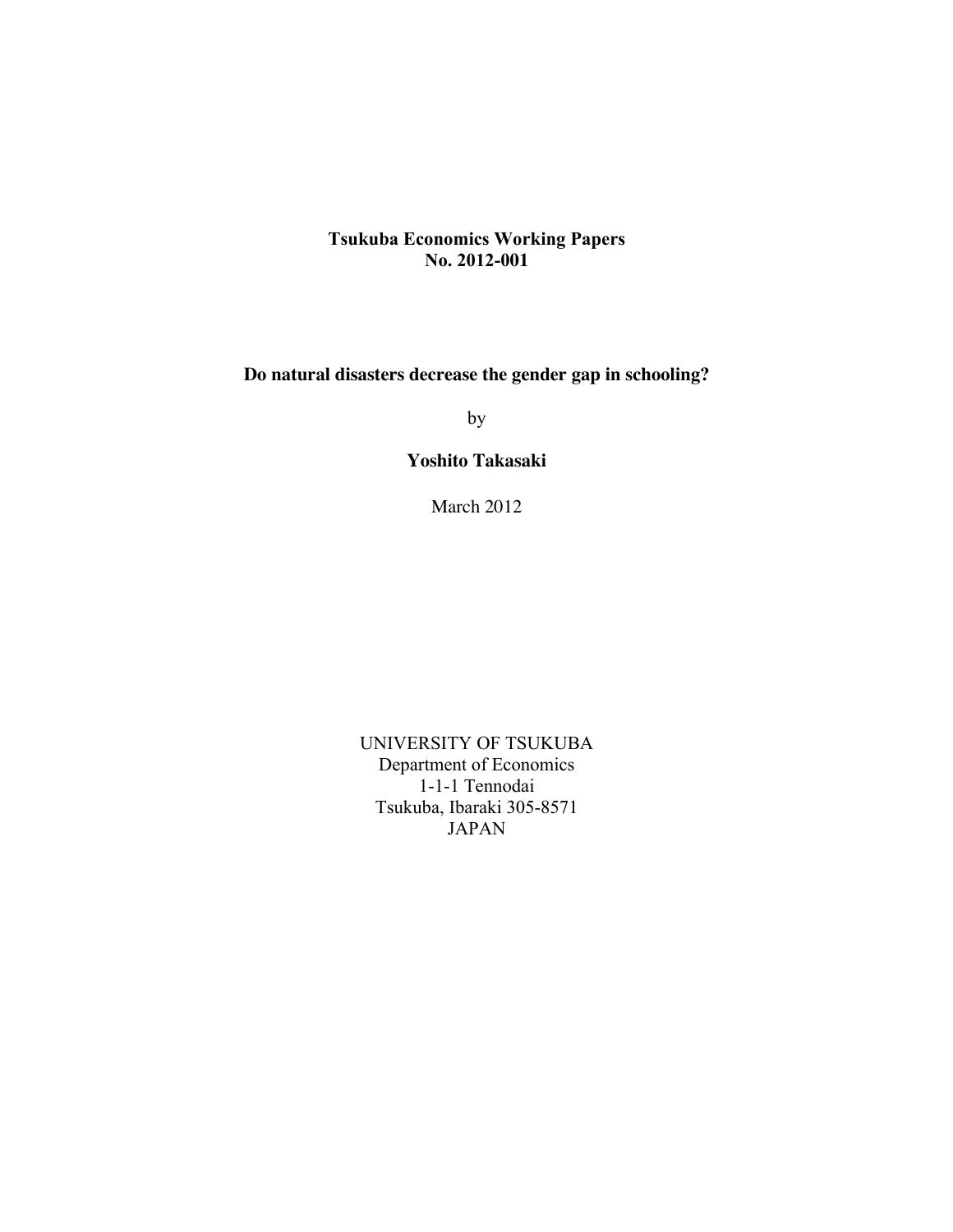# **Do natural disasters decrease the gender gap in schooling?**

**Yoshito Takasaki**\* University of Tsukuba

March 5, 2012

#### **Acknowledgements**

I wish to thank my field team – Jonati Torocake, Viliame Manavure, Viliame Lomaloma, and 16 enumerators – for their advice, enthusiasm, and exceptional efforts on behalf of this project. Special thanks are owed to the Fijians of the region who so willingly participated in the survey. The Cakaudrove Provincial Office in Fiji offered valuable institutional support for this project. This research has been made possible through support provided by the Sumitomo Foundation, the Japan Society for the Promotion of Science, and the Ministry of Education, Culture, Sports, Science and Technology in Japan. This paper benefited significantly from the insightful comments and suggestions of Jonna Estudillo and conference participants on an earlier version of this work presented at Hakone Conference in Tokyo (2011, GRIPS). Any errors of interpretation are solely the author's responsibility.

\*Corresponding author. Faculty of Humanities and Social Sciences, University of Tsukuba, 1-1- 1 Tennodai, Tsukuba, Ibaraki 305-8571 Japan, Tel./fax: +81 29 853 6280. E-mail address: takasaki@sk.tsukuba.ac.jp.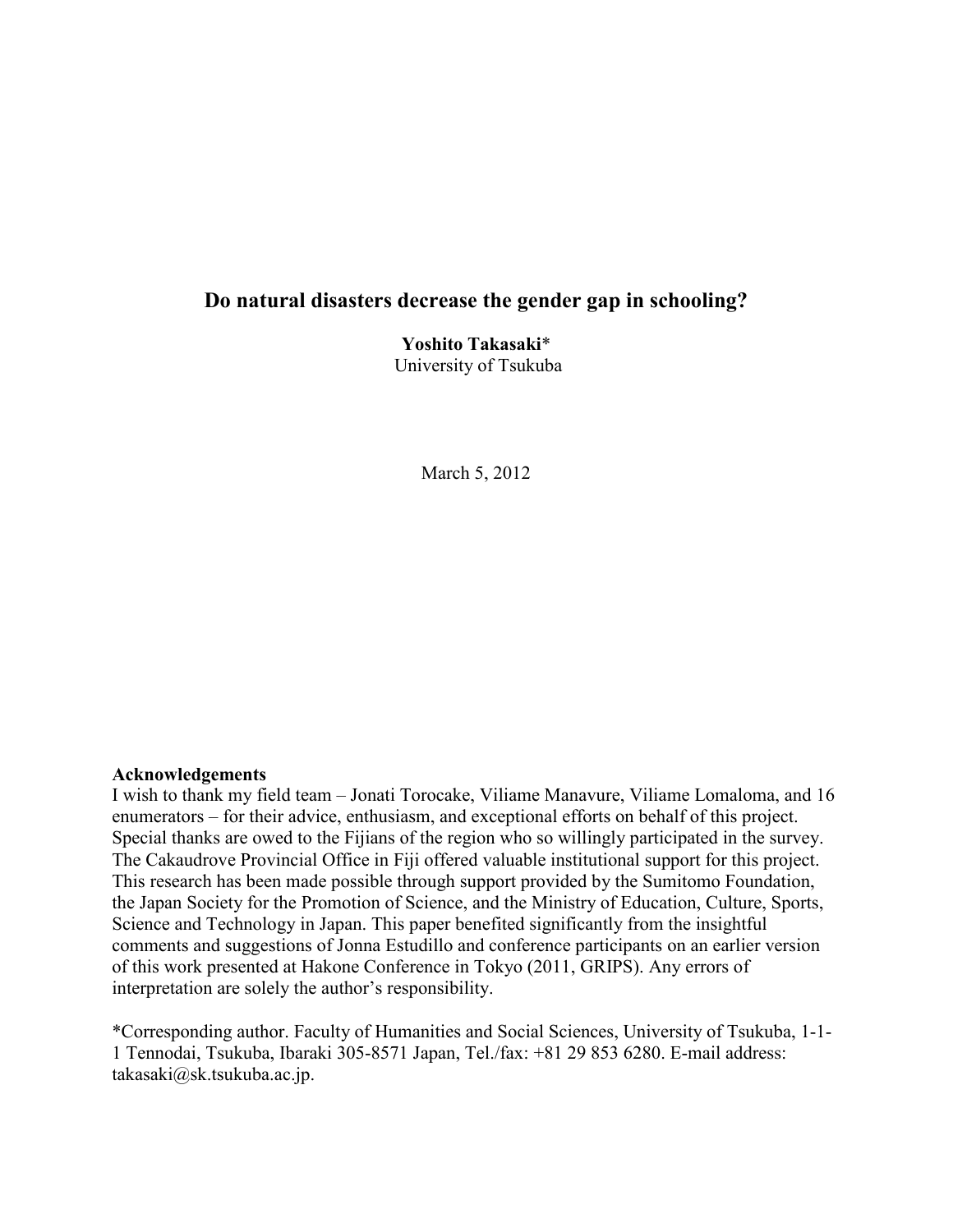#### **Abstract**

Rapidly decreasing gender gaps in schooling in developing countries can be a result of a gendered division of child farm labor as a coping response to increased natural disasters. This paper makes a case for this conjecture by analyzing original household survey data from rural Fiji. Boys, not girls, contribute to farming only among cyclone victims with dwelling damage, independent of housing aid receipt. Boys' school enrollment is significantly lower than girls' only among victims who did not receive aid early enough. Boys with no elder brother and an educated father are particularly vulnerable in their progression to higher-level schools. **Keywords:** gender gap in schooling; child labor; natural disaster; disaster aid **JEL classification**: O15; Q54

#### **I. Introduction**

Eliminating gender disparity in education is crucial to promote gender equality and empower women.<sup>1</sup> Although the gender gap in education – measured by the difference in school enrollments or educational attainments between men and women – is still significant, especially in South Asia and Sub-Saharan Africa, in most developing countries women's schooling has been increasing relative to men's (Orazem and King 2008, World Bank 2011). In particular, in about one third of developing countries (45), girls outnumbered boys in secondary education in 2008 (World Bank 2011, p61). World Development Report 2012 (World Bank 2011) attributes this remarkable progress to household responses to market and institutional changes – improved

 $<sup>1</sup>$  A strong reason for supporting women's education is the important roles of maternal human</sup> capital in reducing fertility, improving infant/child health, developing children's higher cognitive attainment, and promoting their schooling (King and Mason 2001, Schultz 2008).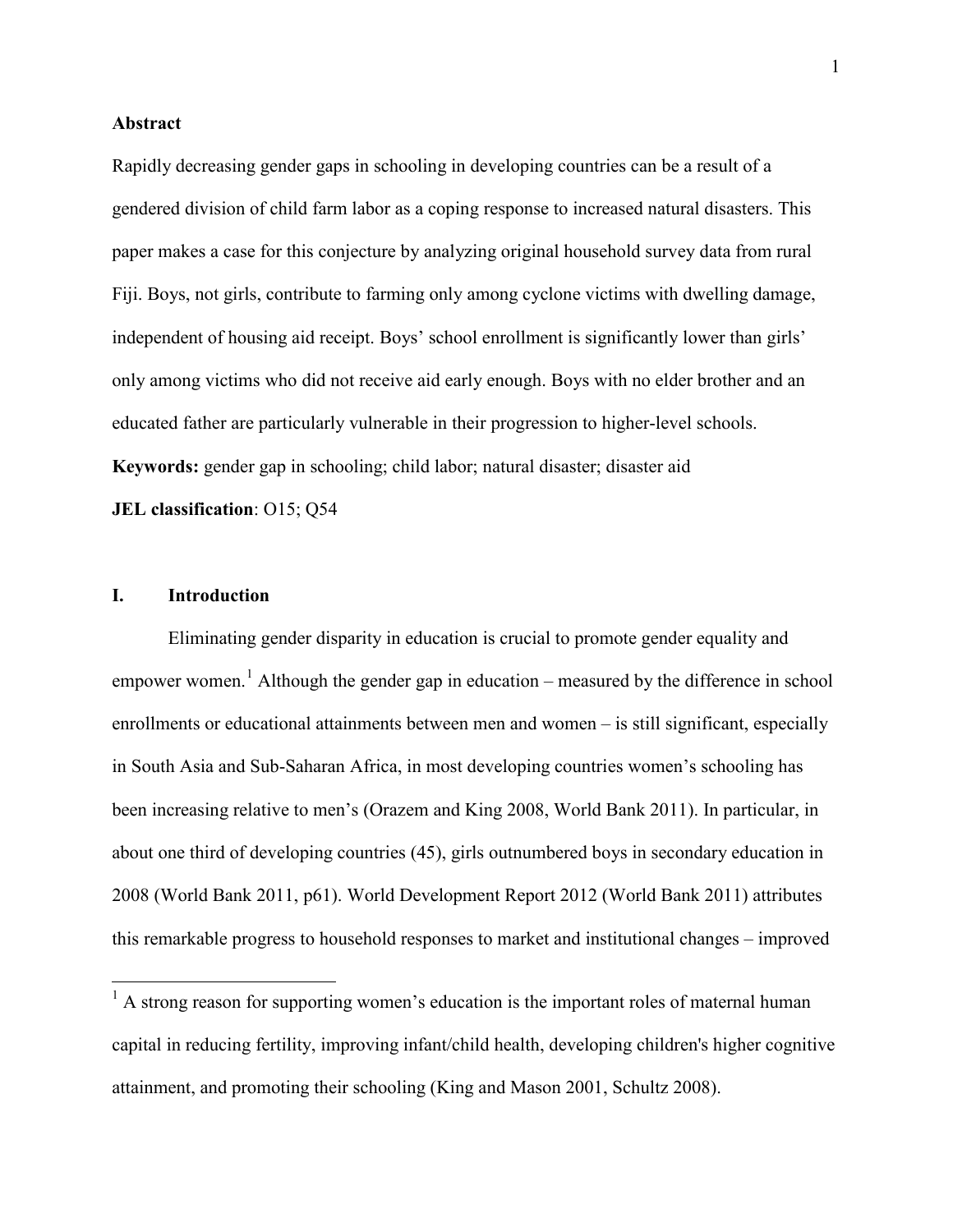returns to education for females and reduced cost of schooling – fuelled by government policies, such as school construction, free primary education, conditional cash transfer, and so forth. This paper proposes an alternative mechanism underlying the relative progress in women's education that has received virtually no attention – the gendered division of child farm labor as a coping response to increased natural disasters.

Consider a case where men are more active in farming than women, because of their distinct labor productivities across activities (including home work), labor-market conditions, and/or social norms, as seen in many developing areas (FAO 2011). Suppose that poor farmers rely on child farm labor to cope with adverse shocks. Then, boys at the secondary-school age with physical maturity are more likely to drop out of school for farming than girls. When overall secondary-school enrollment is low, this does not lead to a significant gender gap in schooling; as secondary schooling becomes more and more common, however, it can have such an effect. Then, as market and institutional changes promote schooling, the gender gap in education can decrease as a result of a household coping response that is independent of those changes. This alternative mechanism can be more significant in the developing countries that have been experiencing rapid education development without a comparable transformation in the agricultural economy than in others (and developed countries) that have experienced (much) slower education development. The recent progress of education also coincides with increased natural disasters, especially hydro-meteorological ones, such as floods, cyclones, and droughts (e.g., Cavallo and Noy 2009, Sawada 2007, Strömberg 2007), to which peasant farmers are particularly vulnerable. Natural disasters may be a driving force to decrease the gender gap in schooling, especially in rural developing areas.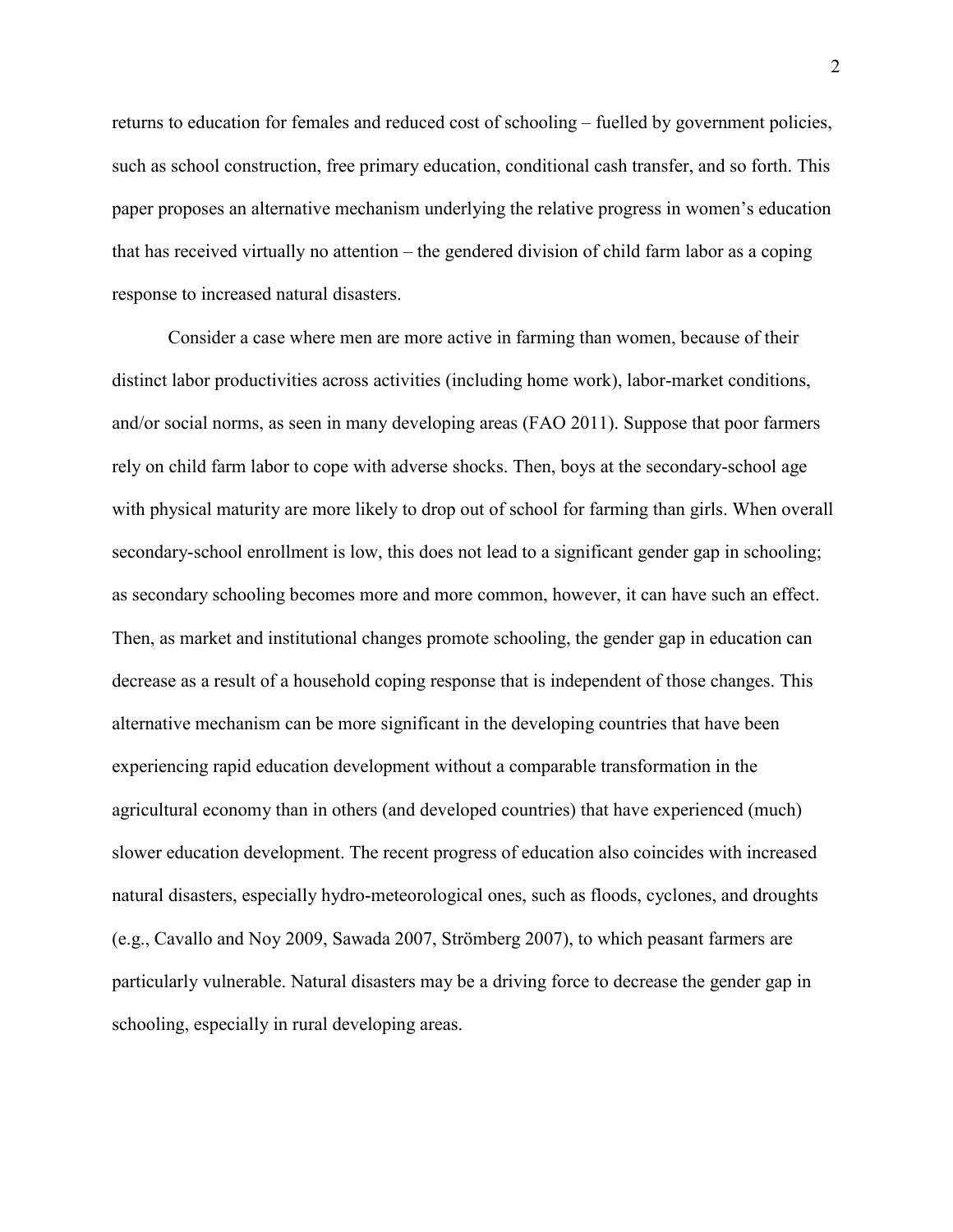Analyzing original household survey data in rural Fiji, this paper makes a strong case that the gendered coping response to natural hazards is a main reason for the progress of women's education there. I show that (1) boys, not girls, contribute to farming, not non-farm activities, among cyclone *victims* (households with dwelling damage), but not *non-victims*; and (2) boys' school enrollment is significantly lower than girls' among victims, but not non-victims.

I explore two critically important questions for policy. First, does disaster aid mitigate school dropout and child labor among disaster victims? I reveal that disaster aid (housing construction materials) mitigates boys' school dropout, if the provision occurs early enough, but not their labor use. In particular, although boys' farm labor is independent of aid, a significant gender gap in schooling exists only among aid *non-recipients*, and not *recipients*. de Janvry et al. (2006) show that conditional cash transfers (Progresa) mitigate school dropout, but not child labor, against various shocks, on which transfers are not conditional. My new finding means that public transfers targeted toward victims, unconditional on schooling, have similar mitigating effects.

Next, which boys are particularly vulnerable among non-recipient victims? I examine four hypotheses: (1) Boys who enter higher-level schools at the same time as disasters and aid are more vulnerable; (2) The oldest brothers are the most vulnerable (because of their physical maturity for farming, Fafchamps and Quisumbing  $1999$ ;<sup>2</sup> (3) Boys in poorer households with limited coping capability are more vulnerable (as found in previous works cited shortly); and, (4)

 $2$  Many extant works report similar birth-order effects – in both genders – not necessarily related to shocks (e.g., Edmonds 2006, Emerson and Souza 2008, Lillard and Willis 1994, Parish and Willis 1993); Thomas et al. (2004) find the opposite after the 1998 Indonesian financial crisis.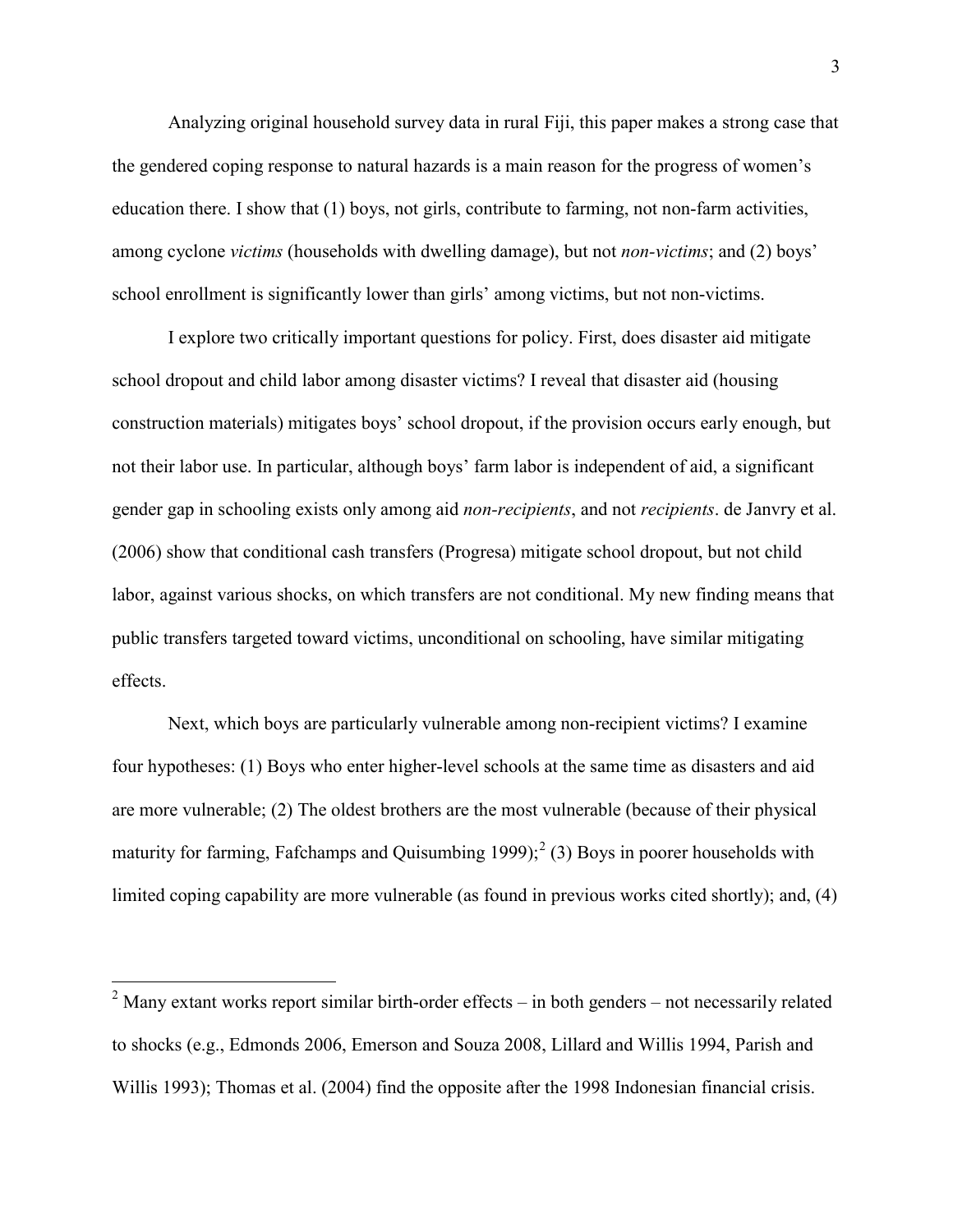Maternal education decreases boys' vulnerability. I find strong evidence for the schoolprogression and birth-order effects, but not for the wealth and maternal effects.

The gender-risk nexus in schooling and child labor is related to two lines of literature. On one hand, economists extensively study how gender disparity in schooling can be explained by distinct returns to education and opportunity costs of schooling between boys and girls (e.g., Schultz 1987, 2002, 2001). Opportunity costs of schooling are mainly determined by returns to child labor, which can significantly vary in the gender sphere depending on activities, including home work (Edmonds 2008). In rural Ethiopia, for example, child farm labor is more common among boys than girls (Guarcello, et al. 2006). On the other hand, many studies address the potential role of school dropout and child labor as self-insurance. Forgone human capital development for short-run coping responses can have a wide range of adverse consequences in the long run. Supporting empirical evidence has been found in various locales (e.g., Beegle, et al. 2006, Duryea, et al. 2007, Jacoby and Skoufias 1997, Thomas, et al. 2004).

Empirical findings of distinct insurance roles between boys and girls are mixed. Whereas Jensen (2000) finds no gender gap in schooling after rainfall shocks in Côte d'Ivoire, Cameron and Worswick (2001), Chaudhuri et al. (2006), and Skoufias and Parker (2006), respectively, show bias against girls' schooling corresponding to crop loss in Indonesia and Ethiopia and unemployment in Mexico; Duryea et al. (2007) report similar bias in child labor against unemployment in urban Brazil. In rural Mexico, de Janvry et al. (2006) find bias against boys in schooling and labor use in response to unemployment and health shocks, respectively, and bias against girls' schooling following natural disasters (i.e., opposite to my conjecture).

The rest of the paper is organized as follows. Section II describes the study area, livelihoods, and gender gaps in education and employment among adults. Section III describes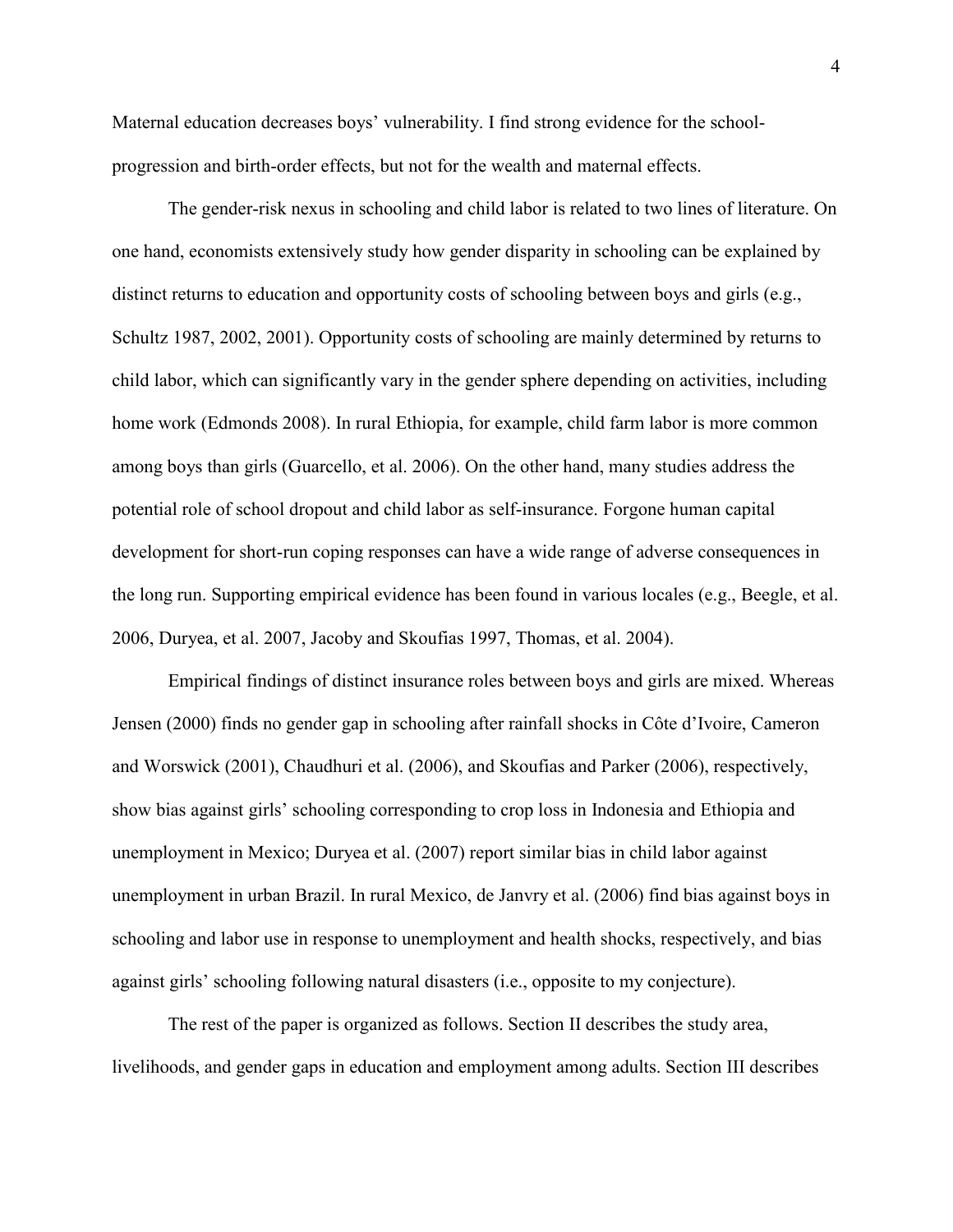cyclone damage, aid, rehabilitation, and gender gap in schooling among youths; evidence for boys' farm labor and school dropout against the damage is offered. Section IV presents the econometric specification to test the alternative mechanism and the questions discussed above, which is followed by the estimation results in Section V. The last section summarizes major findings and offers implications for research and policy.

#### **II. Study Area, Livelihoods, Education, and Employment**

#### *A. Study Area and Livelihoods*

In June-September 2005, I conducted a livelihood survey among 906 randomly selected households in 43 native Fijian villages in Cakaudrove Province in the northern region of the country, which significantly lags behind the main island Viti Levu, where the state capital, two international airports, and most tourism businesses are situated. (Fiji is divided almost equally between native Fijians and Indo-Fijians, and my study focuses on the former.) Virtually all households in the sample employ traditional farming practices, using no mechanized equipment or animal traction to produce taro, cassava, coconut, and kava plants. Rural land is communally owned by clan (within-village kin group) and is privately used, and by law it cannot be sold. Most households also engage in artisanal fishing and handicraft making. Whereas farming and fishing are conducted by both men and women (Fijian women are active fisherwomen, Chapman 1987), handicrafts are made exclusively by women (Turner 1987). Farming, fishing, and handicraft making, respectively, account for 66%, 11%, and 10% of income earned by sample households in the past one month (the mean total income is  $F$1,583$ ;  $F$1 = US$.60$ ).

#### *B. Education and Employment*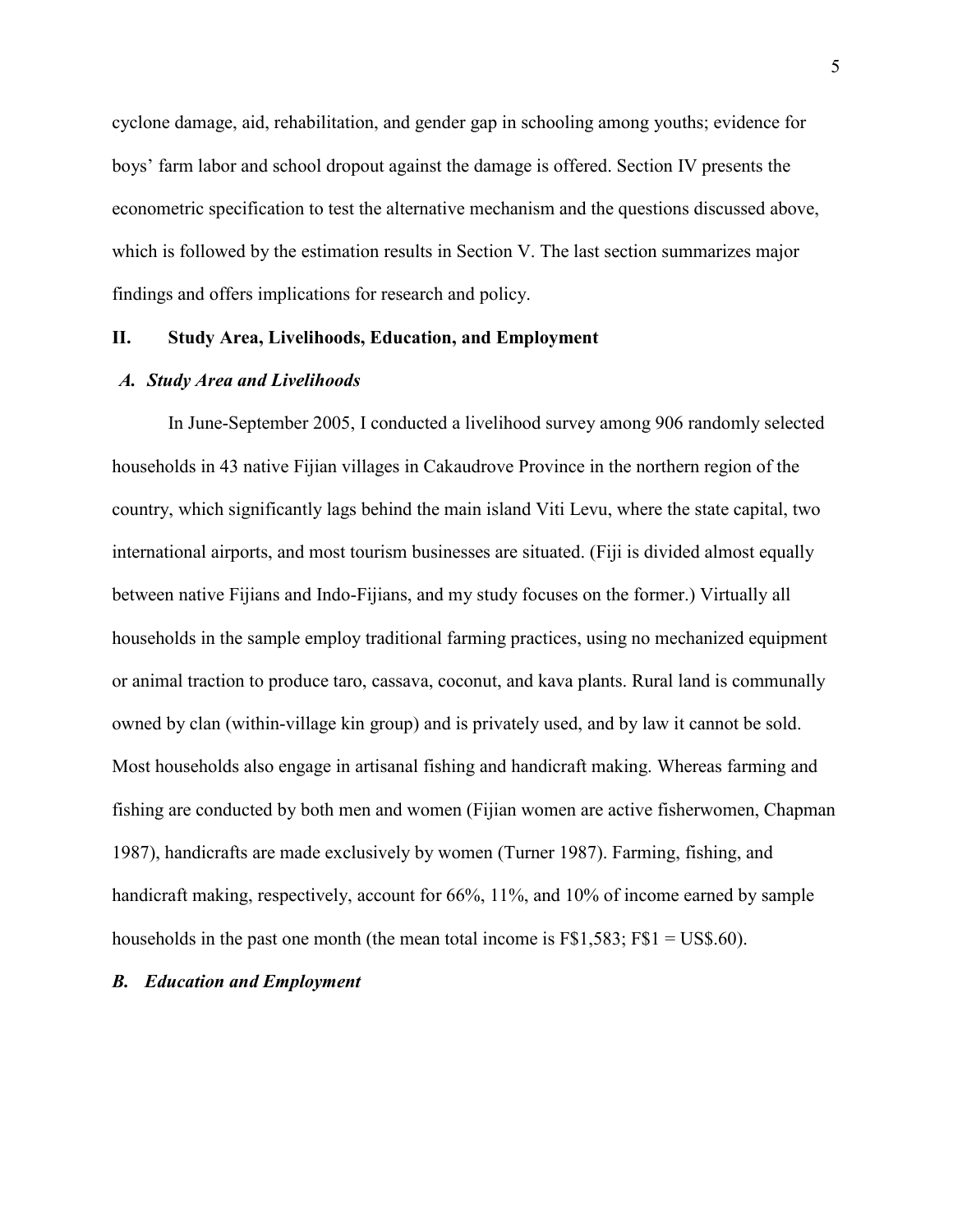Fiji's educational system consists of eight-year primary (Class 1-8; Class 1 begins at age 6), which became compulsory in 1997, and four-year secondary (Form  $3-6$ );<sup>3</sup> standardized examinations are at the end of Class 8, Form 4, and Form 6 (Tavola 1992). Although girls were much less educated than boys during the British colonial period, girls' secondary enrollments quickly increased after 1970 independence and outnumbered boys' by 1981; this reversed gender gap has been persistent since that time (Ministry of Finance and National Planning 2004, Tavola 1992).

The progress of women's education is confirmed among 2,115 working adults (age 20-59, excluding a small number of adults still in school) in the sample (see Table 1). Education attainments greatly improved over time. The largest *gender gap* – the simple difference in education attainments between men and women – exists in secondary complete or above, and it reversed over time: Although men's education was higher than women's among old adults (age 40-59) (4 percent gap), women surpassed men among young adults (age 20-39) (12 percent gap).

<sup>&</sup>lt;sup>3</sup> Almost all primary and secondary schools in the country are private schools managed by community committees and religious organizations (Ministry of Education 2010). Following independence, the Fijian government sought to introduce a new system of six-year primary/fouryear secondary/two-year college, but most schools did not make a shift to this new system, and many junior-secondary schools expanded to full secondary schools by adding Forms 5-6. I treat Forms 1 and 2 in this alternative system (which are uncommon in the sample) as Classes 7 and 8.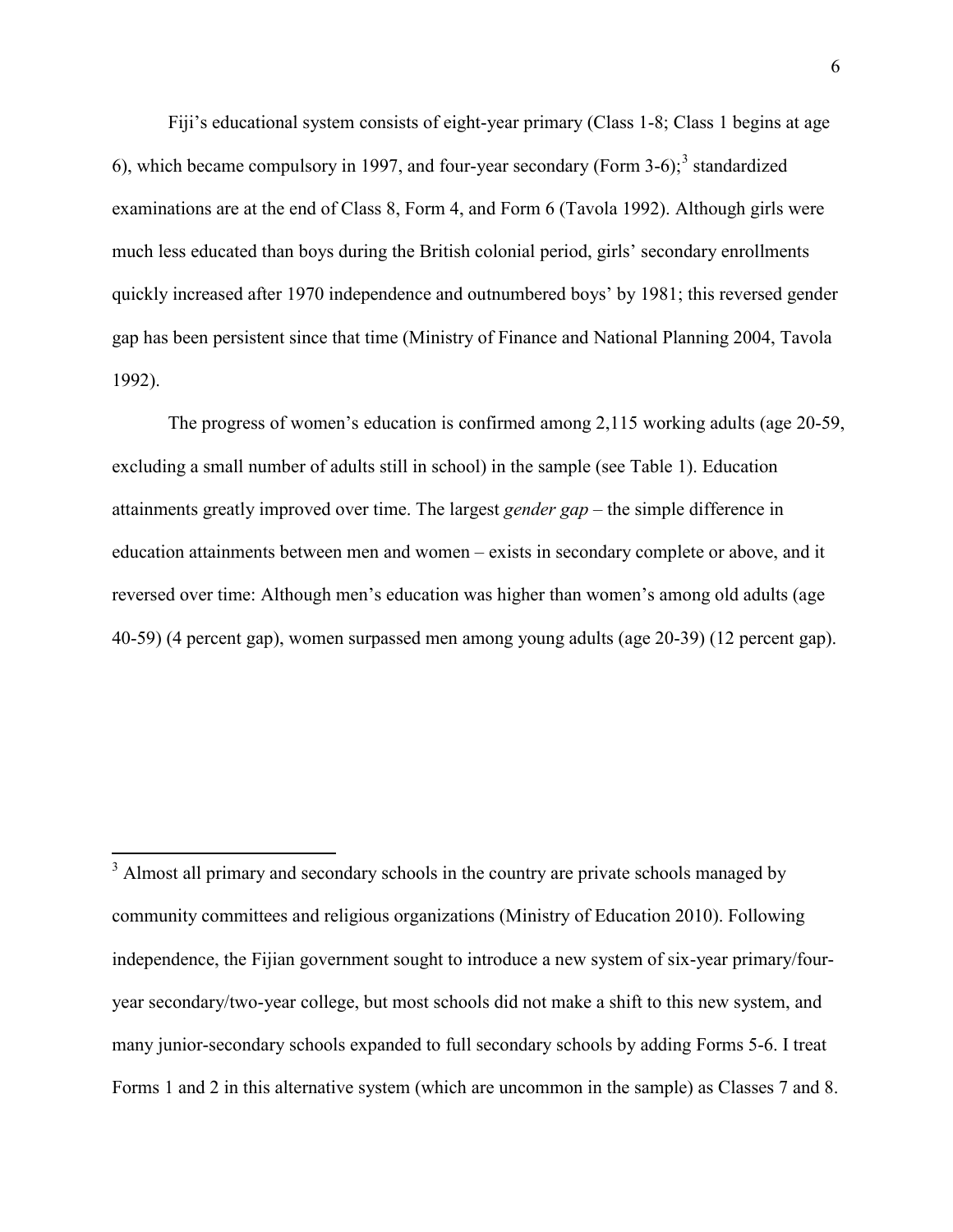Although the gender gap in secondary education was not significant among old adults, it became more common among young adults, a 10 percent gender gap emerged.<sup>4</sup>

Fijian society is male dominant (e.g., Aucoin 1990), and women's employment opportunities, especially in rural areas, are weaker than men's. Indeed, permanent employment is strongly biased against women in the sample: 6.5% of working adults had been employed in the past one year and men's employment is almost three times women's. In contrast to the reversed gender gap in schooling, the gender gap in employment is persistent, though it decreases from near 10 percent among old adults to less than 4 percent among young adults. Adults with higher education are much more likely to be employed.<sup>5</sup> As such, the rapid progress of women's education has not been accompanied with a comparable expansion of their labor-market opportunities.

### **III. Cyclone, Child Labor, and Schooling**

#### *A. Cyclone Damage and Aid*

On 13 January 2003, i.e., at the beginning of the school year two years before the 2005 survey, Cyclone Ami swept over the northern and eastern regions of the Fiji Islands. According

<sup>&</sup>lt;sup>4</sup> Although over 90% of male adults were born in the current village, females' marriage migration is common: About 38% of female adults were born in other places. Education attainments of adults who were born in the current village are very similar to those in Table 1. <sup>5</sup> The education level needed for securing employment differed between men and women over time: Although old men with secondary incomplete could obtain employment, young men needed secondary completion, as both old and young women did. Accordingly, a large gender gap in employment has existed among individuals with high enough education, the level of which increased over time.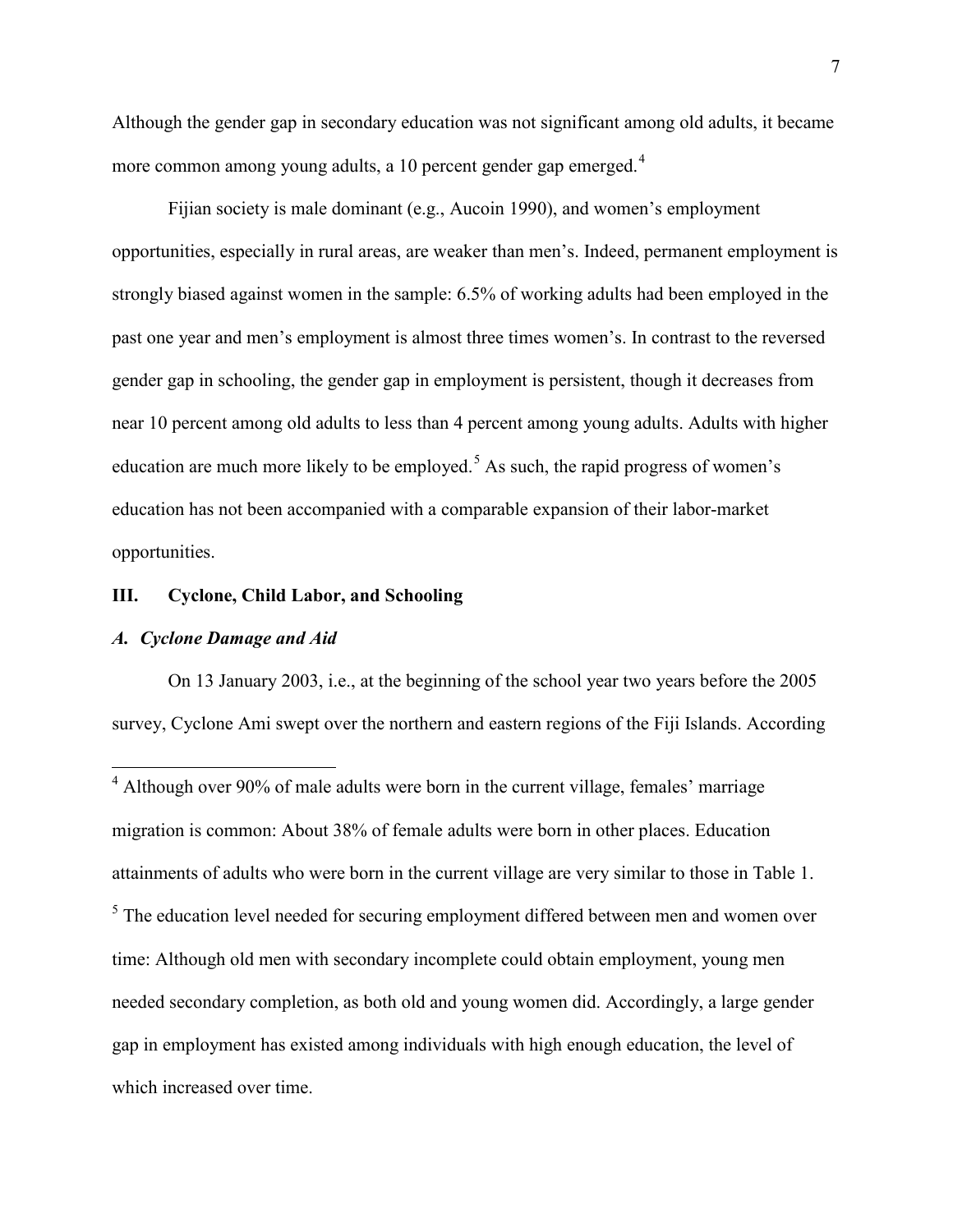to respondents' subjective assessments, 62% of residents' dwellings – a main house and/or freestanding units, such as the kitchen, shower, and toilet (not all households have such units, as these facilities are often located inside the main house) – were damaged, and the mean value of total dwelling damage in the whole sample was F\$1,074 (see Table 2); the cyclone caused no casualties, and permanent migration was virtually nonexistent after the disaster. The provision of emergency relief (see Takasaki 2011c for details) was followed by housing reconstruction programs. One quarter of households received construction materials, and the mean amount received in the whole sample was F\$686. Although there was at least one victim (with dwelling damage) in each village, a few villages had no recipients (of housing aid). Although almost all recipients were victims (i.e., virtually no leakage), only 40% of victims were recipients (i.e., large under-coverage) (see Takasaki 2011b for details).

None of the means of demographic factors measured at the time of interviews in 2005 – numbers of boys/girls (age 14-19), male/female working adults, children (age 0-13), and elderly (age 60 or above) as well as age of household head – and those of secondary education of any working adults (dummy) and land holdings are significantly different between non-victims and victims or between non-recipients and recipients among victims (see Table 3). This gives evidence that households did not strongly adjust their migration and fertility decisions to dwelling damage or aid receipt and that damage and aid are unlikely to be strongly correlated with these household factors at the time of the disaster, the data of which are lacking (though adults' education and holdings of communal land at that time must have been almost the same as the current levels). In contrast, victims currently hold smaller non-land assets – mainly livestock, fishing capital, and consumer durables – than non-victims, though non-land assets among victims are not strongly differentiated by aid. As discussed below, this pattern can be caused by pre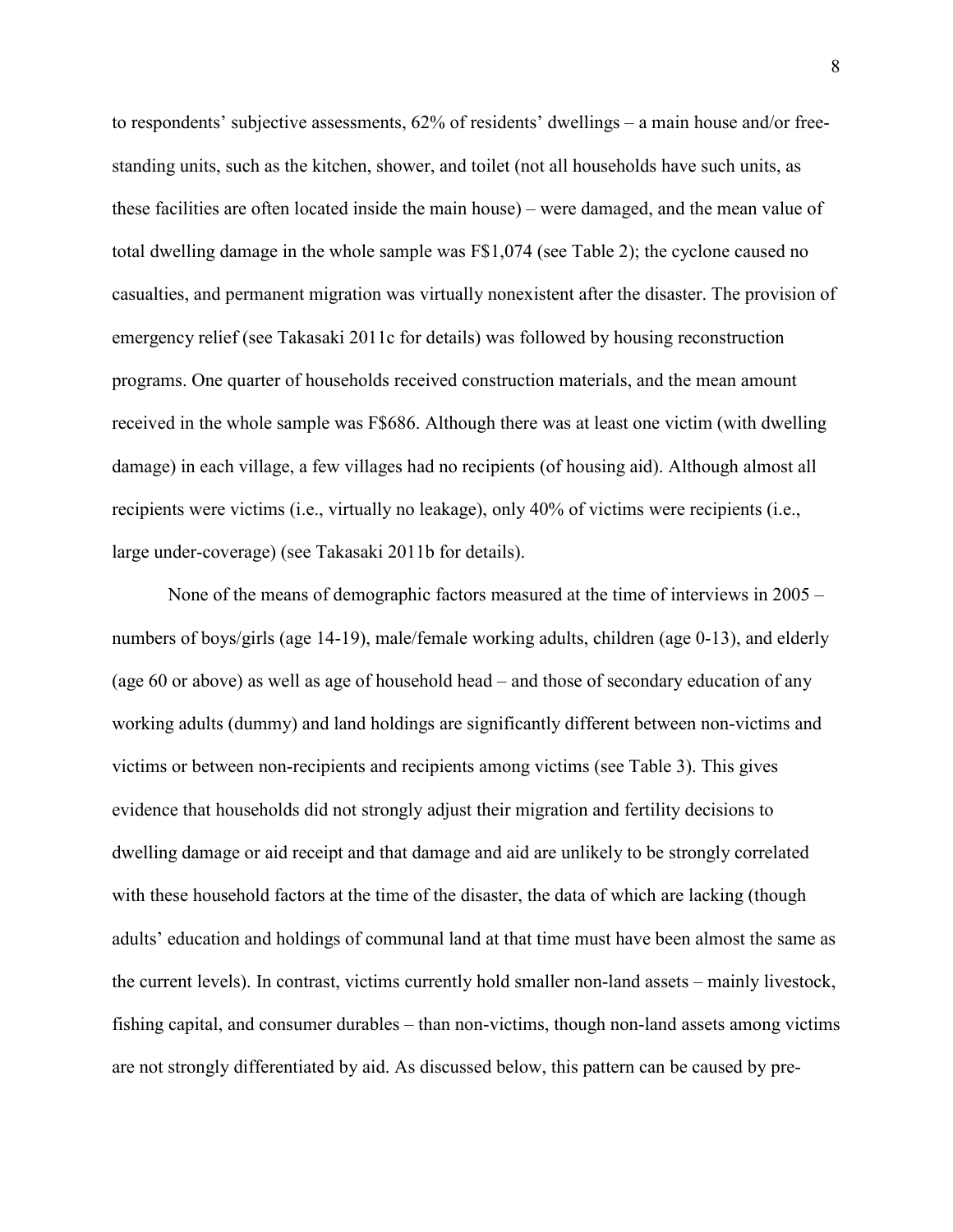disaster asset holdings, asset loss as a result of the cyclone, and/or (dis)investment in response to shocks (these data are also lacking). I repeated these descriptive analyses for 355 households with youths, finding similar results.

#### *B. Rehabilitation*

Among victims with a completely destroyed main house (19% of households in the sample), more than half of recipients had built a new house by the time of interviews in 2005, while 20% of non-recipients did so (Table 2); information about repairing is lacking. Thus, provisions of housing aid greatly helped reconstruction, but those for new house building were insufficient and self-reconstruction was relatively common. Indeed, although aid receipt was the most common in 2004, full construction materials were provisioned mostly in 2005; the amount of aid received among recipients in 2005 was more than twice that in 2003 and 2004.

To examine how housing aid helped reconstruction over time, I regress house rebuilding (dummy) on housing aid receipt (dummy) among victims with main house completely destroyed, controlling for village fixed effects, such as village-level aid received. OLS estimation results are reported in Table 4 (probit results are very similar); as villages with no variations in house rebuilding across households are dropped, the number of observations significantly decreases. The probability of rebuilding among recipients in 2003-04 is higher by 0.24 than others (column 1). Adding household controls – demographic factors, working adults' education, and land holdings discussed above – does not strongly alter the estimated aid effect (column 2) (estimation results of household controls are reported in Table A1). Despite the significant increase in the amount of aid provisioned per recipient in 2005, the estimated effect on rebuilding of aid received in 2003-05 is almost the same as that in 2003-04 (column 3). Qualitatively the same results hold for the amount of aid received (log) (columns 4-6). These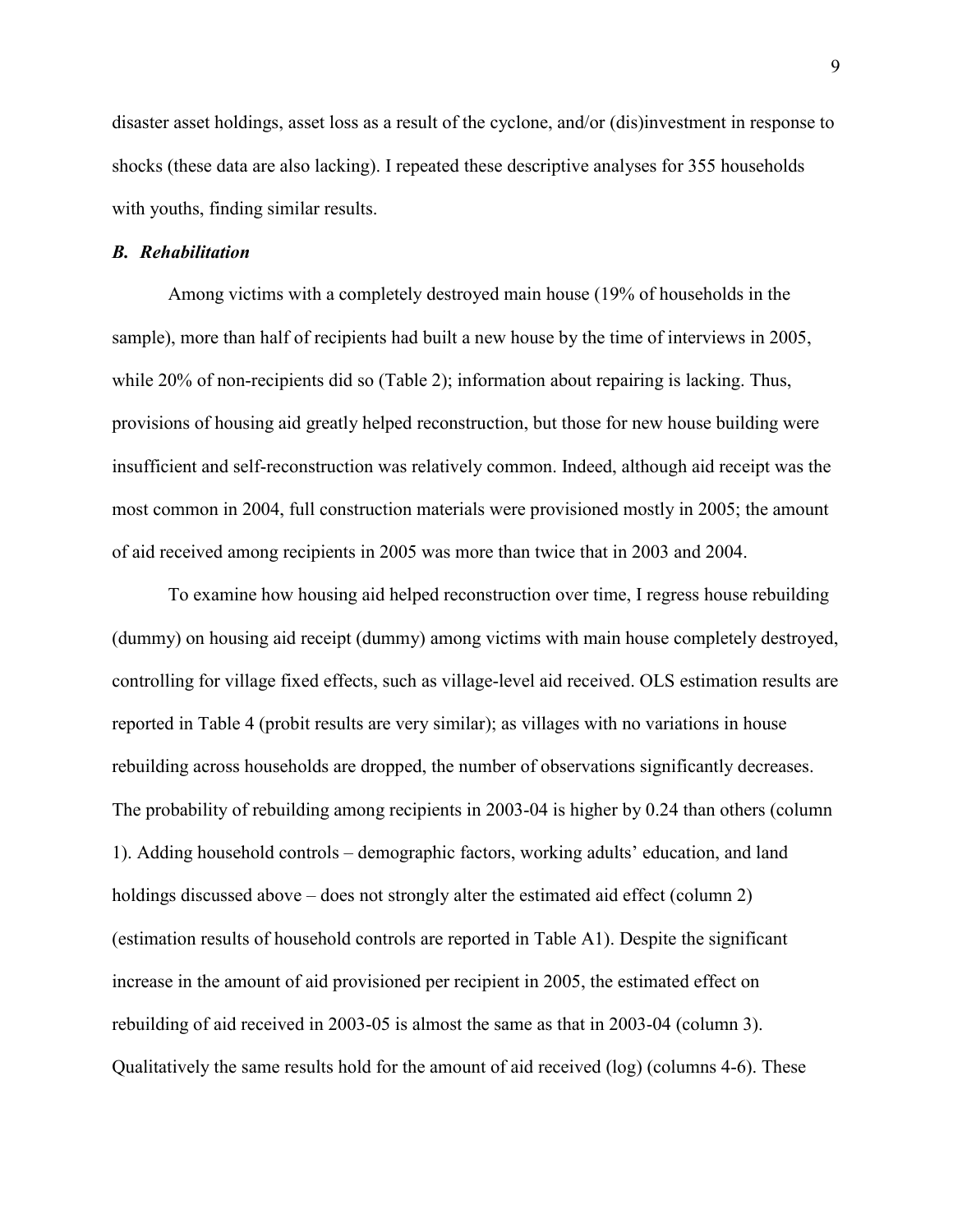findings suggest that the aid in 2005 did not additionally help rebuilding, as non-recipients' selfreconstruction had become common by then; alternatively, some recipients may not have completed rebuilding at the time of interviews.

#### *C. Gendered Division of Adult and Child Labor and Child Labor as Insurance*

My conjecture is that as men are more active in farming than women, child farm laborers are mostly boys. Lack of data regarding labor input and time use precludes me from measuring the participation of adults/youths in or the amount of their labor used for specific activities. As an exception, individual-level data about wage labor show that teenagers' employment – both permanent and casual labor – is virtually nonexistent. Hence, child labor, if any, must be exclusively for self-employment (as well as home work). Since hired-in labor is not common for any livelihood activities, I show that male and female labor endowments influence farm and nonfarm income in distinct manners, as indirect evidence for the gendered division of labor.

OLS estimates of determinants of household income (log) in the past one month at the time of interviews are reported in Table 5, where only results for numbers of male and female working adults and youths, dwelling damage, and aid recipient in 2003-2005 are shown. Other household controls are numbers of children and elderly, age and age squared of household head, working adults' education, and land and non-land asset holdings (log), whose estimation results are reported in Table A1, and village dummies, which fully control for environmental and market conditions. A gendered division of adult and child labor is evident: In the whole sample (column 1), male adult labor endowment contributes more to farm income than non-farm income, and the converse holds true for female adults (active fisherwomen and craftswomen); boys strongly contribute to farm income, but not non-farm income, and girls contribute to neither of them. It is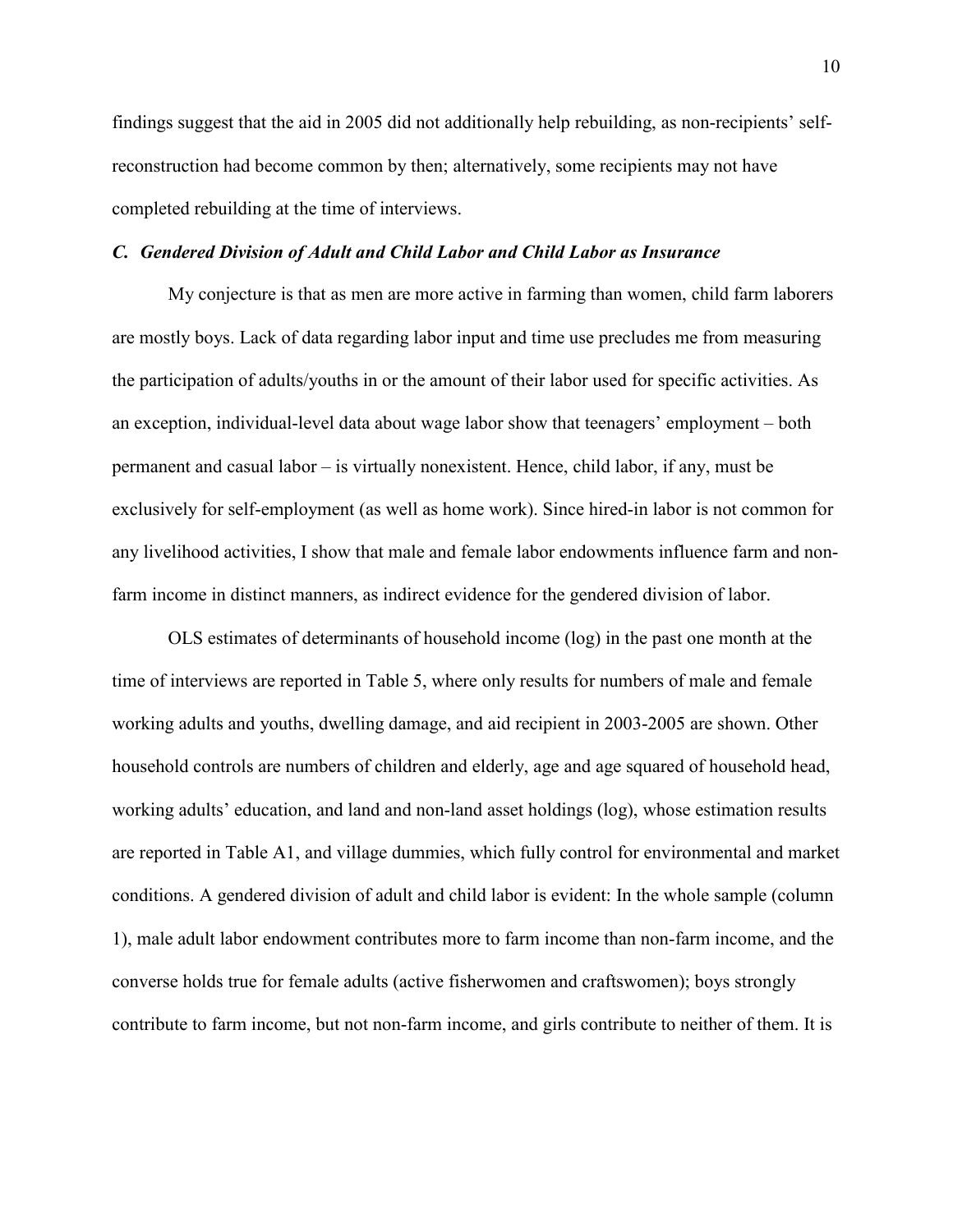thus likely that although non-farm activities are mostly in the adult domain, boys are more active in farming than girls.

Neither dwelling damage nor aid receipt significantly influences farm/non-farm income (and total income). Qualitatively the same results hold for aid receipt in 2003-2004 and for the value of dwelling damage and aid received (results not shown). Hence, more than two years after the disaster, cyclone damage does not directly alter household livelihood patterns (agricultural rehabilitation was intensive in 2003, Takasaki 2011c).

If boys drop out of school for farming in response to cyclone damage and their school dropout is not temporary (as shown below), their current contribution to farming should be still larger among victims than non-victims. Estimating income equations separately for non-victims and victims strongly confirms this pattern: Boys' contribution to farming is significant among victims, but not among non-victims (columns 2 and 3, respectively). This suggests that boys' farming may have mostly emerged among victims as their coping response. Estimating income equations separately for non-recipients and recipients (in 2003-2005) reveals that aid receipt does not differentiate boys' farming among victims (columns 4 and 5, respectively). This suggests that disaster aid does not strongly mitigate boys' farm labor as a coping response (as found by de Janvry, et al. 2006 in Progresa). In contrast, neither dwelling damage nor housing aid strongly alters the insignificance of girls' labor or the gendered division of adult labor.

#### *D. Youths' Schooling*

The sample contains 544 youths (in 355 households). A gender gap in youths' schooling is evident: Girls' gross school enrollment rate is higher by about 8 percent than boys'; girls' gross secondary school enrollment rate is higher by almost 12 percent than boys' (see panel A of Table 6). Although girls' stronger school progression relative to boys' is apparent across age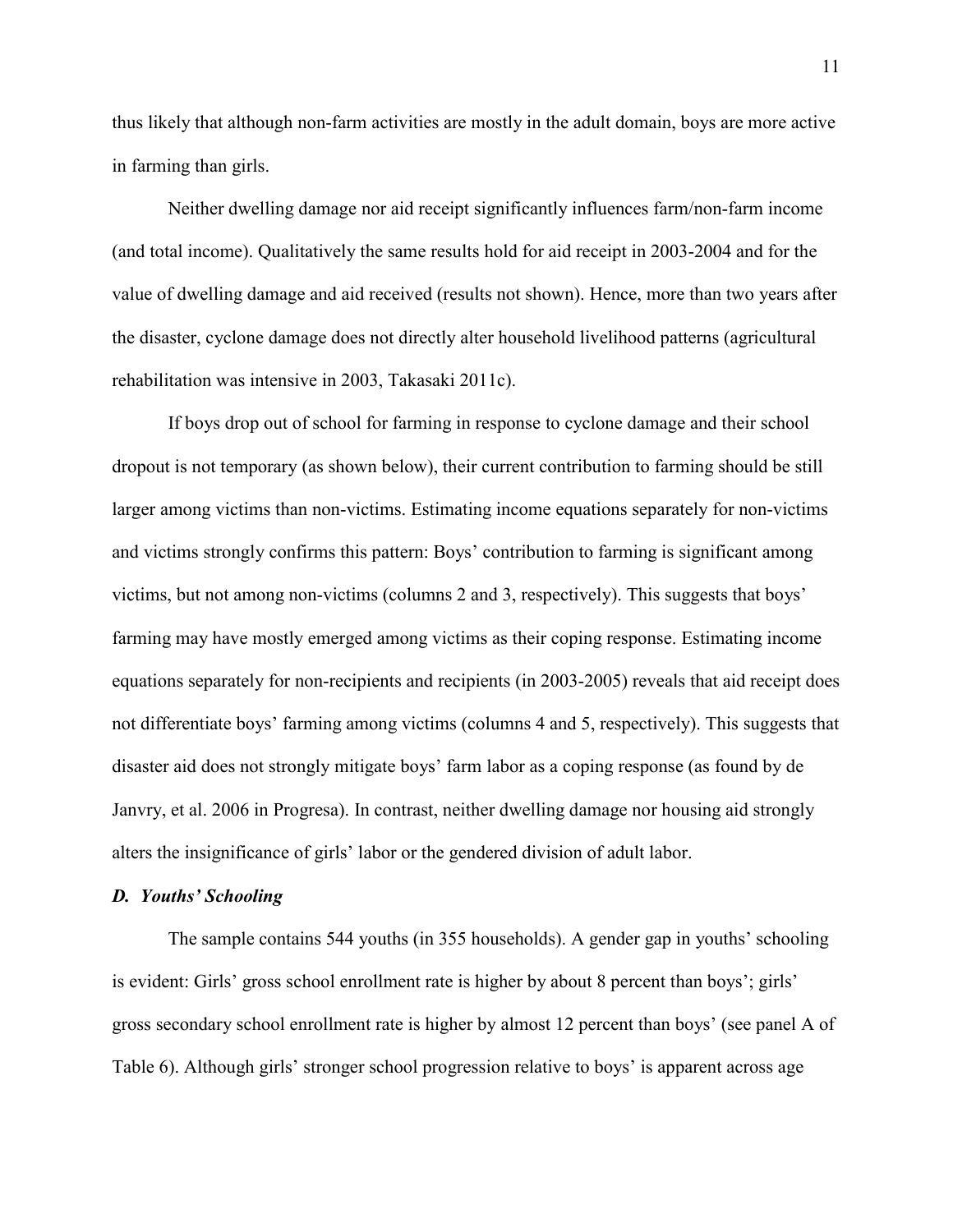groups, the most striking observation is that gender gaps in school enrollments are concentrated on ages 15, 17, and 18. Although data of youths' enrollment and grade in 2003-04 are lacking, youths at these ages are likely to have made decisions to enter junior-/senior-high schools in 2003-04 (when aid provision strongly affected housing rehabilitation); in contrast, among youths at ages 14, 16, and 19, these two years mainly correspond to their grade progression in the same schools.<sup>6</sup> This suggests that damage and aid mostly affected children's progression to higherlevel schools, probably because of the larger cost of higher-level schooling,<sup>7</sup> school performance adversely affected by shocks, and incentives to protect investments made in the current school.<sup>8</sup> School dropout against cyclone damage then is less likely to be temporary.

 $6$  Consider youths at age 15, the majority of whom were in Form 1 or 2 (junior high) in 2005 and must have been in Class 7 or 8 in 2003. Junior-high-school entry decisions were made in 2003 by those in Class 8 who completed primary school in 2003 and in 2004 by those in Class 7 and 8 who completed primary school in 2004 (those in Class 8 who repeated the grade in 2003 and those in Class 7 who made progress to Class 8 in 2003). In contrast, junior-high-school entry decisions among youths at age 14 were made in 2004 only (among those in Class 7 in 2003 who successfully advanced grades); decisions among youths at age 16 were made in either 2003 or 2004 only among those in Class 8 in 2003. Comparisons of other age groups are analogous.  $<sup>7</sup>$  With limited gendered schooling programs, such as scholarships, schooling costs in the same</sup> school should not be significantly different between boys and girls.

<sup>&</sup>lt;sup>8</sup> Indeed, among working adults with secondary incomplete (Table 1), junior-high completion (Form 4) is more common than junior- or senior-high incomplete (Form 3 or 5).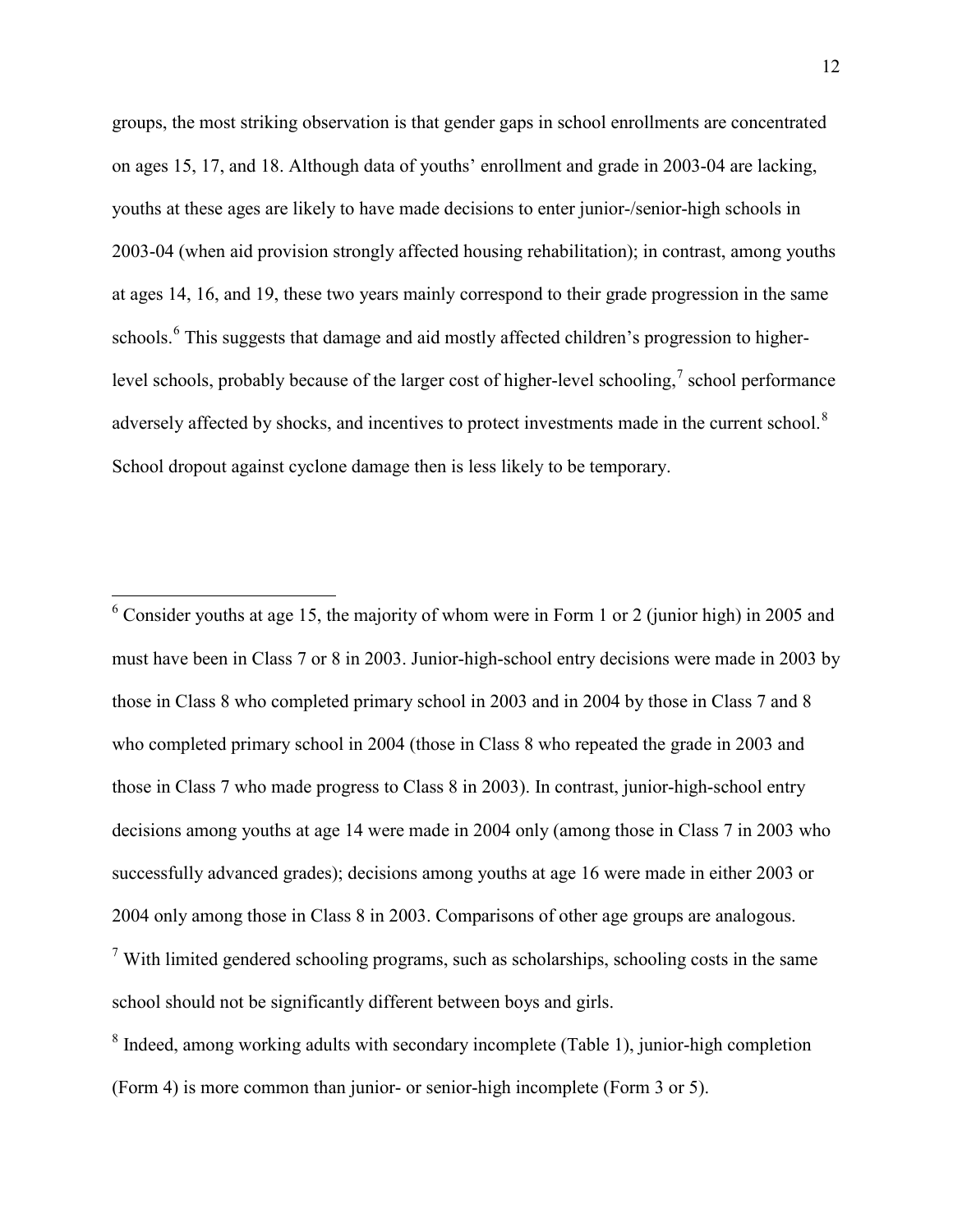As tertiary schooling is very uncommon for both boys and girls, <sup>9</sup> among youths not currently in school, a significant gender gap exists in secondary-school completion at ages 18 and 19 (panel B): Girls are more likely to complete secondary school, as found among young adults. Their secondary-school completion status in 2005 is determined by their enrollments (and performance) in 2003-04. Thus, the combination of school enrollment – mostly primary or secondary – and secondary-school completion at the time of interviews in 2005 (henceforth, *adjusted school enrollment*) captures the overall schooling patterns among youths after the 2003 cyclone.<sup>10</sup>

The gender gap in the rate of adjusted school enrollment among youths is 9.4 percent (see Table 7), almost the same as the gender gap in secondary education among young adults. As found in the original school enrollment rates, gender gaps in adjusted enrollment rates at ages 15, 17, and 18 are much larger than others. Gender gaps in adjusted enrollment rates at ages 18 and 19 are larger than those in the original enrollment rates because of girls' higher secondary-school completion than boys'.

### *E. School Dropout as Insurance*

<sup>10</sup> An alternative measure is the combination of secondary-school enrollment and completion among youths who completed primary school. I repeated all analyses conducted below for this measure. Although selection bias is a potential concern because primary completion status is measured only in 2005, results are qualitatively the same as those reported below.

<sup>&</sup>lt;sup>9</sup> This is partly because youths who enter tertiary school migrate to cities. Although data about those migrants are lacking, they should not be common because the numbers of youths in the sample are similar across age groups.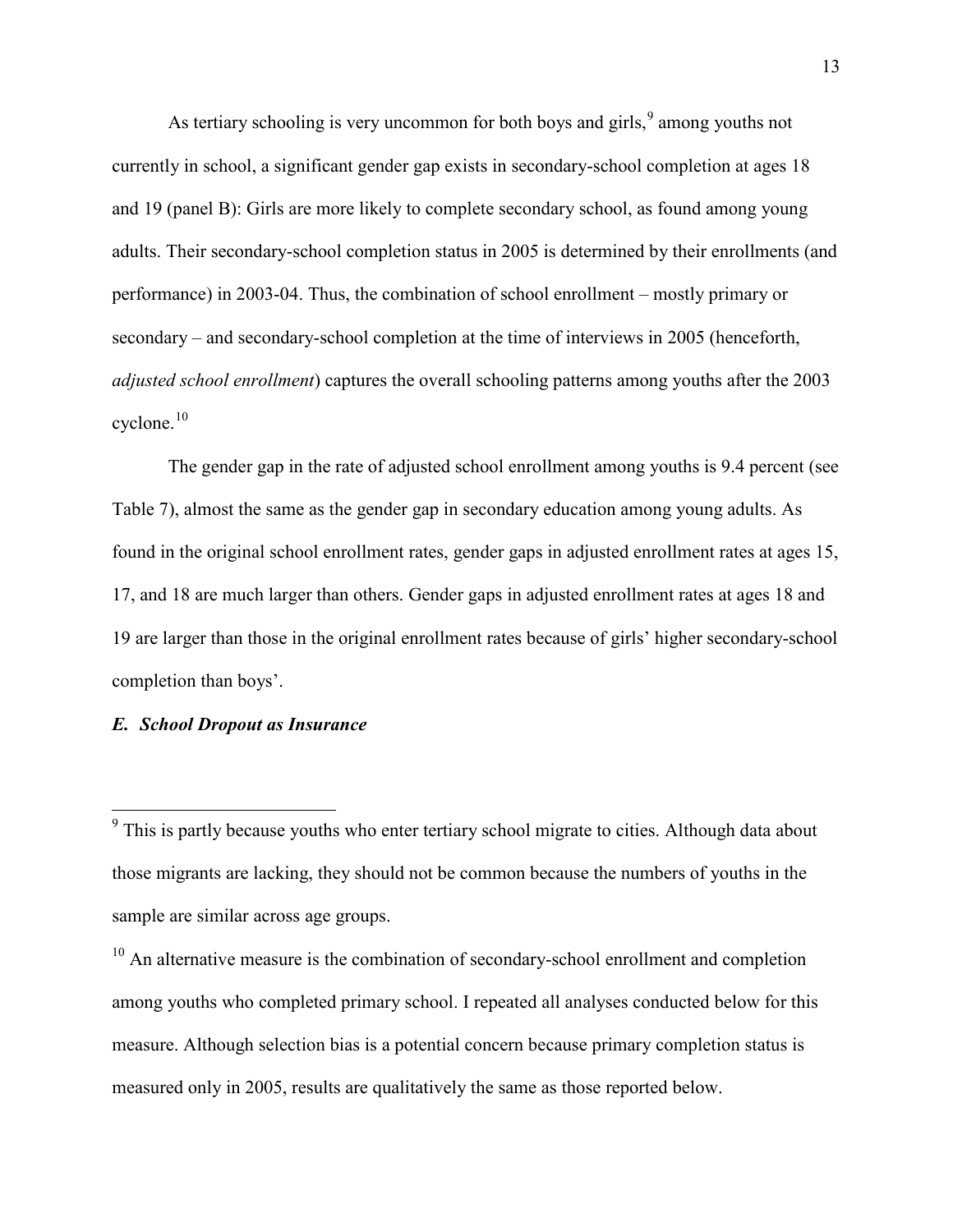To capture how youths' schooling is related to cyclone damage and aid, I introduce the following measures of gaps in adjusted school-enrollment rates: *victimization gap* – simple difference between disaster non-victims and victims – and *aid-receipt gap* – simple difference between aid non-recipients and recipients among victims. Table 7 shows that among all youths, victims' schooling is lower than non-victims', and among victims, schooling of non-recipients in 2003-04 is lower than that of recipients; the victimization and aid-receipt gaps, respectively, are 7.8 and 10.6 percent in magnitude, which are in a range similar to that of the gender gap. That is, schooling is as strongly correlated with cyclone damage and aid receipt as gender. Not surprisingly, cyclone damage and aid receipt are uncorrelated with youths' gender.

Now, how is the victimization/aid-receipt gap related with gender? How is the gender gap related with victimization/aid receipt? First, boys' victimization gap is larger than girls' (10 vs. 5 percent) and victims' gender gap is larger than non-victims' (11 vs. 6 percent); for each gap measure, only the larger gap is statistically significant, although the difference between the gender gap and the victimization gap (i.e., difference-in-differences) (5 percent) is statistically nonsignificant. Thus, gender gap in schooling is mostly explained by the gender difference in victimization gap. Second, boys' aid-receipt gap is much larger than girls' (over 18 vs. less 2 percent) and non-recipients' gender gap is much larger than recipients' (over 15 vs. 1 percent); in each gap measure, only the larger gap is statistically significant, and although the difference between the gender gap and the aid-receipt gap among victims is large (almost 17 percent), it is not statistically significant. Put differently, the victimization gap is significant only among nonrecipients.

The results for aid receipt in 2003-05 are different as follows. First, girls' aid-receipt gap is the opposite: Non-recipients' schooling is higher than recipients', though the difference is not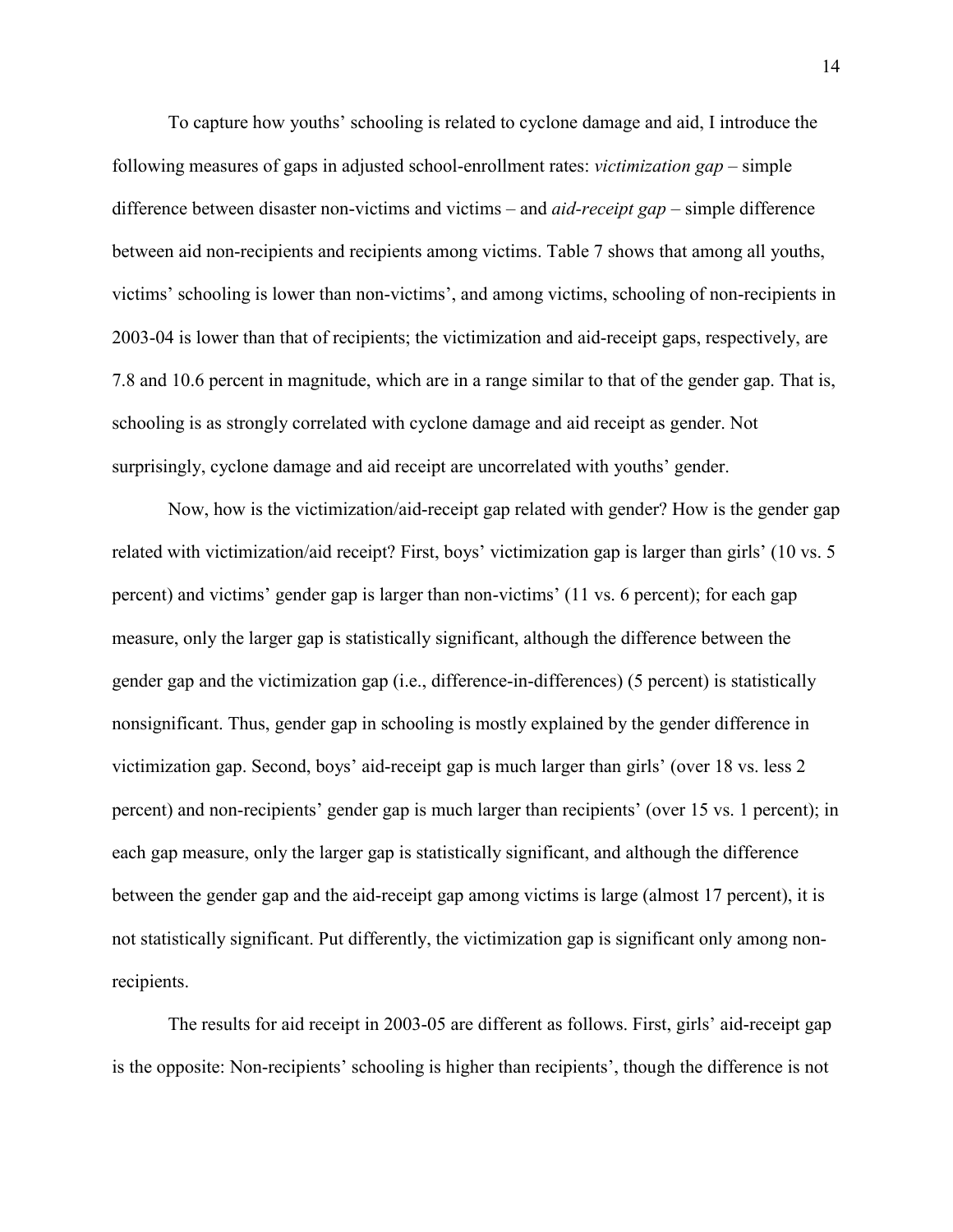statistically significant. Second, boys' aid-receipt gap (about 10 percent) is smaller than that in 2003-04 and statistically nonsignificant. Third, as a result, the aid-receipt gap among all youths is very small (about 3 percent). Consistent with the aid effects on housing rehabilitation found above, the aid in 2005 was probably too late to alter schooling decisions – especially about school progression – made in the previous years.

Combined with the indirect evidence for child labor presented above, these findings support my conjecture that the gender gap in schooling is the result of a gendered division of child farm labor against cyclone damage. Housing aid mitigates boys' school dropout – school non-progression – among victims (again, as found by de Janvry, et al. 2006), if the provision occurs early enough.

#### **IV. Econometric Specification**

#### *A. A Base Model*

This section constructs an empirical model to estimate gender, victimization, and aidreceipt gaps in youths' schooling. I employ the following model:

$$
s_{ij} = \beta_0 + \beta_1 g_{ij} + \beta_2 d_j + \beta_3 g_{ij} d_j + \beta_4 a_j + \gamma x_{ij} + \delta z_j + \nu + \varepsilon_{ij},
$$
\n(1)

where *i* and *j* stand for individual and household, respectively;  $s_{ij}$  is a dummy for adjusted school enrollment defined above; *gij*, *dj*, and *aj* are dummies for girl, victimization, and aid receipt, respectively;  $x_{ii}$  is a vector of individual controls, captured by youth's age and sibling composition (two dummies for the availability of elder brother and sister at age 14-19 and numbers of younger brothers and sisters);<sup>11</sup>  $z_j$  is a vector of household controls, captured by numbers of male and female working adults and elderly, age of household head, and land

<sup>&</sup>lt;sup>11</sup> In the youth sample, 46% are girls; 23% and 17% have an elder brother and sister, respectively; and the mean numbers of younger brothers and sisters are 1.5 and 1.2, respectively.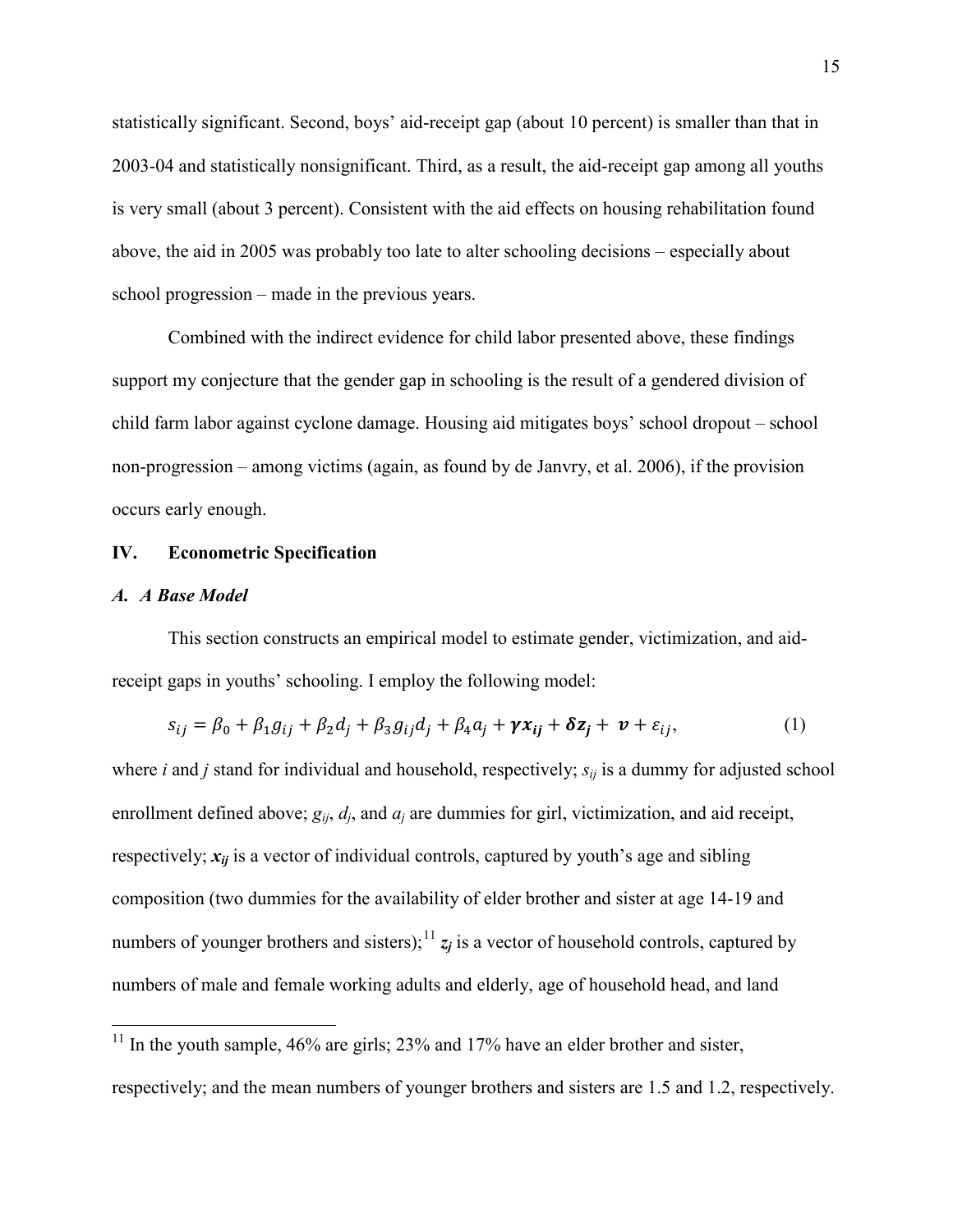holdings (log) (parental education is introduced as additional controls later);  $\nu$  is a vector of village dummies, which fully control for school conditions (e.g., access, quality, cost, school damage and rehabilitation), as well as village-level covariate shocks and aid received; and  $\epsilon_{ii}$  is an error term. Following the empirical context in Fiji, I assume that there is no leakage of targeting aid to victims and under-coverage of victims is significant, i.e.,  $(d_i, a_j) = (0, 0), (1, 0),$ (1, 1); then, the aid dummy is effectively an interaction term of the damage and aid dummies, i.e.,  $a_i = d_i a_i$ .

Equation (1) is estimated by OLS (probit results are very similar); villages with no variations in schooling across individuals are dropped. As damage and aid are measured at the household level, standard errors are clustered by household.

#### *B. Identification*

In equation (1), is household-level dwelling damage exogenous as a determinant of youths' schooling? Unobserved pre-disaster dwelling quality, which determines idiosyncratic dwelling damage, needs to receive special attention: It is likely to be positively correlated with unobserved wealth at the time of disaster – other than land holdings controlled for – which can positively influence schooling. Then, the estimated damage effect on schooling is biased *downward*; in particular, the estimated negative effect can be an artifact of the omitted variable bias. If aid allocation targets the poor – according to wealth not observed by analysts – among victims, the estimated positive aid effect is also biased downward, though it is qualitatively robust.

To address this potential identification problem, I augment equation (1) by using nonland assets as an additional control as follows. Ignoring gender, individual/household controls, and village dummies for brevity, first consider the following model: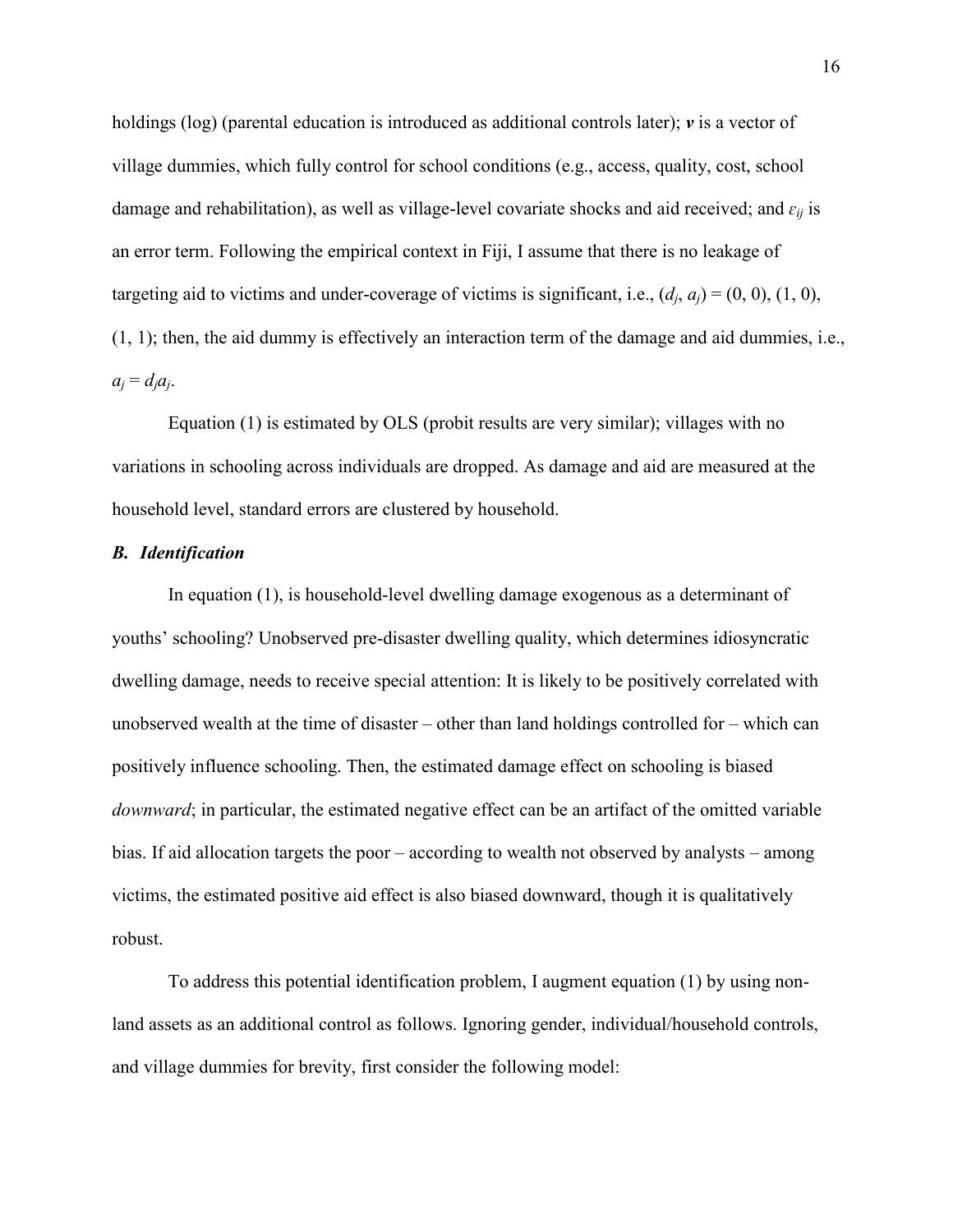$$
s_{ij} = \beta_0 + \beta_2 d_j + \beta_4 a_j + \delta w_j^* + \varepsilon_{ij},\tag{2}
$$

where  $w_j^*$  denotes asset holdings right after the disaster, i.e., pre-disaster assets, minus assets lost because of the disaster, which are proportional to pre-disaster holdings. Given that the household cannot borrow (credit is very limited in the sample), current asset holdings *w* are *w\** after depreciation (at a fixed rate  $\tau$ ), plus investment *m* following the disaster, which is a function of *w\** , dwelling damage value *D*, and the value of housing aid received *A*:

$$
w = (1 - \tau)w^* + m(w^*, D, A). \tag{3}
$$

I assume that  $\partial m / \partial w^* > 0$ ,  $\partial m / \partial D < 0$ , and  $\partial m / \partial A > 0$ ; that is, the larger the damage on assets/dwelling and the smaller the aid received, the more liquidation of or the less investment in assets. Assuming a linear investment function, equation (3) can be empiricized as follows:

$$
w_j = \theta_0 + \theta_1 w_j^* + \theta_2 D_j + \theta_3 A_j + \mu_j, \qquad (4)
$$

where  $\theta_l$  (> 0) captures one plus the rate of asset accumulation with no dwelling damage or aid;  $\theta_2$  (< 0) and  $\theta_3$  (> 0) measure the asset effects of dwelling damage and aid, respectively; and  $\mu_i$  is a residual. An alternative asset equation is

$$
w_j = \pi_0 + \pi_1 w_j^* + \pi_2 d_j + \pi_3 a_j + \rho_j,
$$
\n(5)

where interpretation of  $\pi_l$ ,  $\pi_2$ , and  $\pi_3$  is analogous.<sup>12</sup>

Substituting equation (5) into (2) yields

$$
s_{ij} = \beta_0 + \beta_2 d_j + \beta_4 a_j + \delta \frac{1}{\pi_1} w_j + \left[ \varepsilon_{ij} - \delta \frac{\pi_2}{\pi_1} d_j - \delta \frac{\pi_3}{\pi_1} a_j - \delta \frac{1}{\pi_1} (\pi_0 + \rho_j) \right].
$$
 (6)

<sup>&</sup>lt;sup>12</sup> Regressing current non-land asset holdings (log) on dwelling damage and aid (either dummies or log of values), as well as household controls and village dummies, confirms that the estimated coefficients for damage and aid are negative and positive, respectively; though only that for damage value is statistically significant at a 10% significance level (results not shown).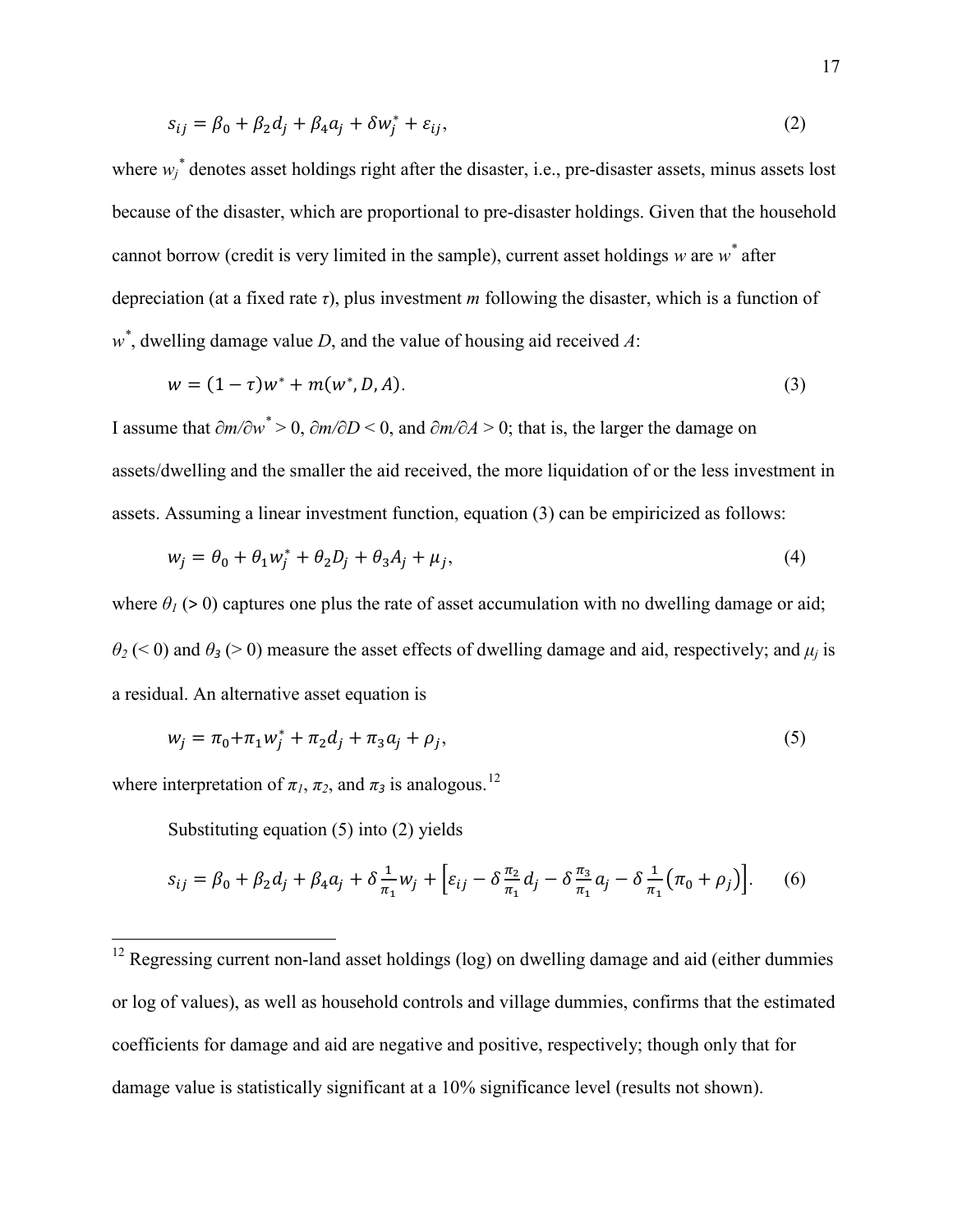In equation (6) with  $w_j$  as a proxy for  $w_j^*$ , systematic measurement errors cause *upward* bias in the estimated damage effect and downward bias in the estimated aid effect, if assets positively affect schooling (i.e.,  $\delta$  > 0). Then, in the augmented equation (1) with current non-land assets as an additional control, both the estimated negative damage effect and the positive aid effect are at least qualitatively robust. The estimated damage effects in the augmented and original equation (1), respectively, serve as the upper and lower bounds of the true effect. This is so even if damage effects are distinct between boys and girls.

Although demographic factors at the time of disaster should be controlled for, using current demographic factors as proxies in equation (1) is unlikely to involve a strong bias caused by systematic measurement errors, as discussed above. For a robustness check, I estimate equation (1) without individual/household controls (results not shown); estimated coefficients for four dummies for girl, victimization, girl-victimization interaction, and aid receipt are very similar to (and statistically stronger than) those reported below.

For another robustness check, I also estimate the effects of the magnitude of damage and the amount of aid received using the following model:

$$
s_{ij} = \alpha_0 + \alpha_1 g_{ij} + \alpha_2 D_j + \alpha_3 g_{ij} D_j + \alpha_4 A_j + \alpha_5 D_j A_j + \gamma x_{ij} + \delta z_j + \nu + \varepsilon_{ij}, \quad (7)
$$

where  $D_i$  and  $A_i$ , respectively, are the value of dwelling damage and aid received (log), and the interaction term  $D_iA_j$  allows their heterogeneous marginal effects. Potential bias in the estimated damage and aid effects is analogous to equation (1) (based on equation 4). Distinct from damage incidence and aid receipt in which recall errors are minor (Takasaki 2011b), measurement errors in damage and aid values can be significant, causing attenuation bias.

#### *C. Gender, Victimization, and Aid-receipt Gaps in Schooling*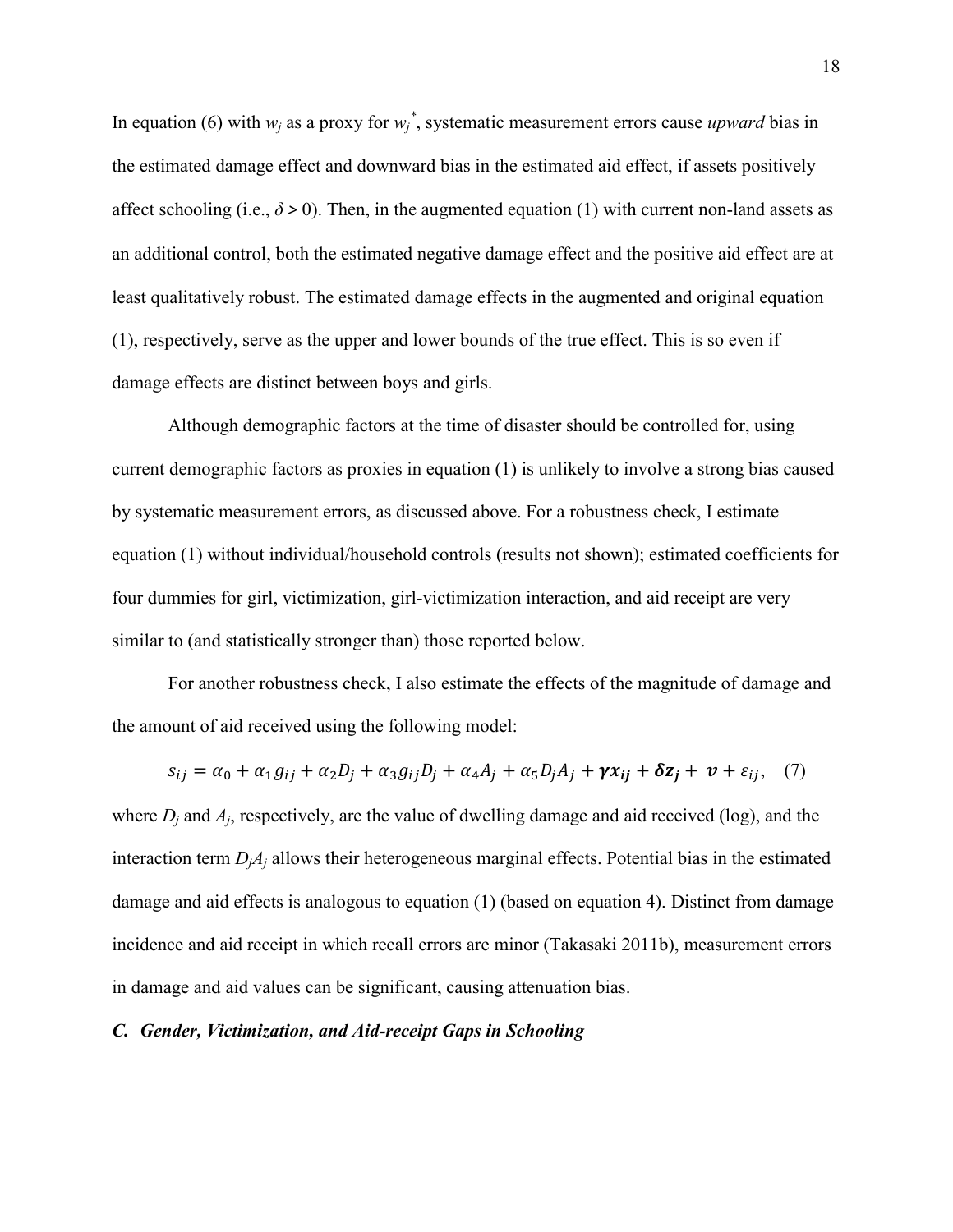Consider a standard enrollment equation with no disasters, i.e., a constrained equation (1) with  $\beta_2 = \beta_3 = \beta_4 = 0$ . The estimated  $\beta_1$  captures the gender difference in the probability of school enrollment; positive  $\beta_l$  is the estimated gender gap in schooling against boys. Consider the damage dummy as an additional control. The estimated  $\beta_2$  captures the difference in the probability of enrollment between victims and non-victims for both boys and girls; the negative  $\beta_2$  is the estimated victimization gap in schooling. Adding the gender-victimization interaction term allows heterogeneity in the damage and gender effects. In particular, with positive  $\beta_3$ , boys' victimization gap is larger than girls' in magnitude  $(\beta_2 < \beta_2 + \beta_3)$  and victims' gender gap is larger than non-victims'  $(\beta_1 < \beta_1 + \beta_3)$ .

In the unconstrained equation (1) with the aid dummy as an additional control, the estimated  $\beta_4$  captures the difference in the probability of enrollment between recipients and nonrecipients among victims (with no leakage) for both boys and girls. Positive  $\beta_4$  is the estimated aid-receipt gap in schooling; non-recipients' victimization gap is larger than recipients' in magnitude  $(\beta_2 < \beta_2 + \beta_4$  for boys).<sup>13</sup> By comparing aid receipts in 2003-04 and 2003-05, I also test whether the aid in 2005 has no additional effect. In equation (7), the gender, victimization, and aid-receipt gaps are estimated in a similar way.

#### *D. Heterogeneity*

 $13$  The aid effect is assumed to be neutral to gender. With a relatively small number of observations in the Fijian data, an additional interaction term of gender and aid is not used (it is effectively a triple interaction term of damage, aid, and gender). With richer data, capturing gendered aid effects is straightforward. Introducing leakage is also a straightforward extension; with significant leakage, the aid-receipt gap among non-victims can be also considered.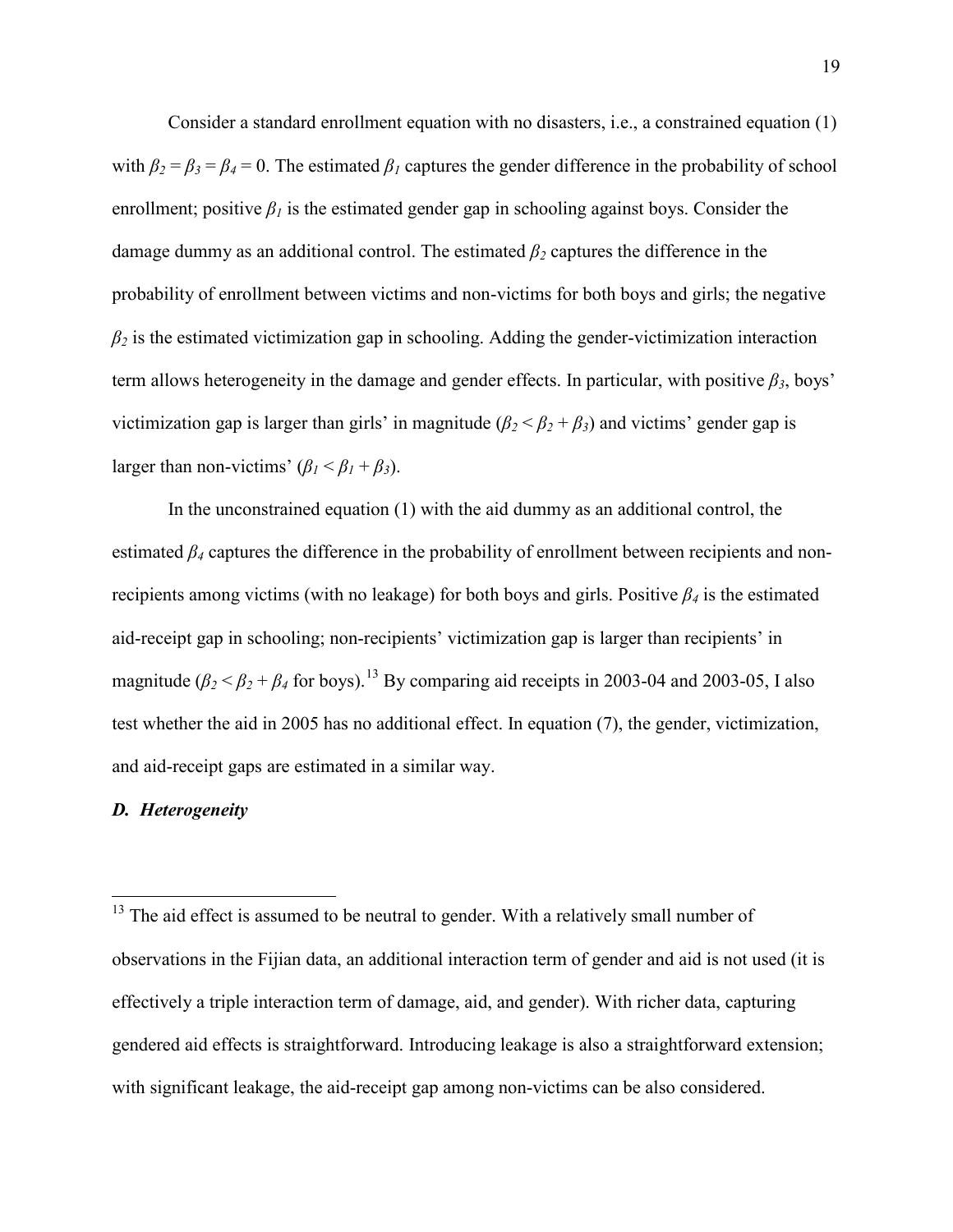In equation (1), the homogenous damage effect on boys' schooling among non-recipient victims is assumed. To capture potentially heterogeneous effects, I augment equation (1) by adding an interaction term of  $d_j$  and  $x^l_{ij}$  or  $z^l_{j}$ , where  $x^l_{ij}$  and  $z^l_{j}$ , respectively, are selected individual and household factors. Let  $\gamma$ <sup>*1*</sup>,  $\delta$ <sup>*1*</sup>, and  $\beta$ <sup>5</sup>, respectively, denote the estimated coefficients for  $x^l_{ij}$ ,  $z^l_j$ , and  $d_jx^l_{ij}$  or  $d_jz^j_j$ . I test the following four hypothesized effects.

- 1) School-progression effect: Letting  $x^l_{ij}$  denote a dummy for ages 15, 17, and 18, negative  $\beta_5$ indicates that boys are more vulnerable in their progression to higher-level schools than in their grade progression in the same schools, as found above (note that youths' age is separately controlled for).
- 2) Birth-order effect: Letting  $x^l_{ij}$  denote a dummy for the availability of elder brother (age 14-19), positive  $\beta_5$  indicates that the oldest brothers are more vulnerable than younger ones.
- 3) Wealth effect: Letting  $z^j_j$  denote land holdings or non-land asset holdings, positive  $\beta_5$ indicates that the richer the household, the less vulnerable are the boys.
- 4) Maternal effect: Letting  $x^l_{ij}$  denote maternal education in the augmented equation (1) with parental (maternal and paternal) education as additional controls, positive  $\gamma_l$  and  $\beta_5$  indicate that maternal education promotes youths' schooling and decreases boys' vulnerability. In equation (7), these effects can be tested in a similar way.

Since the data of parental education are available only for youths with parents currently in the same household (i.e., information about deceased, divorced, and migrated parents are lacking), the numbers of observations significantly decrease. If results of variables other than parental education are similar to those in the original models without parental education controlled for, selection bias in this analysis is unlikely to be a major concern.

#### **V. Estimation Results**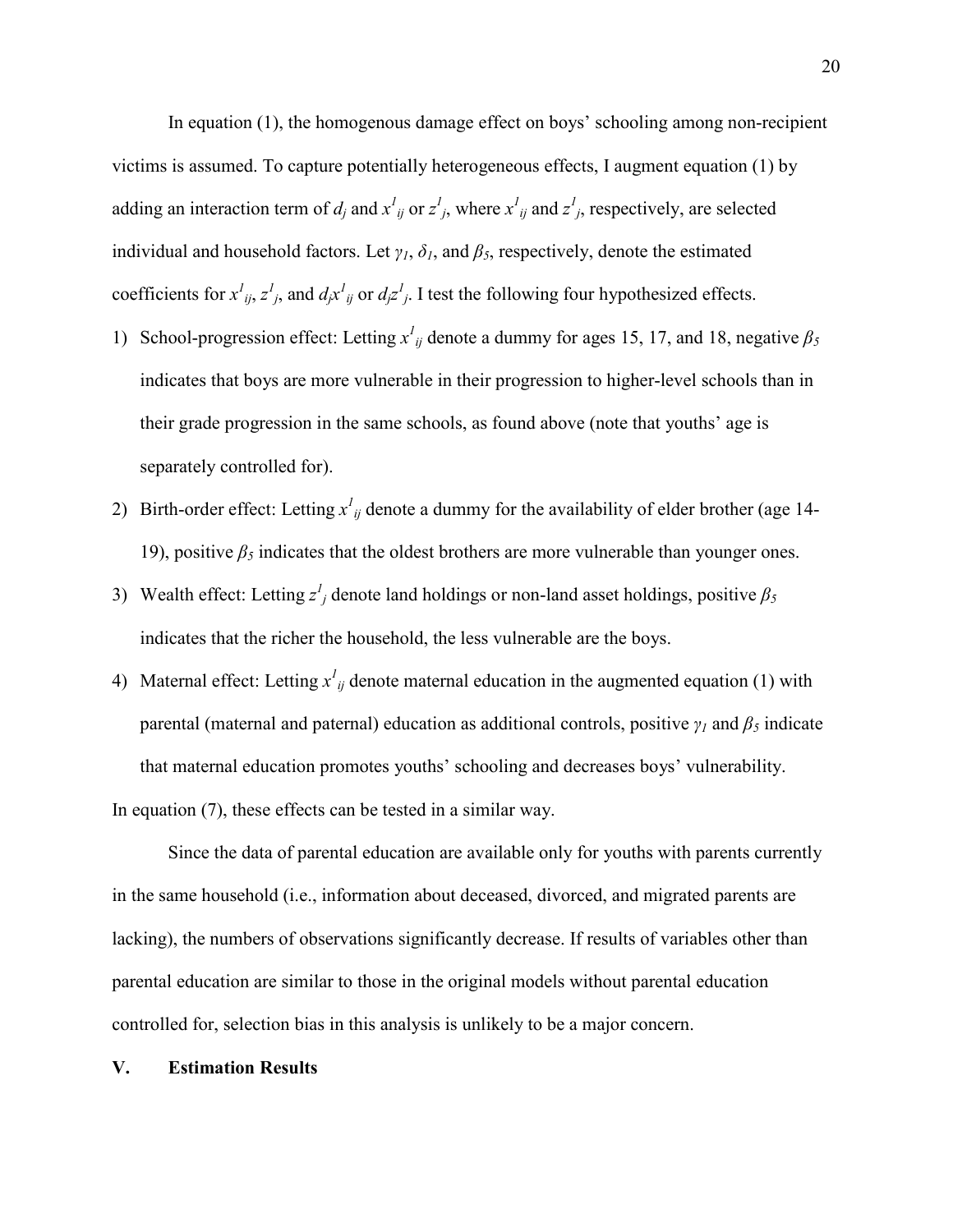#### *A. Gender, Victimization, and Aid-receipt Gaps in Schooling*

Estimation results of four dummies for girl, victimization, girl-victimization interaction, and aid receipt in equation (1) with current non-land assets controlled for are reported in columns (1)-(5) in panel A of Table 8. First of all, the signs of all estimated coefficients are the same as those hypothesized above. The estimated gender gap is 9.5 percent (column 1) and the estimated victimization gap for all youths is almost 7 percent (with weak statistical significance) (column 2) (these are almost the same as the simple difference estimates obtained above). The estimated coefficient for the gender-victimization interaction is positive but statistically nonsignificant (column 3) (as in the difference-in-differences estimate obtained above). Boys' victimization gap is almost triple girls' (with weak statistical significance), and victims' gender gap (with statistical significance) is more than twice non-victims'. The estimated aid-receipt gap for 2003-04 among victims is about 7 percent with no statistical significance (column 4); boys' victimization gap among non-recipients (with statistical significance) is more than twice that among recipients. Note that the estimated boys' victimization gap among non-recipients is the same in magnitude as the estimated victims' gender gap (11.5 percent). The results for aid in 2003-05 (column 5) are similar to those for 2003-04, suggesting that only aid received in two years' time affects schooling. These results confirm that gender gap in schooling is mostly explained by the gendered victimization gap in schooling: Boys drop out of school against disaster damage only if victims do not receive disaster aid early enough.

Estimation results of the unconstrained equation (1) without non-land assets controlled for are reported in columns (6) and (7). Although the estimated victimization gaps increase in magnitude from those in columns (4) and (5) as expected, their difference is very small for both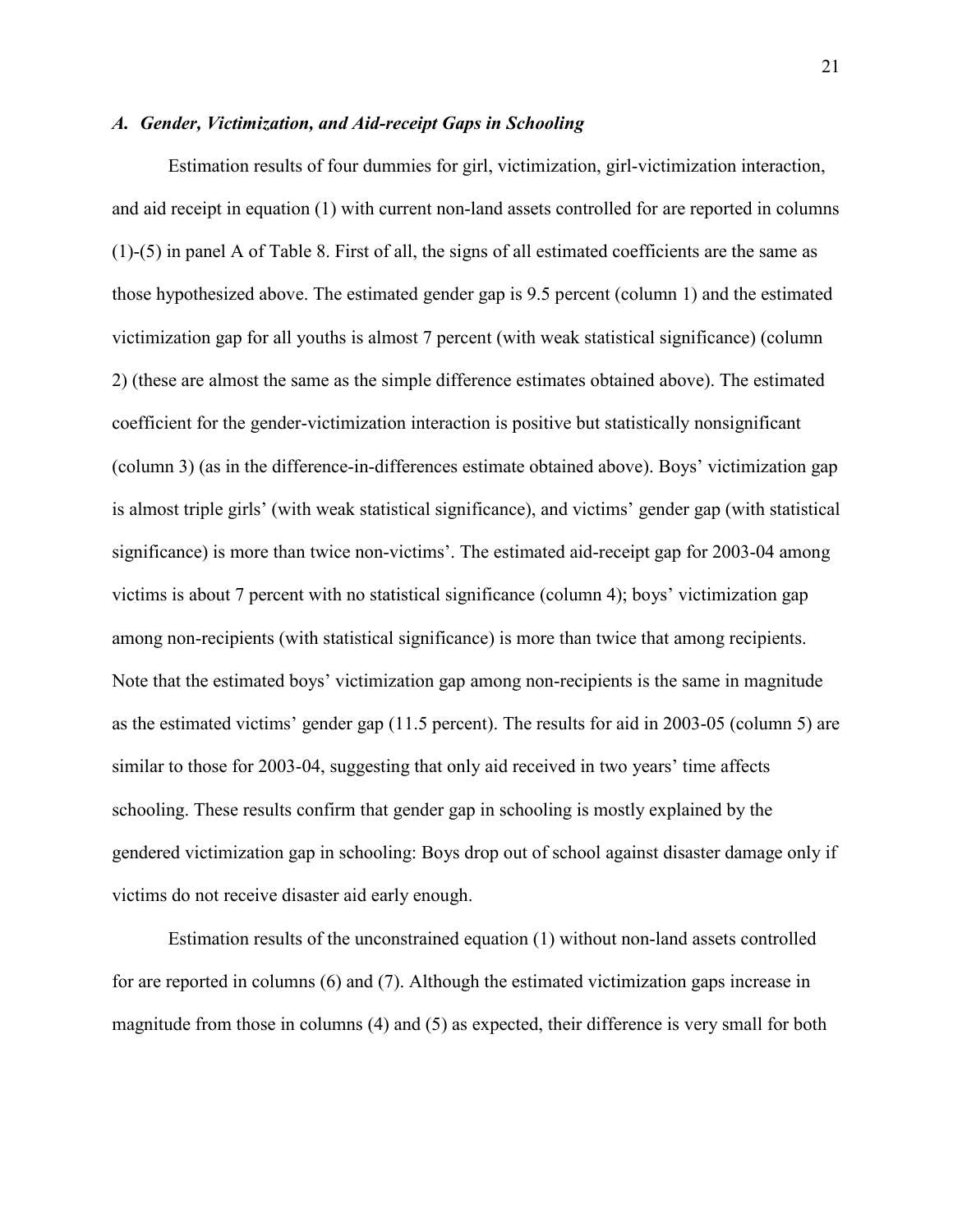boys and girls (about 1 percent). This suggests that potential bias in these estimated damage effects are likely to be small. The estimated aid effects are also very similar to each other.

Estimation results of equation (7) with damage and aid value reported in panel B are qualitatively the same as those in panel A. The estimated negative marginal effects of damage on boys' schooling among non-recipients are 0.14-0.18 in magnitude for a 10 percent increase in damage value (the results are statistically weak probably because of attenuation bias), and the comparable estimates for girls are close to zero and statistically nonsignificant (columns 4-7).

#### *B. Heterogeneity*

Estimation results of heterogeneous damage effects on boys' schooling among nonrecipients are reported in Table 9 (the maternal effect is discussed later). Only results for equation (1) with current non-land assets controlled for are reported; those for equation (1) without non-land assets and for equation (7) with and without non-land assets are qualitatively the same. Column (1) replicates column (4) in panel A of Table 8 (results of the remaining individual/household controls are reported in Table A1). The school-progression and birth-order effects are strong (columns 2 and 3): The victimization gap at ages 15, 17, and 18 (almost 15 percent) is near twice that at ages 14, 16, and 19 (only the former is statistically significant); the victimization gap of the oldest brothers is also almost 15 percent, whereas that of younger ones is almost zero.<sup>14</sup> In contrast, the wealth effects of land and non-land assets are weak (columns 4 and 5). The former is probably because among large landholders with high demand for farm

 $14$  The direct birth-order effect among non-victims is the opposite: the probability of schooling of younger brothers is lower by over 0.13 than the oldest brothers. This probably reflects social norms or inheritance patterns related to sons' birth order.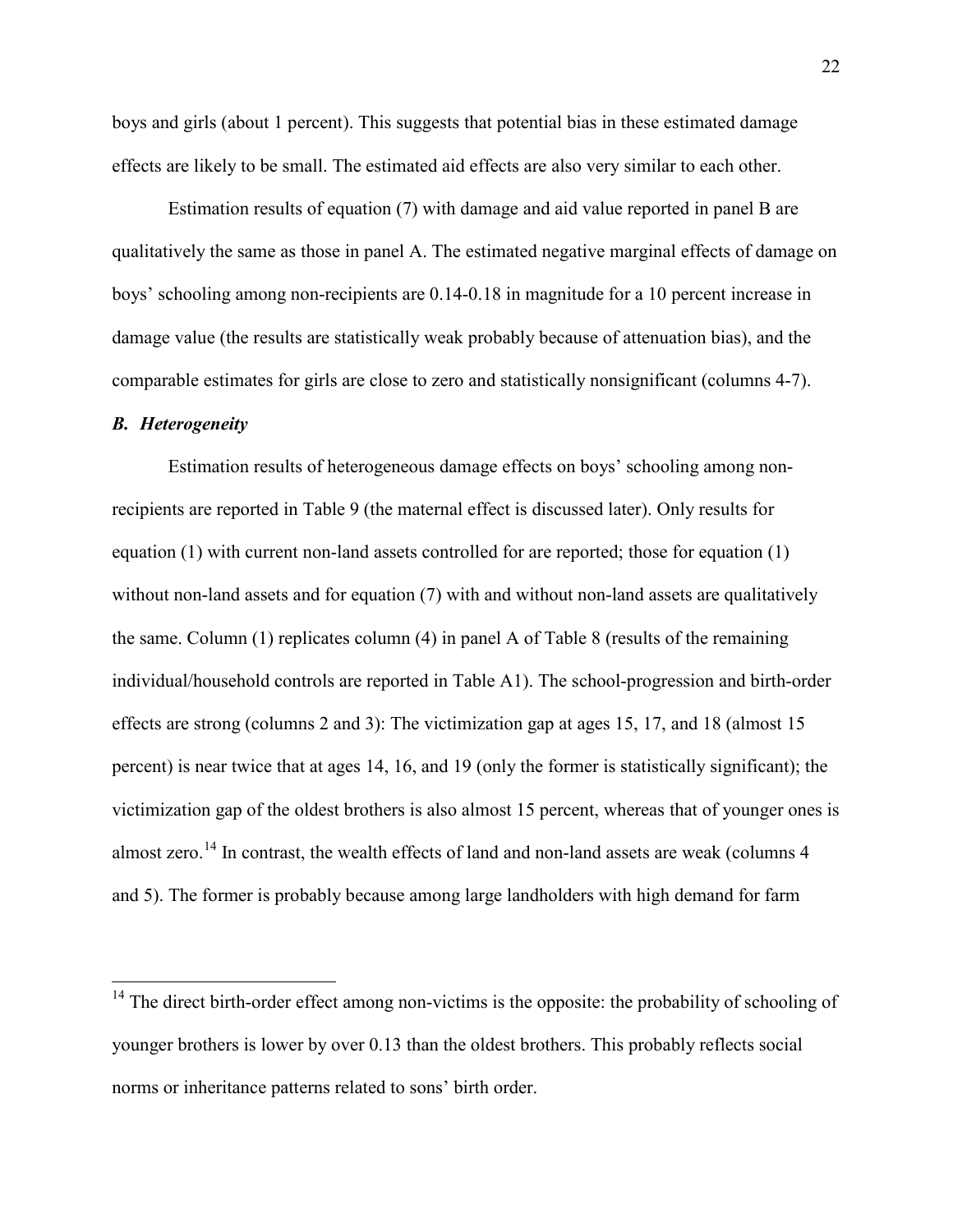labor, boys' opportunity cost of schooling is high (Bhalotra and Heady 2003). Distinct from land, non-land assets directly augment boys' and girls' schooling; I return to this result shortly.

Estimation results for schooling effects of parental education are reported in Table 10. To capture potentially heterogeneous effects of parental human capital on boys and girls, two dummies for paternal and maternal secondary education are interacted with the girl dummy (in the sample, 41% and 47% of youths, respectively, have a father and mother with secondary education). Estimation results without damage and aid variables show that although maternal education promotes boys' schooling (the estimated direct maternal effect is about 0.15), its effect on girls is less than half and statistically nonsignficant (column  $1$ ); <sup>15</sup> in contrast, paternal education is neutral to both boys' and girls' schooling.

With maternal education controlled for, the estimated coefficient for current non-land assets becomes smaller than that in Table 9 and is statistically nonsignificant. This suggests that maternal education is positively correlated with pre-disaster non-land assets, <sup>16</sup> and the significant effect of current non-land assets found above mostly captures that of uncontrolled maternal education. Combined with the nonsignficant effect of land holdings, this indicates that wealth is

<sup>&</sup>lt;sup>15</sup> Takasaki (2011a) shows that maternal education augments both male and female adults' secondary education. Thus, after female secondary education surpassed that of males, maternal human capital worked to balance human capital investments between genders.

<sup>&</sup>lt;sup>16</sup> In the patrilineal Fijian society, educated women may tend to marry wealthy men. Then, female high returns to education in the marriage market could be another reason for the persistent progress in women's education. This conjecture deserves further research.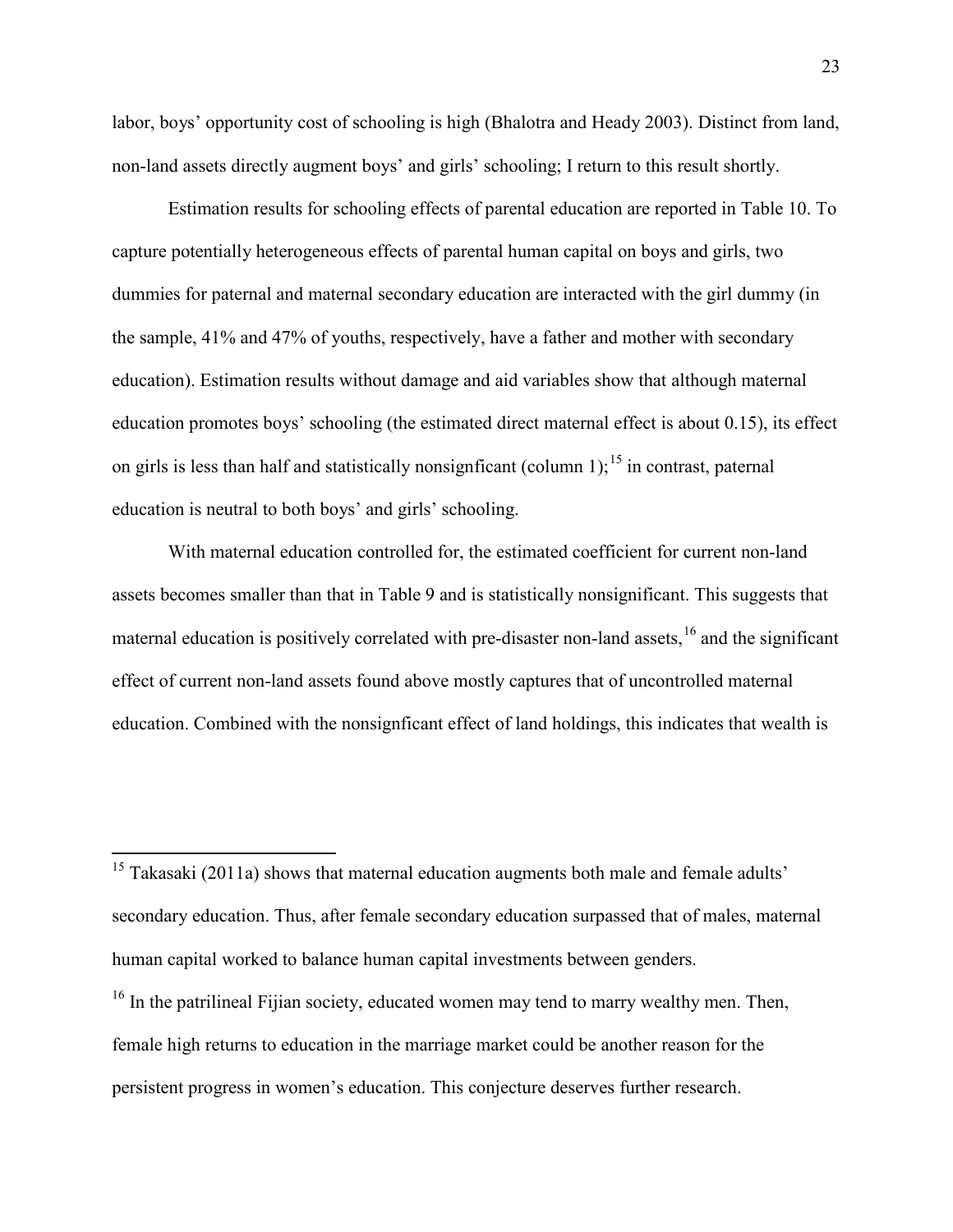unlikely to strongly influence youths' schooling (i.e., small  $\delta$  in equation 2), <sup>17</sup> buttressing confidence that bias in the estimated damage effects is limited. All results other than non-land assets are very similar to those in the models without parental education controlled for; in particular, all results on the gender, victimization, and aid-receipt gaps and the schoolprogression, birth-order, and wealth effects found above hold (results not shown).

Adding the damage and aid variables hardly changes these results at all (column 2). The estimated coefficient for the interaction term of maternal education and damage is very small and statistically nonsignificant (column 4), indicating that maternal human capital does not decrease boys' vulnerability (i.e., no interacted maternal effect).

In contrast, the estimated coefficient for the interaction term of paternal education and damage is negative and large in magnitude (though it is not statistically significant), and boys' victimization gap among non-recipients is larger with an educated father than without (over 18 vs. less than 6 percent, the former is statistically significant) (column 3). This result, which is opposite to the hypothesized parental effect, can be interpreted as follows. The opportunity cost of farming is high among educated fathers; in particular, those with permanent employment are under severe time constraints. Then, educated fathers substitute boys' labor for farming as a coping response;<sup>18</sup> that is, paternal human capital instead increases boys' vulnerability. With the

<sup>18</sup> About 18% of households with youths have permanent employment, which accounts for about 7% of earned income. Consistent with the significant role of boys' farm labor, permanent employment does not strongly differentiate household farm income; households with permanent employment earn higher non-farm income and thus have higher total income than others.

 $17$  This result, which is distinct from empirical findings in other locales (World Bank 2011), may reflect a relatively small wealth disparity within villages in the same province.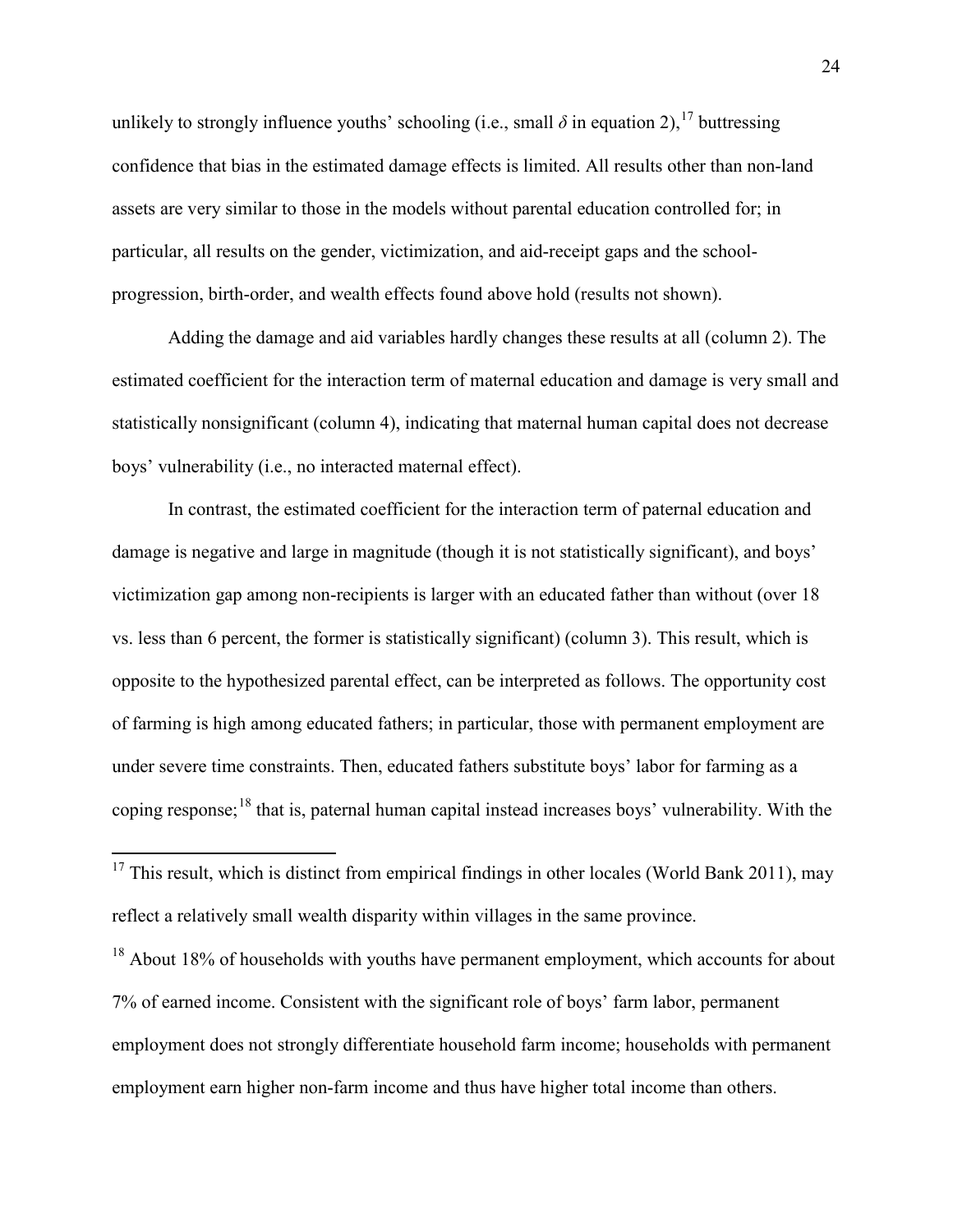gendered division of farm labor and very limited female employment, this alternative channel is not significant for mothers.

### **VI. Conclusion**

Rapidly decreasing gender gaps in schooling in developing countries can be a result of the gendered division of child farm labor as a coping response to increased natural disasters. This paper made a case for this conjecture by analyzing original household survey data in rural Fiji, where girls' secondary enrollments have been higher than boys' since the 1980s. I have shown that (1) boys, not girls, contribute to farming, not non-farm activities, among cyclone victims with dwelling damage, independent of housing aid receipt, but not among non-victims, and (2) a significant gender gap in school enrollment exists only among victims who did not receive aid in two years' time. Boys with no elder brother and an educated father (whose opportunity cost of farming is high) are particularly vulnerable in their progression to higher-level schools. Although maternal education promotes boys' schooling independent of shock, it does not decrease their school dropout as insurance. At the same time, however, boys' vulnerability is neutral to household wealth.

These findings lead to the following general implications for research and policy. First of all, the recent progress in women's education in developing countries can be at least partly explained by household response to shocks, not to market and institutional changes (cf. World Bank 2011). This alternative mechanism can be persistent for at least three reasons. First, as maternal human capital does not weaken gendered coping responses, the progress in women's education does not help do so, either. Second, development of the female labor market increases the relative opportunity cost of boys' schooling. Third, without a breakthrough in safety-net policies for poor farmers, they continue to be vulnerable to natural disasters. Research is needed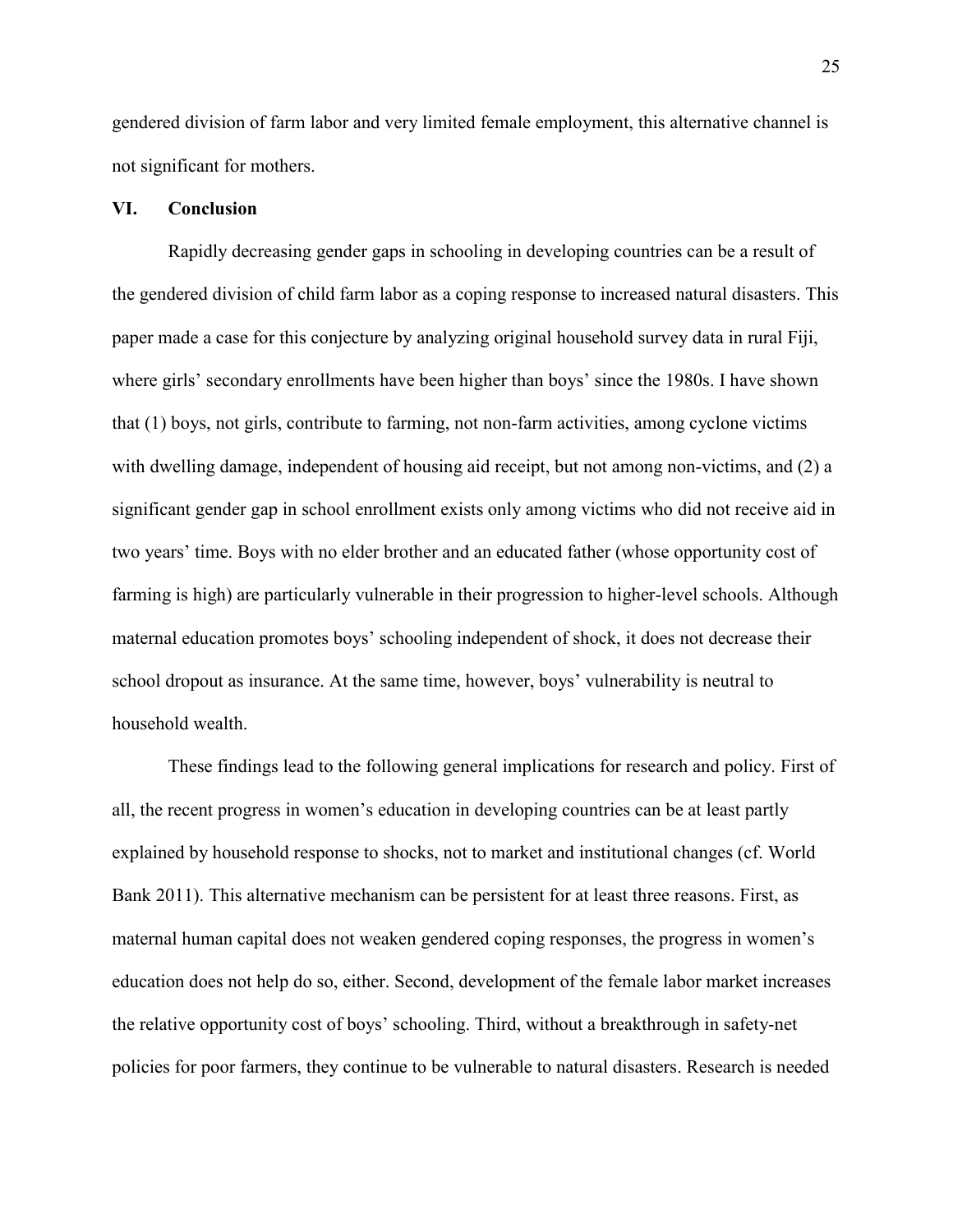to see whether gendered coping responses play a significant role in decreasing the gender gap in schooling in other locales, especially in rural developing areas vulnerable to natural hazards.

Timely disaster aid can mitigate school dropout among disaster victims, even if it is neither targeted toward students nor conditional on enrollments. Effective post-disaster management is thus critically important for protecting children's human capital. Policymakers can target vulnerable children according to their attributes, such as gender, school grade, sibling composition, and parents' occupation. Welfare targeting toward landless and small holders may not be effective to combat child farm labor. A similar caveat is that agricultural rehabilitation in rural areas, which is important for food security and livelihood recovery, can at the same time increase child farm labor. Livelihood rehabilitation needs to include programs without involving child labor, such as public work for community rehabilitation.

#### **References**

- Aucoin, Pauline McKenzie. 1990. "Domestic violence and social relations on conflict in Fiji." *Pacific Studies* 13(3):23-42.
- Beegle, Kathleen, Rajeev H. Dehejia, and Roberta Gatti. 2006. "Child labor and agricultural shocks." *Journal of Development Economics* 81(1):80-96.
- Bhalotra, S., and C. Heady. 2003. "Child farm labor: the wealth paradox." *World Bank Economic Review* 17(197-227).
- Cameron, Lisa A., and Christopher Worswick. 2001. "Education expenditure responses to crop loss in Indonesia: a gender bias." *Economic Development and Cultural Change* 49(2):351-363.
- Cavallo, Eduardo, and Ilan Noy. 2009. "The economics of natural disasters a survey." Working Paper 09-19, Washington, D.C.: Inter-American Development Bank.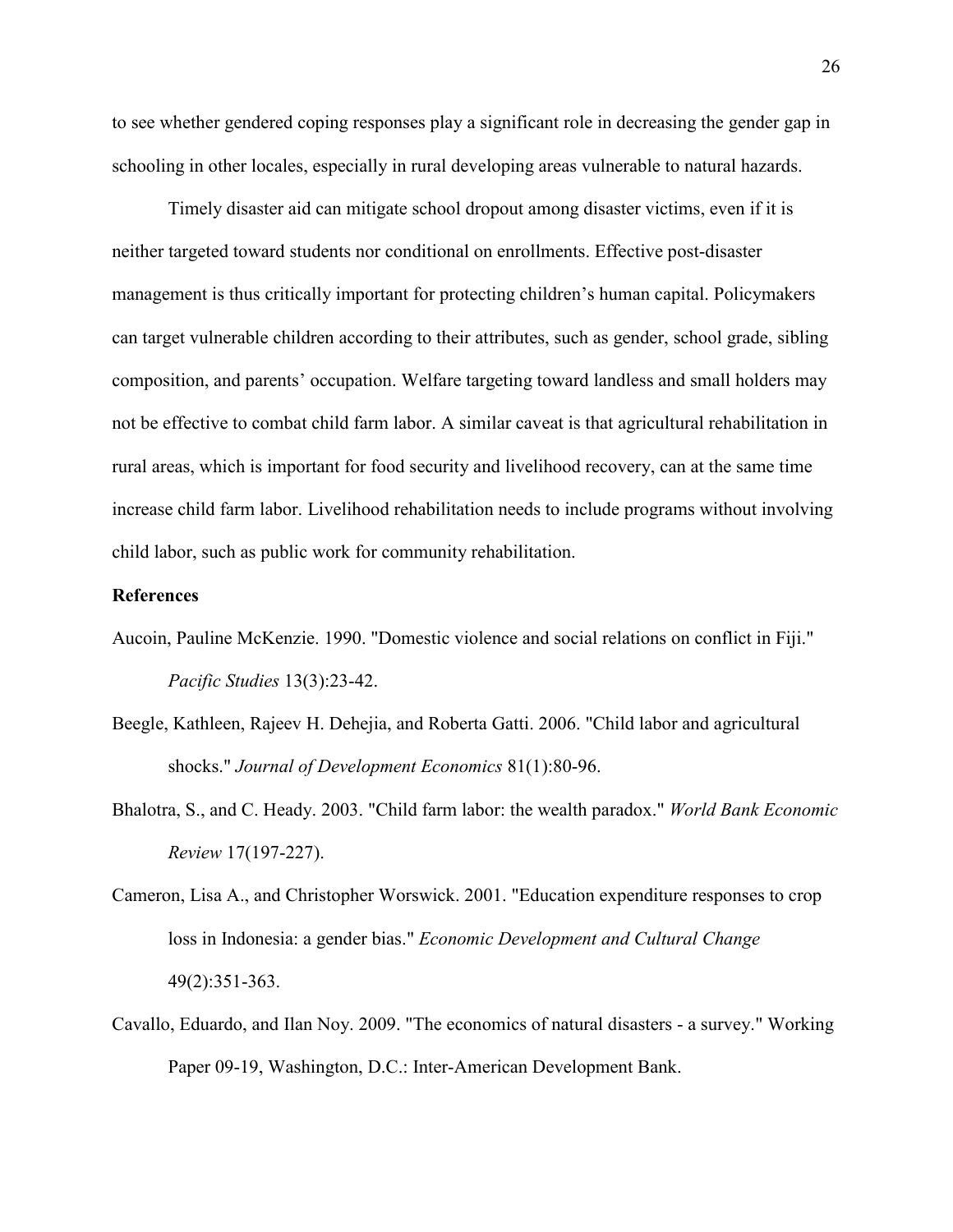Chapman, Margaret D. 1987. "Women's fishing in Oceania." *Human Ecology* 15(3):267-370.

- Chaudhuri, Nazmul, Luc Christiaensen, and Mohammad Niaz Asadullah. 2006. "Schools, household, risk, and gender: determinants of child schooling in Ethiopia." Centre for the Study of the African Economies Working Paper 250, Oxford: Oxford University.
- de Janvry, Alain, Frederico Finan, Elisabeth Sadoulet, and Renos Vakis. 2006. "Can conditional cash transfer programs serve as safety nets in keeping children at school and from working when exposed to shocks?" *Journal of Development Economics* 79(2):349-373.
- Duryea, Suzanne, D. Lam, and Deborah Levinson. 2007. "Effects of economic shocks on children's employment and schooling in Brazil." *Journal of Development Economics* 84(188-214).
- Edmonds, Eric V. 2006. "Understanding sibling differences in child labor." *Journal of Population Economics* 19:795-821.
- Edmonds, Eric V. 2008. "Child labor", In *Handbook of Development Economics*, eds. T. Paul Schultz, and John A. Strauss. Amsterdam: Elsevier.
- Emerson, Patrick M., and Andre Portela Souza. 2008. "Birth order, child labor, and school attendance in Brazil." *World Development* 36(9):1647-1664.
- Fafchamps, Marcel, and Agnes R. Quisumbing. 1999. "Human capital, productivity, and labor allocation in rural Pakistan." *Journal of Human Resources* 34(2):369-406.
- FAO. 2011. *The State of Food and Agriculture 2010-11. Women in Agriculture: Closing the Gender Gap for Development*. Rome: FAO.
- Guarcello, L., S Lyon, and F. Rosati. 2006. "The twin challenges of child labor and youth employment in Ethiopia." Understanding Children's Work, An Inter-Agency Research Cooperation Project, Florence.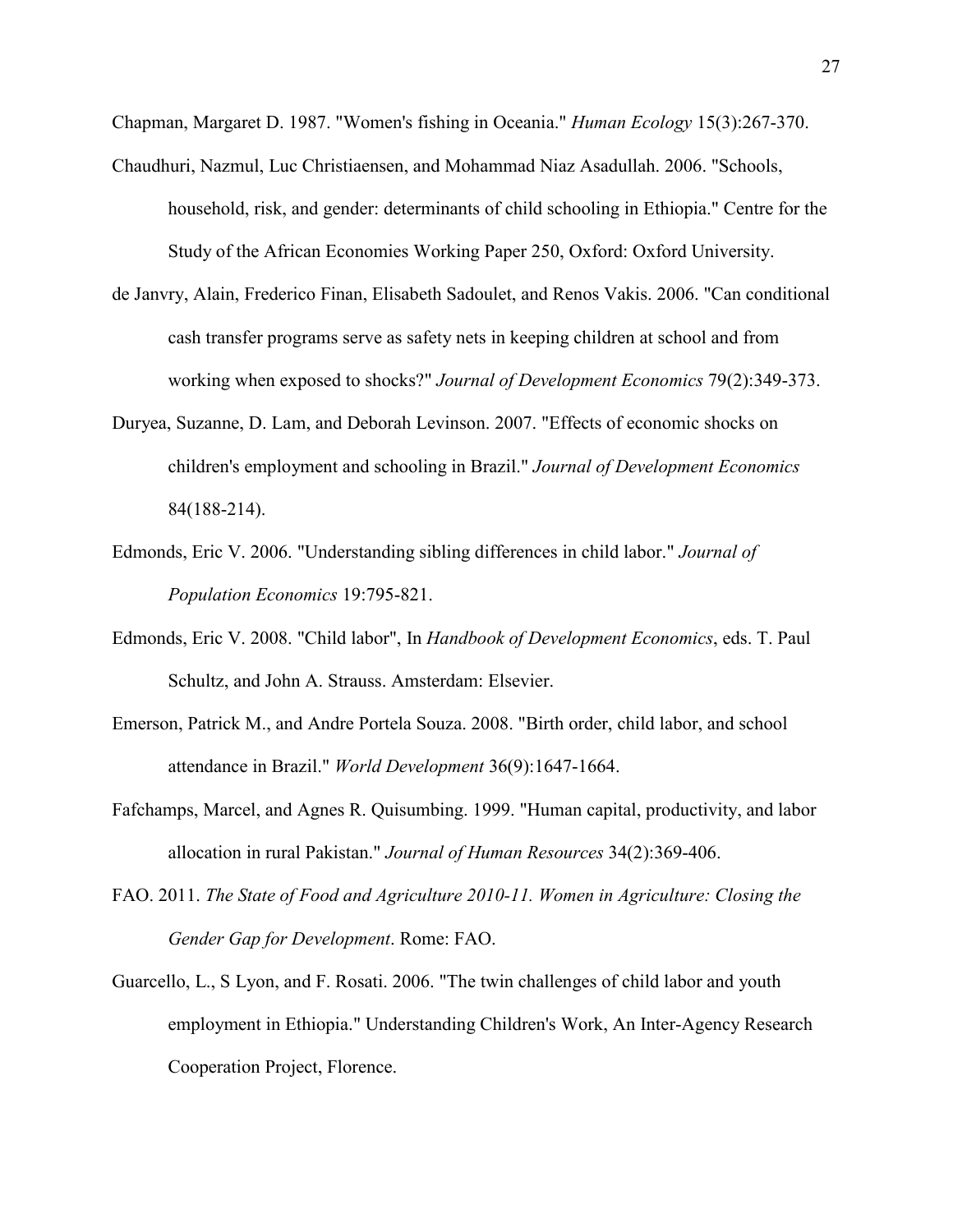- Jacoby, Hanan, and Emmanuel Skoufias. 1997. "Risk, financial markets, and human capital in a developing country." *Review of Economic Studies* 64:311-335.
- Jensen, Robert. 2000. "Agricultural volatility and investments in children." *American Economic Review* 90(2):399-404.
- King, Elizabeth M., and Andrew D. Mason. 2001. *Engendering development through gender equality in rights, resources and voice*. New York: Oxford University Press.
- Lillard, Lee A., and Robert J. Willis. 1994. "Intergenerational educational mobility: effects of family and state in Malaysia." *Journal of Human Resources* 29(4):1126-1167.

Ministry of Education. 2010. "Annual report 2008." Suva: Ministry of Education.

- Ministry of Finance and National Planning. 2004. "Millennium Development Goals: Fiji National Report." Suva: Ministry of Finance and National Planning.
- Orazem, Peter F., and Elizabeth M. King. 2008. "Schooling in developing countries: the roles of supply, demand and government policy", In *Handbook of Development Economics*, eds. T. Paul Schultz, and John A. Strauss. Amsterdam: Elsevier.
- Parish, William L., and Robert J. Willis. 1993. "Daughters, education, and family budgets." *Journal of Human Resources* 28(4):863-898.
- Sawada, Yasuyuki. 2007. "The impact of natural and manmade disasters on household welfare." *Agricultural Economics* 37(s1):59-73.
- Schultz, T. Paul. 1987. "Education investments and returns", In *Handbook of Development Economics*, eds. Hollis Chenery, and T. N. Srinivasan. Amsterdam: North Holland.
- ---. 2008. "Population policies, fertility, women's human capital, and child quality", In *Handbook of Development Economics*, eds. T. Paul Schultz, and John A. Strauss. Amsterdam: Elsevier.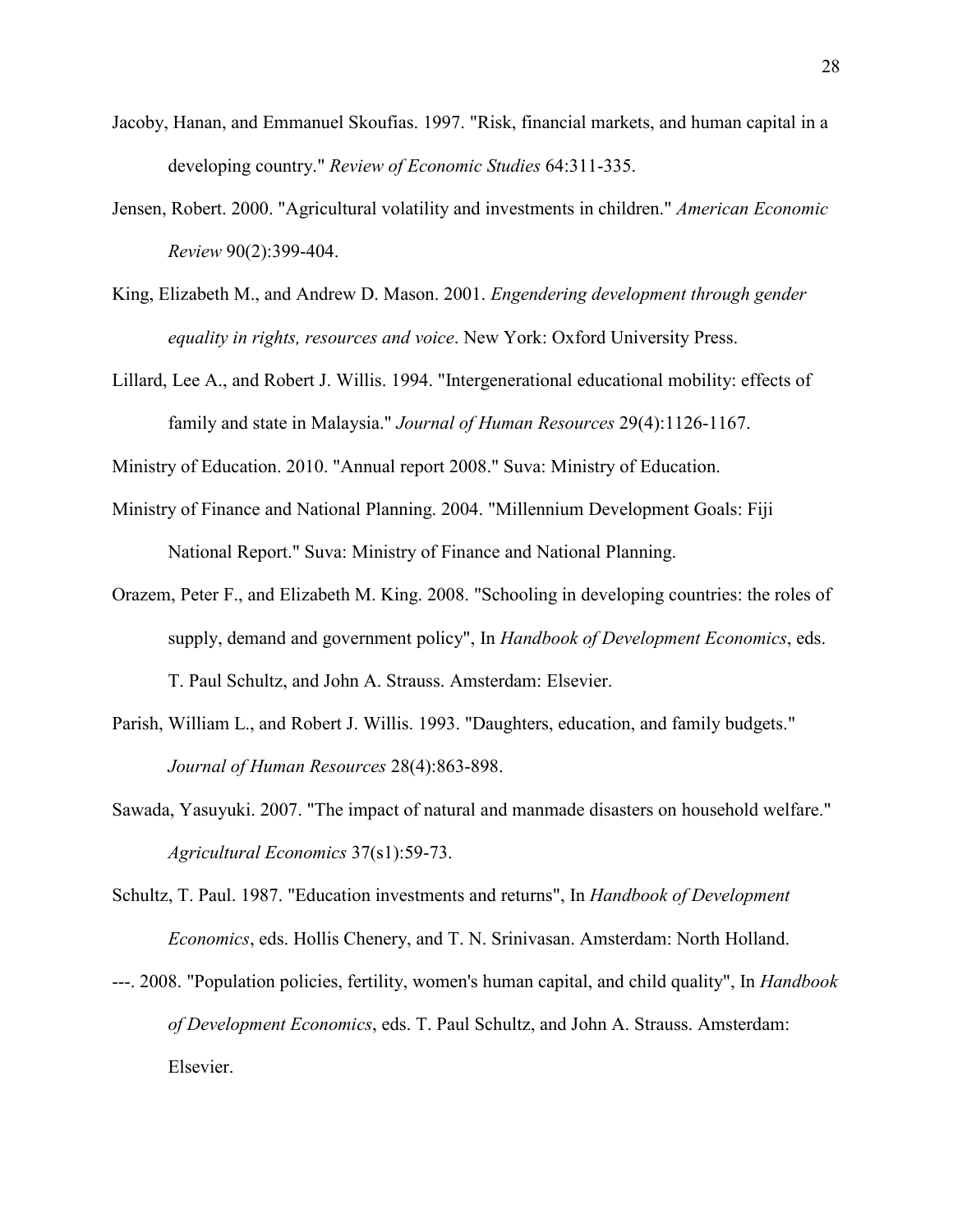- ---. 2002. "Why Governments Should Invest More to Educate Girls." *World Development* 30(2):207-225.
- ---. 2001. "Women's roles in the agricultural household: bargaining and human capital investments", In *Handbook of Agricultural Economics*, eds. Bruce L. Gardner, and Gordon C. Rausser. Amsterdam: Elsevier.
- Skoufias, Emmanuel, and Susan W. Parker. 2006. "Job loss and family adjustments in work and schooling during the Mexican Peso crisis." *Journal of Population Economics* 19(1):163- 181.
- Strömberg, David. 2007. "Natural disasters, economic development, and humanitarian aid." *Journal of Economic Perspective* 21(3):199-222.
- Takasaki, Yoshito. 2011a. "Do chiefly systems discourage schooling?" Tsukuba Economics Working Papers 2011-003, Tsukuba: University of Tsukuba.
- ---. 2011b. "Do local elites capture natural disaster reconstruction funds?" *Journal of Development Studies* 47(9):1281-1298.
- ---. 2011c. "Targeting cyclone relief within the village: kinship, sharing, and capture." *Economic Development and Cultural Change* 59(2):387-416.
- Tavola, Helen. 1992. *Secondary education in Fiji: a key to the future*. Suva: University of the South Pacific.
- Thomas, Duncan, Kathleen Beegle, Elizabeth Frankenberg, Bondan Sikoki, John Strauss, and Graciela Teruel. 2004. "Education in a Crisis." *Journal of Development Economics* 74(1):53-85.
- Turner, James W. 1987. "Blesses to give and receive: ceremonial exchange in Fiji." *Ethnology* 26(3):209-219.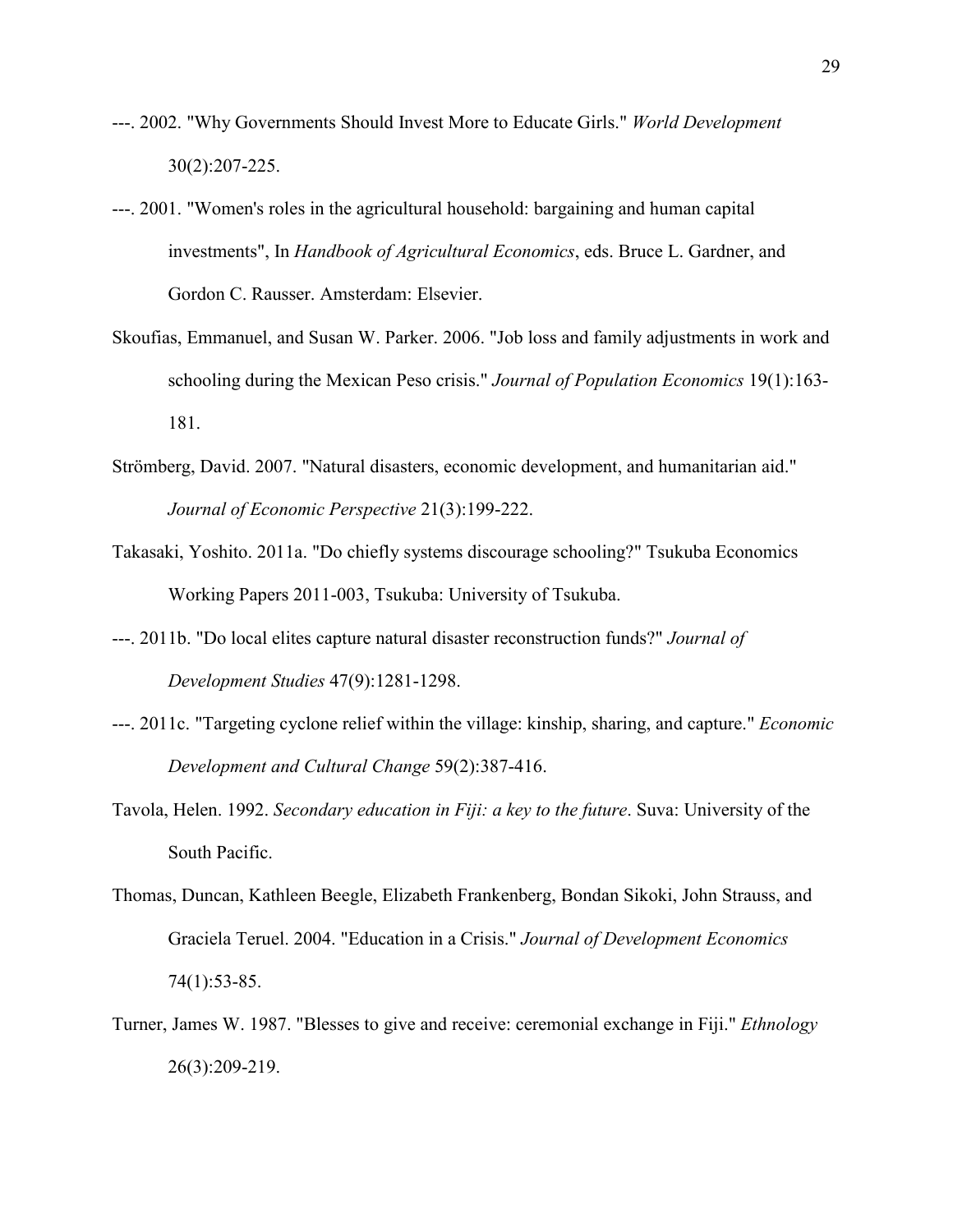World Bank. 2011. *World Development Report 2012: Gender Equality and Development*.

Washington, D.C.: World Bank.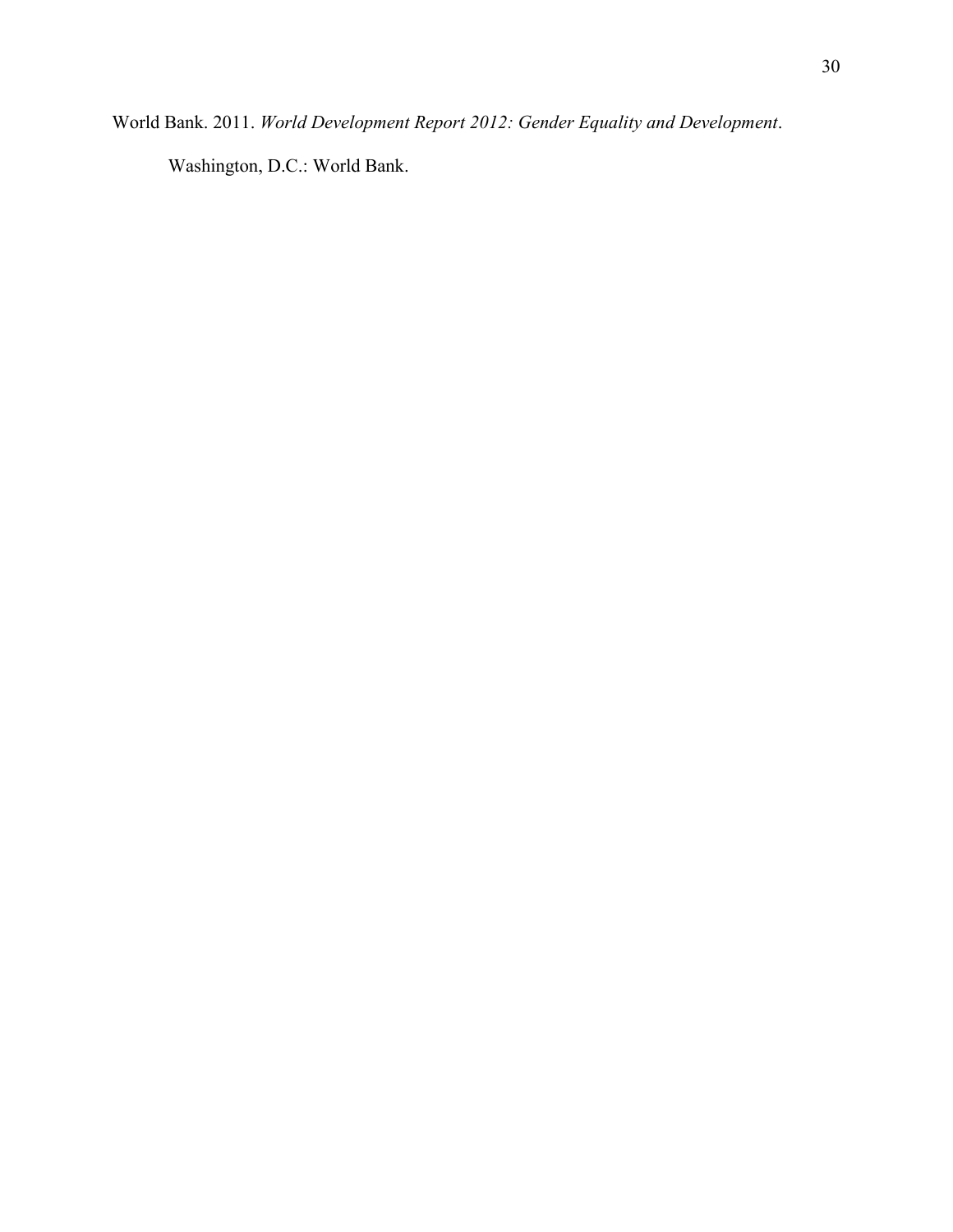|                                                                 |      | Age 20-59 |             | Age 20-39 |      |               | Age 40-59 |        |             |
|-----------------------------------------------------------------|------|-----------|-------------|-----------|------|---------------|-----------|--------|-------------|
|                                                                 | Male | Female    | Gender      | Male      |      | Female Gender | Male      | Female | Gender      |
|                                                                 |      | gap       |             |           |      | gap           |           |        | gap         |
|                                                                 | (1)  | (2)       | $(1) - (2)$ | (3)       | (4)  | $(3) - (4)$   | (5)       | (6)    | $(5) - (6)$ |
| <i>Education attainment (percentage):</i>                       |      |           |             |           |      |               |           |        |             |
| Primary incomplete or below                                     | 16.6 | 13.8      | $2.7*$      | 14.8      | 10.6 | $4.2$ **      | 19.1      | 18.5   | 0.6         |
| Primary complete                                                | 29.5 | 26.3      | $3.3 *$     | 23.0      | 17.0 | $6.0$ ***     | 38.8      | 39.7   | $-0.8$      |
| Secondary incomplete                                            | 36.5 | 37.0      | $-0.5$      | 40.5      | 38.6 | 2.0           | 30.8      | 34.8   | $-4.0$      |
| Secondary complete or above                                     | 17.4 | 22.9      | $-5.5$ ***  | 21.7      | 33.8 | $-12.1$ ***   | 11.3      | 7.1    | $4.2$ **    |
| Secondary education                                             | 53.9 | 59.9      | $-6.0$ ***  | 62.2      | 72.4 | $-10.1$ ***   | 42.1      | 41.8   | 0.2         |
| Permanent wage employment by education attainment (percentage): |      |           |             |           |      |               |           |        |             |
| All                                                             | 9.5  | 3.3       | $6.1***$    | 7.3       | 3.7  | $3.7***$      | 12.4      | 2.9    | $9.6***$    |
| Primary incomplete or below                                     | 3.8  | 2.2       | 1.6         | 4.2       | 4.8  | $-0.6$        | 3.4       | 0.0    | 3.4         |
| Primary complete                                                | 7.6  | 0.8       | $6.9***$    | 4.7       | 1.0  | 3.7           | 10.1      | 0.6    | $9.4***$    |
| Secondary incomplete                                            | 9.4  | 2.2       | $7.2$ ***   | 4.2       | 0.9  | $3.3**$       | 19.0      | 4.2    | 14.8 ***    |
| Secondary complete or above                                     | 18.1 | 8.7       | $9.4***$    | 17.7      | 8.0  | $9.8***$      | 19.2      | 13.8   | 5.4         |
| No. observations                                                | 1110 | 1005      |             | 649       | 594  |               | 461       | 411    |             |

# **Table 1. Working adults' education attainment and employment by gender.**

\* p < 0.1, \*\* p < 0.05, \*\*\* p < 0.01.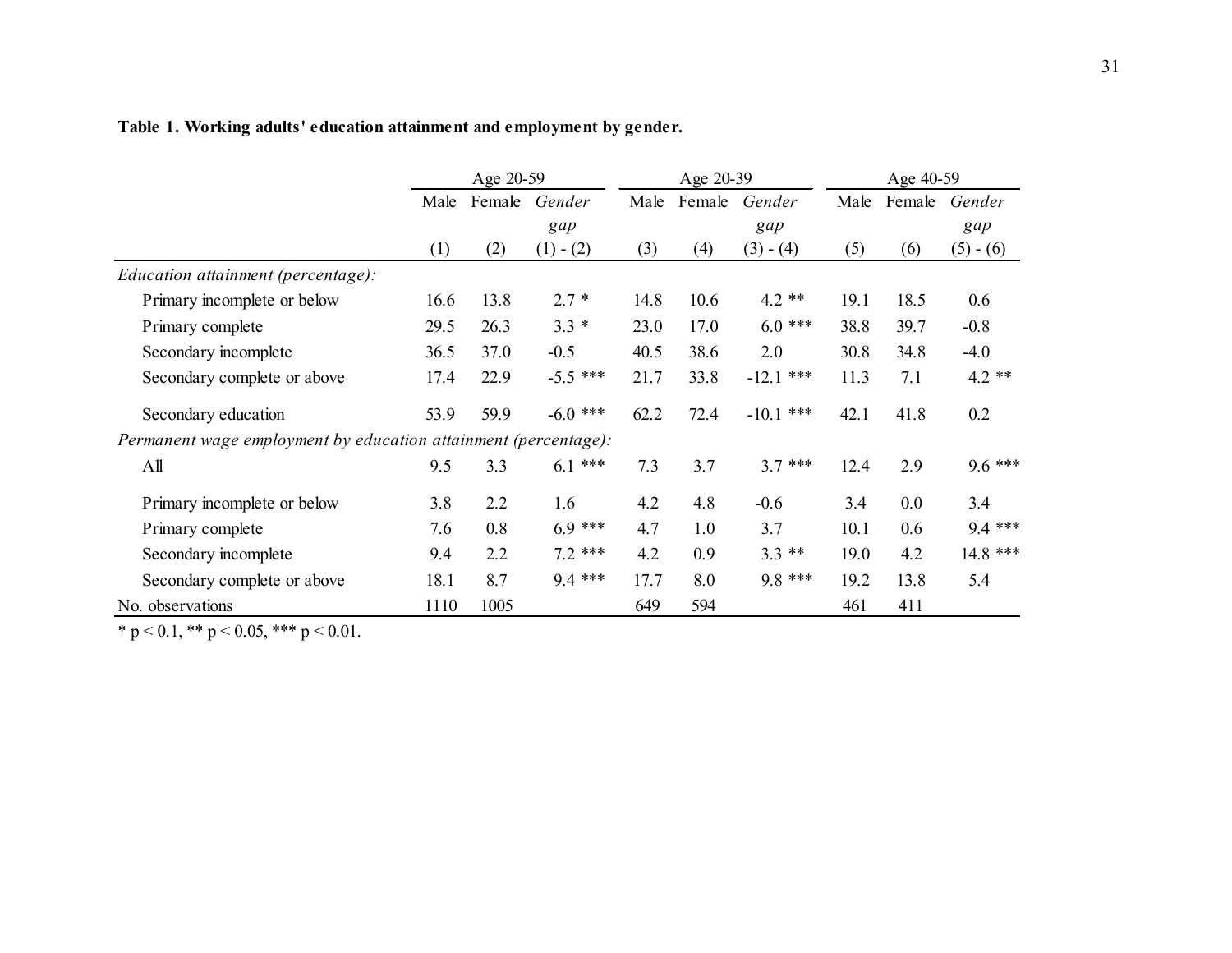|                                                                                                     | All households | Households<br>with youths<br>$(age 14-19)$ |
|-----------------------------------------------------------------------------------------------------|----------------|--------------------------------------------|
| Cyclone damage in January 2003:                                                                     |                |                                            |
| Dwelling damage ( <i>victim</i> ) $(0/1)$                                                           | 0.62           | 0.66                                       |
| Dwelling damage value (F\$)                                                                         | 1074 (2139)    | 1115 (2287)                                |
| Disaster aid through time:                                                                          |                |                                            |
| Construction materials receipt (recipient) (0/1)                                                    | 0.25           | 0.28                                       |
| 2003                                                                                                | 0.05           | 0.05                                       |
| 2004                                                                                                | 0.14           | 0.16                                       |
| 2005                                                                                                | 0.06           | 0.07                                       |
| Construction materials received (F\$)                                                               | 686 (1984)     | 681 (1973)                                 |
| 2003                                                                                                | 100(782)       | 71 (635)                                   |
| 2004                                                                                                | 317 (1379)     | 283 (1300)                                 |
| 2005                                                                                                | 267 (1310)     | 321 (1437)                                 |
| No. observations                                                                                    | 902            | 355                                        |
| Rehabilitation at the time of interviews in $2005$ :<br>Main house rebuilding $(0/1)$ among victims |                |                                            |
| with main house completely destroyed $(0/1)$                                                        | 0.40           | 0.38                                       |
| Non-recipients                                                                                      | 0.20           | 0.21                                       |
| Recipients                                                                                          | 0.51           | 0.47                                       |

**Table 2. Household means of cyclone damage, aid, and rehabilitation.**

Note: Standard deviations are shown in parentheses.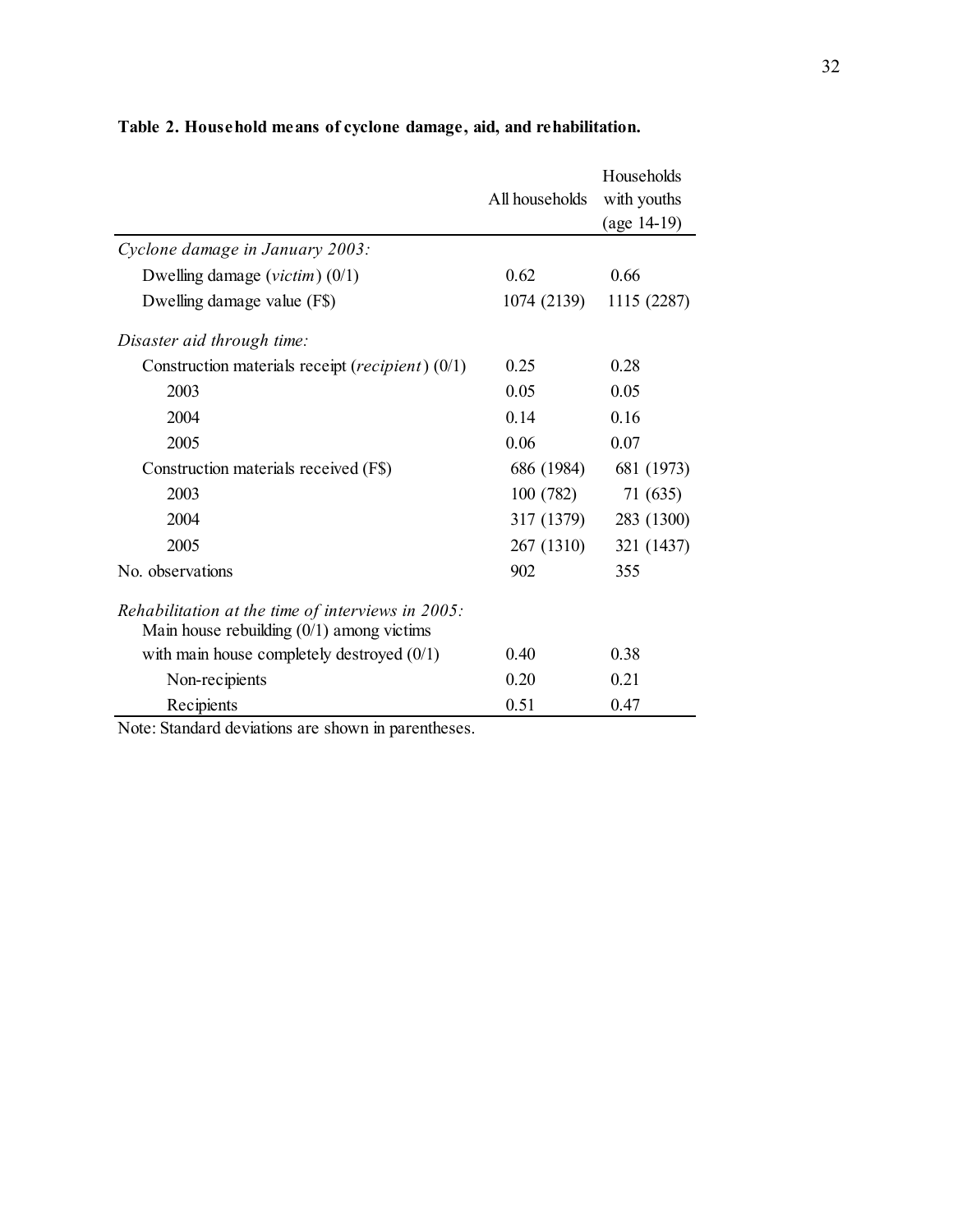#### No. boys (age 14-19) 0.33 (0.64) 0.29 (0.65) 0.35 (0.64) -0.06 0.36 (0.67) 0.34 (0.59) 0.01 0.83 (0.80) No. girls (age 14-19) 0.28 (0.54) 0.25 (0.50) 0.29 (0.56) -0.04 0.30 (0.57) 0.27 (0.54) 0.03 0.70 (0.66) No. male working adults (age 20-59) 1.26 (0.93) 1.21 (0.88) 1.29 (0.97) -0.09 1.29 (0.99) 1.30 (0.94) -0.02 1.42 (0.99) No. female working adults (age 20-59) 1.15 (0.76) 1.15 (0.78) 1.15 (0.75) 0.00 1.14 (0.78) 1.16 (0.69) -0.02 1.35 (0.80) No. children (age 0-13) 1.93 (1.77) 1.83 (1.79) 1.99 (1.76) -0.16 1.92 (1.77) 2.10 (1.75) -0.17 2.22 (1.86) No. elderly (age 60 or above) 0.54 (0.77) 0.52 (0.74) 0.55 (0.78) -0.03 0.56 (0.77) 0.55 (0.81) 0.01 0.43 (0.70) Age of household head 51.4 (14.6) 51.6 (15.7) 51.4 (13.9) 0.19 51.4 (14.1) 51.3 (13.7) 0.15 51.0 (11.8) Working adults' secondary education (0/1) 0.73 (0.44) 0.76 (0.43) 0.72 (0.45) 0.04 0.73 (0.44) 0.69 (0.46) 0.04 0.77 (0.42) Land (acre) 2.86 (4.84) 2.83 (4.30) 2.87 (5.15) -0.04 2.73 (4.02) 3.09 (6.52) -0.36 3.03 (6.11) Non-land assets (F\$) 1846 (4457) 2266 (5428) 1588 (3720) 678 \*\* 1489 (3882) 1739 (3460) -249 2193 (5438)  $(3) - (4)$ Households with youths (age 14-19) All households Non-victims (1) Victims  $(2)$   $(1)$  -  $(2)$ Nonrecipients (3) Recipients (4)

No. observations 5902 343 559 338 221 355

**Table 3. Means of household characteristics by cyclone damage and aid.**

Note: Standard deviations are shown in parentheses. \*  $p < 0.1$ , \*\*  $p < 0.05$ , \*\*\*  $p < 0.01$ .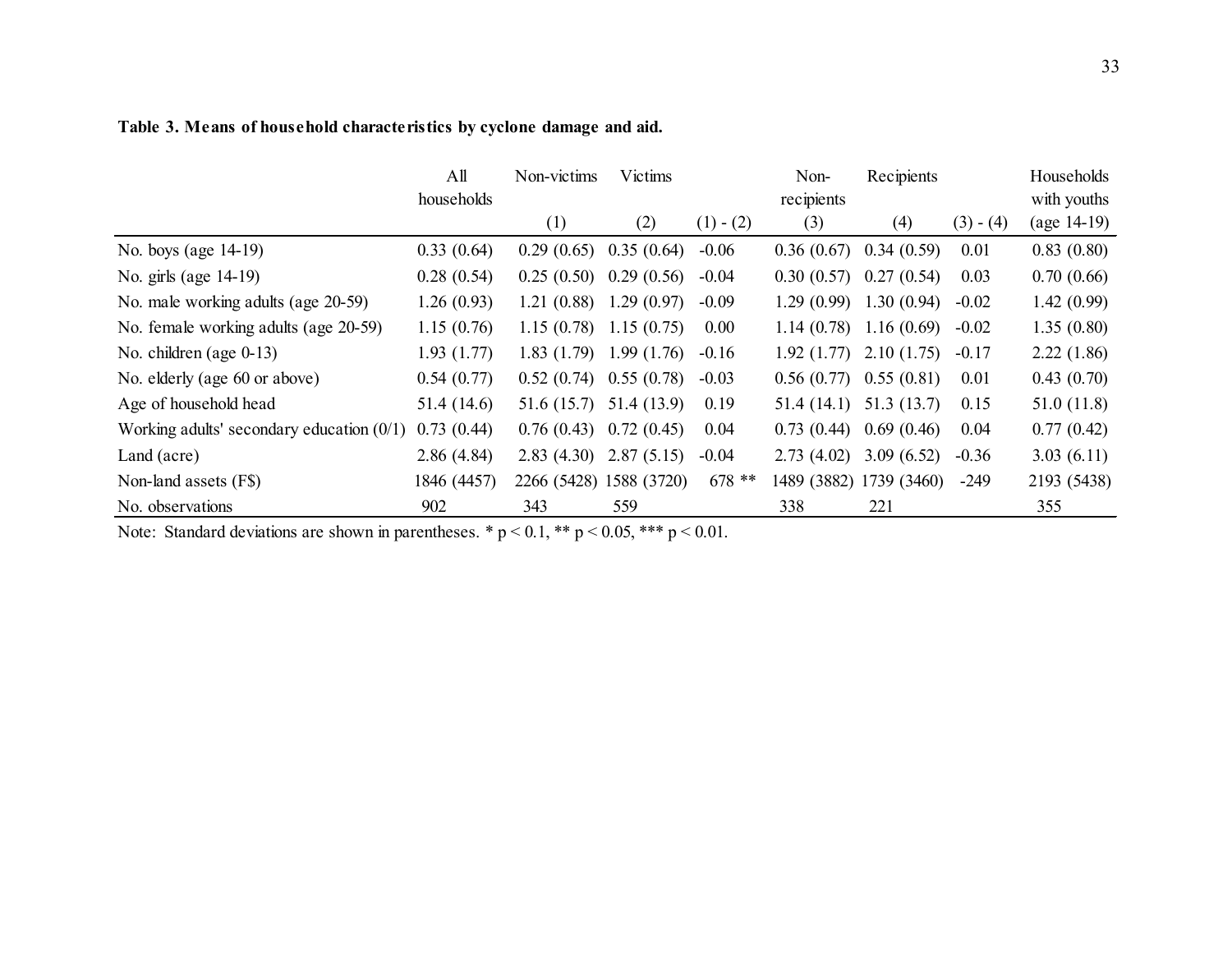|                               | (1)        | (2)        | (3)       | (4)            | (5)        | (6)        |
|-------------------------------|------------|------------|-----------|----------------|------------|------------|
| Recipient in 2003-04 $(0/1)$  | $0.240$ ** | $0.273$ ** |           |                |            |            |
|                               | (0.120)    | (0.123)    |           |                |            |            |
| Recipient in 2003-05 $(0/1)$  |            |            | $0.264$ * |                |            |            |
|                               |            |            | (0.134)   |                |            |            |
| Log of aid in $2003-04$ (F\$) |            |            |           | $0.034$ **     | $0.036$ ** |            |
|                               |            |            |           | (0.016)        | (0.016)    |            |
| Log of aid in $2003-05$ (F\$) |            |            |           |                |            | $0.036$ ** |
|                               |            |            |           |                |            | (0.016)    |
| Household controls            | No         | Yes        | Yes       | N <sub>0</sub> | Yes        | Yes        |
| R-squared                     | 0.226      | 0.290      | 0.283     | 0.235          | 0.295      | 0.298      |
| No. observations              | 135        | 134        | 134       | 131            | 130        | 130        |

**Table 4. Determinants of house rebuilding among victims with main house completely destroyed.**

Notes: Dependent vaiables are a dummy for house rebuilding. OLS estimates are shown. Robust standard errors are in parentheses. \*  $p < 0.1$ , \*\*  $p < 0.05$ , \*\*\*  $p < 0.01$ . Household controls are no. boys (age 14-19), no. girls (age 14-19), no. male adults (age 20-59), no. female adults (age 20-59), no. children (age 0-13), no. elderly (age 60 or above), age of household head, working adults' secondary education  $(0/1)$ , and log of land  $(m^2)$ . Village dummies and constant are also included in all columns.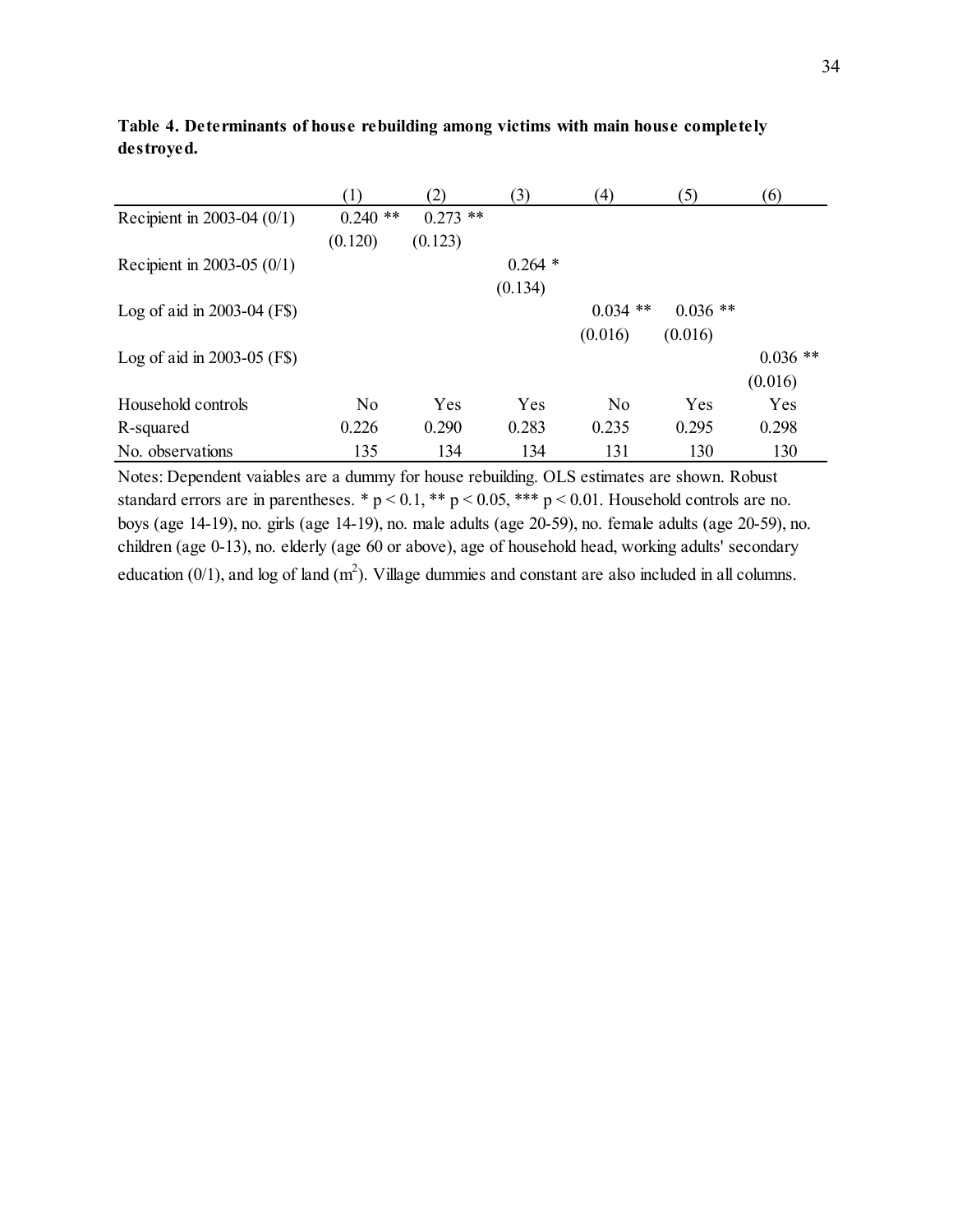|                               | All         | Non-<br>Victims<br>victims |             | Non-<br>recipients | Recipients |
|-------------------------------|-------------|----------------------------|-------------|--------------------|------------|
|                               | (1)         | (2)                        | (3)         | (4)                | (5)        |
| A. Farm income                |             |                            |             |                    |            |
| No. boys (age 14-19)          | $0.280$ *** | 0.122                      | $0.305$ *** | $0.318**$          | $0.313*$   |
|                               | (0.079)     | (0.131)                    | (0.094)     | (0.133)            | (0.180)    |
| No. girls (age 14-19)         | 0.014       | 0.088                      | $-0.002$    | 0.054              | $-0.095$   |
|                               | (0.098)     | (0.177)                    | (0.127)     | (0.188)            | (0.203)    |
| No. male adults (age 20-59)   | $0.149$ **  | 0.204                      | $0.159$ **  | $0.173*$           | 0.130      |
|                               | (0.062)     | (0.132)                    | (0.071)     | (0.099)            | (0.115)    |
| No. female adults (age 20-59) | 0.029       | 0.125                      | $-0.032$    | 0.067              | $-0.109$   |
|                               | (0.077)     | (0.152)                    | (0.083)     | (0.110)            | (0.150)    |
| Victim $(0/1)$                | $-0.086$    |                            |             |                    |            |
|                               | (0.124)     |                            |             |                    |            |
| Recipient $(0/1)$             | $-0.016$    |                            | $-0.070$    |                    |            |
|                               | (0.137)     |                            | (0.145)     |                    |            |
| R-squared                     | 0.462       | 0.552                      | 0.456       | 0.531              | 0.412      |
| No. observations              | 884         | 335                        | 544         | 326                | 212        |
| <b>B.</b> Non-farm income     |             |                            |             |                    |            |
| No. boys (age 14-19)          | 0.051       | $0.188*$                   | $-0.056$    | $-0.081$           | 0.078      |
|                               | (0.066)     | (0.103)                    | (0.083)     | (0.112)            | (0.109)    |
| No. girls (age 14-19)         | 0.089       | 0.082                      | 0.050       | 0.153              | $-0.073$   |
|                               | (0.078)     | (0.147)                    | (0.092)     | (0.141)            | (0.115)    |
| No. male adults (age 20-59)   | 0.050       | 0.044                      | 0.078       | 0.052              | 0.117      |
|                               | (0.041)     | (0.079)                    | (0.052)     | (0.071)            | (0.086)    |
| No. female adults (age 20-59) | $0.197$ *** | $0.243$ **                 | $0.144$ **  | $0.141*$           | $0.224$ *  |
|                               | (0.058)     | (0.124)                    | (0.061)     | (0.075)            | (0.115)    |
| Victim $(0/1)$                | 0.021       |                            |             |                    |            |
|                               | (0.100)     |                            |             |                    |            |
| Recipient $(0/1)$             | 0.120       |                            | 0.064       |                    |            |
|                               | (0.100)     |                            | (0.098)     |                    |            |
| R-squared                     | 0.245       | 0.350                      | 0.244       | 0.271              | 0.434      |
| No. observations              | 893         | 337                        | 551         | 333                | 212        |

#### **Table 5. Determinants of household earned income.**

Notes: Dependent variables are log of monthly earned income (F\$). OLS estimates are shown. Robust standard errors are in parentheses. \*  $p < 0.1$ , \*\*  $p < 0.05$ , \*\*\*  $p < 0.01$ . Controls not shown here are no. children (age 0-13), no. elderly (age 60 or above), age of household head, working adults' secondary education (0/1), log of land (m2), log of non-land assets (F\$), village dummies, and constant.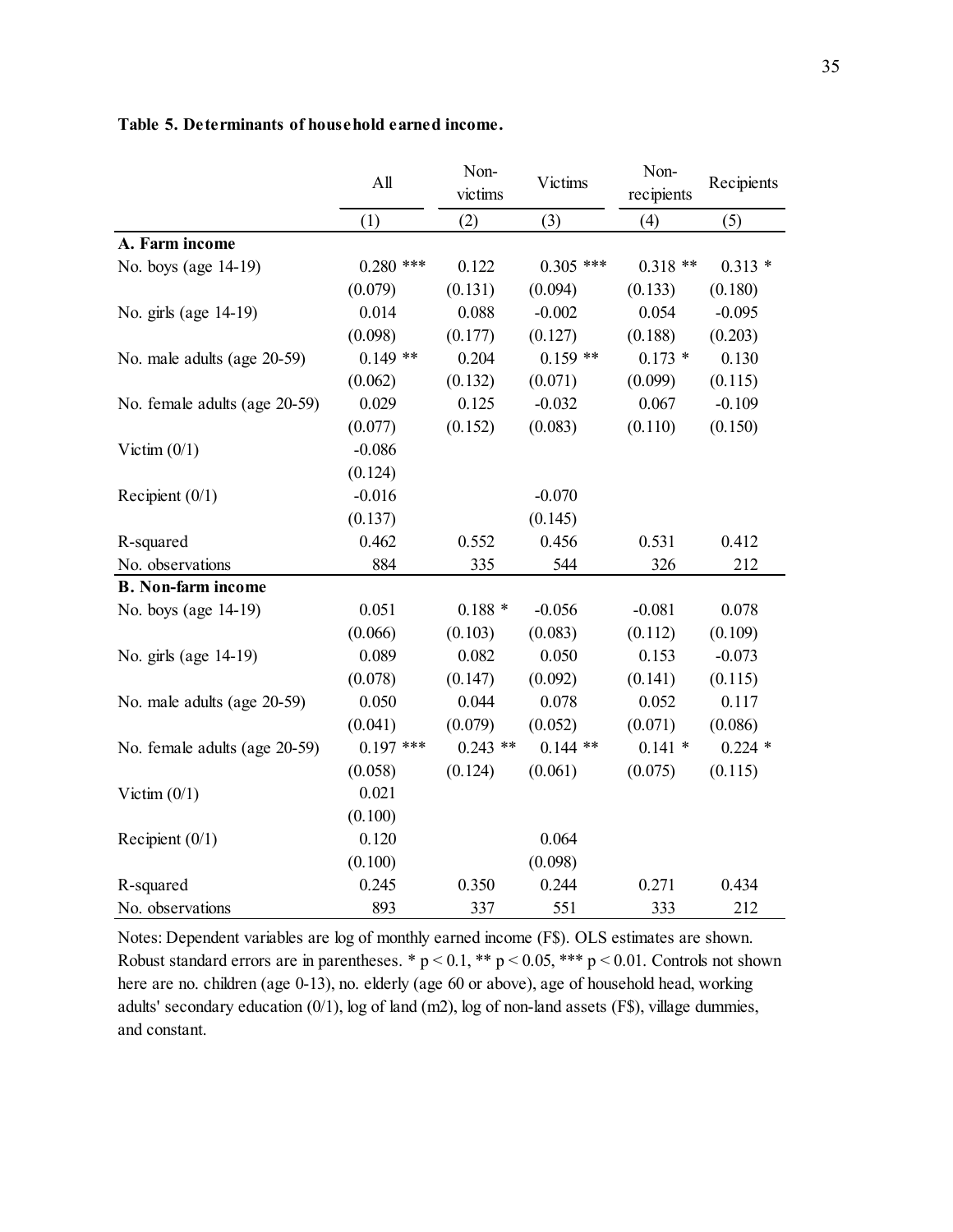| Table 6. Youths' school enrollment and attainment. |
|----------------------------------------------------|
|                                                    |

| A. Enforment rates by genuer, age, and school (percentage) |             |                                      |             |           |          |             |                        |         |           |          |                              |
|------------------------------------------------------------|-------------|--------------------------------------|-------------|-----------|----------|-------------|------------------------|---------|-----------|----------|------------------------------|
|                                                            |             |                                      | <b>Boys</b> |           |          | Girls       |                        |         |           |          |                              |
|                                                            | No.<br>obs. | Not<br>enrolled<br>$\left( 1\right)$ | Primary     | Secondary | Tertiary | No.<br>obs. | Not<br>enrolled<br>(2) | Primary | Secondary | Tertiary | Gender<br>gap<br>$(1) - (2)$ |
| Age 14-19                                                  | 295         | 37.2                                 | 17.1        | 41.6      | 4.1      | 249         | 29.2                   | 15.8    | 53.4      | 1.6      | $8.1$ **                     |
| Age 14                                                     | 56          | 3.6                                  | 64.3        | 32.1      | 0.0      | 44          | 2.3                    | 56.8    | 40.9      | 0.0      | 1.3                          |
| Age 15                                                     | 42          | 26.2                                 | 16.7        | 57.1      | 0.0      | 50          | 8.0                    | 24.0    | 68.0      | 0.0      | $18.2$ **                    |
| Age $16$                                                   | 57          | 26.8                                 | 7.1         | 64.3      | 1.8      | 40          | 25.0                   | 5.0     | 70.0      | 0.0      | 1.8                          |
| Age 17                                                     | 51          | 43.1                                 | 5.9         | 49.0      | 2.0      | 30          | 33.3                   | 0.0     | 66.7      | 0.0      | 9.8                          |
| Age $18$                                                   | 44          | 68.2                                 | $0.0\,$     | 22.7      | 9.1      | 47          | 51.1                   | $0.0\,$ | 48.9      | 0.0      | $17.1*$                      |
| Age 19                                                     | 45          | 65.9                                 | $0.0\,$     | 20.5      | 13.6     | 38          | 63.2                   | 0.0     | 26.3      | 10.5     | 2.8                          |

**A. Enrollment rates by gender, age, and school (percentage)**

**B. Education attainment among the not-enrolled by gender and age (percentage)**

|           |                |                                   | <b>Boys</b>         |                         |                                          | Girls       |                                   |                     |                         |                                          |                              |
|-----------|----------------|-----------------------------------|---------------------|-------------------------|------------------------------------------|-------------|-----------------------------------|---------------------|-------------------------|------------------------------------------|------------------------------|
|           | No.<br>obs.    | Primary<br>incomplete<br>or below | Primary<br>complete | Secondary<br>incomplete | Secondary<br>complete<br>or above<br>(3) | No.<br>obs. | Primary<br>incomplete<br>or below | Primary<br>complete | Secondary<br>incomplete | Secondary<br>complete<br>or above<br>(4) | Gender<br>gap<br>$(3) - (4)$ |
| Age 14-19 | 108            | 26.9                              | 22.2                | 47.2                    | 3.7                                      | 72          | 18.1                              | 23.6                | 48.6                    | 9.7                                      | $-6.0*$                      |
| Age 14    | $\overline{2}$ | 100.0                             | 0.0                 | 0.0                     | 0.0                                      |             | 100.0                             | 0.0                 | 0.0                     | 0.0                                      | 0.0                          |
| Age 15    | 11             | 36.4                              | 54.6                | 9.1                     | 0.0                                      | 4           | 50.0                              | 50.0                | 0.0                     | 0.0                                      | 0.0                          |
| Age $16$  | 15             | 26.7                              | 20.0                | 46.7                    | 6.7                                      | 10          | 20.0                              | 40.0                | 40.0                    | 0.0                                      | 6.7                          |
| Age 17    | 21             | 23.8                              | 14.3                | 61.9                    | 0.0                                      | 10          | 20.0                              | 20.0                | 60.0                    | 0.0                                      | 0.0                          |
| Age 18    | 30             | 26.7                              | 20.0                | 53.3                    | 0.0                                      | 23          | 13.0                              | 21.7                | 56.5                    | 8.7                                      | $-8.7*$                      |
| Age 19    | 29             | 20.7                              | 20.7                | 48.3                    | 10.3                                     | 24          | 12.5                              | 16.7                | 50.0                    | 20.8                                     | $-10.5$                      |

\* p < 0.1, \*\* p < 0.05, \*\*\* p < 0.01.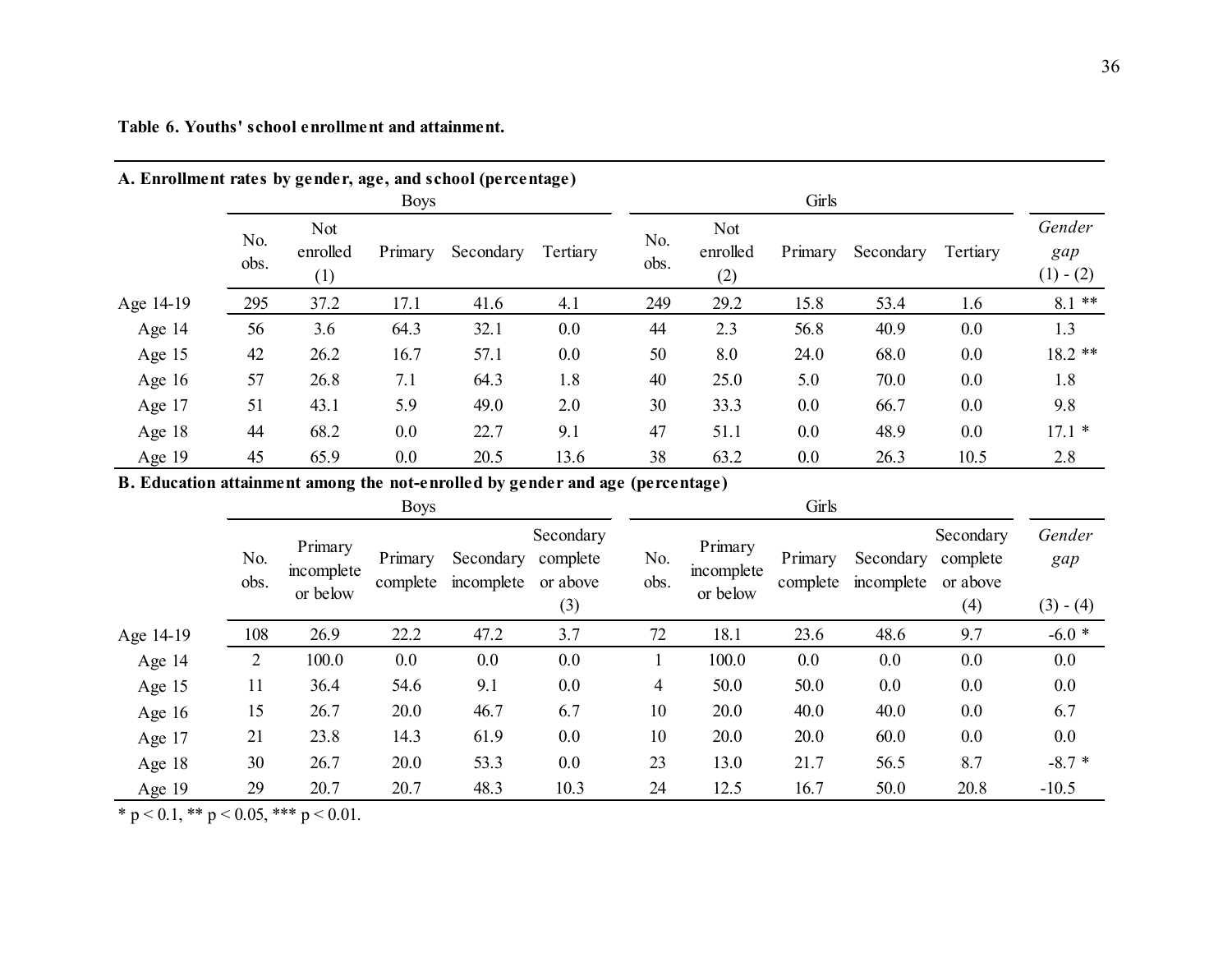|                                                         |             |          | School enrollment or secondary school<br>completion in 2005 $(0/1)$ |              |                           |  |  |  |  |
|---------------------------------------------------------|-------------|----------|---------------------------------------------------------------------|--------------|---------------------------|--|--|--|--|
|                                                         | No.<br>obs. | All      | <b>Boys</b><br>(1)                                                  | Girls<br>(2) | Gender gap<br>$(1) - (2)$ |  |  |  |  |
| Age 14-19                                               | 544         | 68.4     | 64.1                                                                | 73.5         | $-9.4$ **                 |  |  |  |  |
| Age $14$                                                | 100         | 97.0     | 96.4                                                                | 97.7         | $-1.3$                    |  |  |  |  |
| Age 15                                                  | 92          | 83.7     | 73.8                                                                | 92.0         | $-18.2$ **                |  |  |  |  |
| Age $16$                                                | 97          | 74.2     | 73.7                                                                | 75.0         | $-1.3$                    |  |  |  |  |
| Age 17                                                  | 81          | 60.5     | 56.9                                                                | 66.7         | $-9.8$                    |  |  |  |  |
| Age 18                                                  | 91          | 42.9     | 31.8                                                                | 53.2         | $-21.4$ **                |  |  |  |  |
| Age 19                                                  | 83          | 45.8     | 42.2                                                                | 50.0         | $-7.8$                    |  |  |  |  |
| Victims vs. non-victims:                                |             |          |                                                                     |              |                           |  |  |  |  |
| Non-victims (a)                                         | 185         | 73.5     | 70.7                                                                | 76.7         | $-6.0$                    |  |  |  |  |
| Victims (b)                                             | 359         | 65.7     | 60.7                                                                | 71.8         | $-11.1$ **                |  |  |  |  |
| Victimization gap $(a) - (b)$                           |             | $7.8*$   | $10.0*$                                                             | 5.0          | 5.0                       |  |  |  |  |
| Recipients vs. non-recipients in 2003-04 among victims: |             |          |                                                                     |              |                           |  |  |  |  |
| Non-recipients (c)                                      | 257         | 62.7     | 55.4                                                                | 71.2         | $-15.8$ ***               |  |  |  |  |
| Recipients (d)                                          | 101         | 73.3     | 73.7                                                                | 72.7         | 1.0                       |  |  |  |  |
| Aid-receipt gap $(c) - (d)$                             |             | $-10.6*$ | $-18.3$ **                                                          | $-1.5$       | $-16.7$                   |  |  |  |  |
| Recipients vs. non-recipients in 2003-05 among victims: |             |          |                                                                     |              |                           |  |  |  |  |
| Non-recipients (e)                                      | 223         | 64.6     | 56.7                                                                | 73.8         | $-17.1$ ***               |  |  |  |  |
| Recipients (f)                                          | 136         | 67.6     | 67.1                                                                | 68.3         | $-1.2$                    |  |  |  |  |
| Aid-receipt gap $(e)$ - $(f)$                           |             | $-3.1$   | $-10.4$                                                             | 5.5          | $-15.9$                   |  |  |  |  |

# **Table 7. Youths' schooling by age, gender, cyclone damage, and aid.**

\* p < 0.1, \*\* p < 0.05, \*\*\* p < 0.01.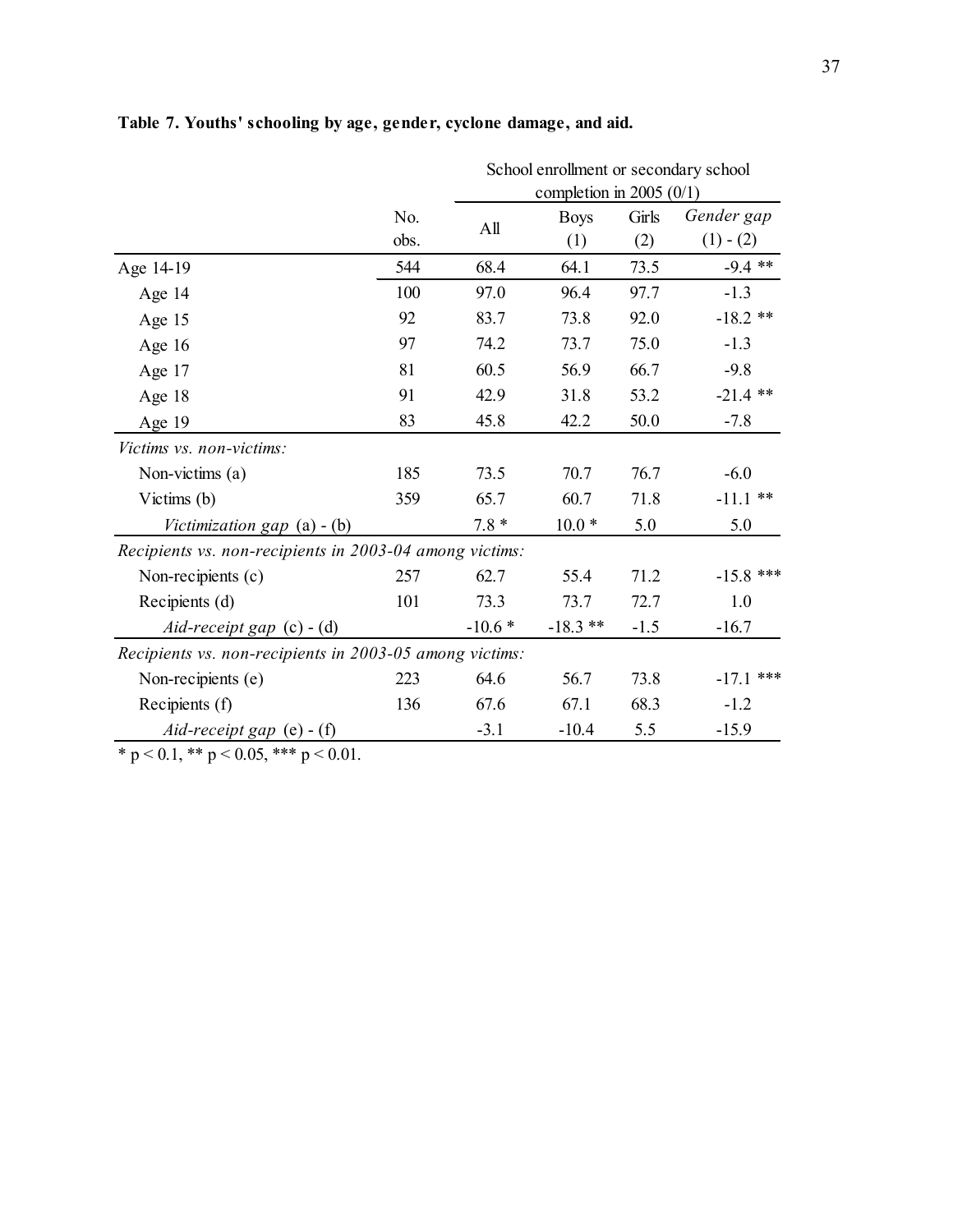|                                         | (1)        | (2)        | (3)       | (4)        | (5)        | (6)        | (7)            |
|-----------------------------------------|------------|------------|-----------|------------|------------|------------|----------------|
| A. Dwelling damage                      |            |            |           |            |            |            |                |
| Girl $(0/1)$                            | $0.095$ ** | $0.094$ ** | 0.050     | 0.050      | 0.051      | 0.052      | 0.053          |
|                                         | (0.038)    | (0.038)    | (0.069)   | (0.069)    | (0.069)    | (0.070)    | (0.070)        |
| Victim $(0/1)$                          |            | $-0.069$   | $-0.101$  | $-0.115*$  | $-0.115$ * | $-0.126*$  | $-0.125$ *     |
|                                         |            | (0.045)    | (0.065)   | (0.066)    | (0.067)    | (0.067)    | (0.068)        |
| Victim $\times$ Girl                    |            |            | 0.067     | 0.065      | 0.066      | 0.064      | 0.065          |
|                                         |            |            | (0.084)   | (0.084)    | (0.084)    | (0.084)    | (0.084)        |
| Recipient $(0/1)$                       |            |            |           | 0.074      | 0.047      | 0.072      | 0.044          |
|                                         |            |            |           | (0.061)    | (0.056)    | (0.061)    | (0.056)        |
| Recipient in:                           |            |            |           | 2003-04    | 2003-05    | 2003-04    | 2003-05        |
| Non-land assets                         | Yes        | Yes        | Yes       | Yes        | Yes        | No         | N <sub>0</sub> |
| Marginal effects:                       |            |            |           |            |            |            |                |
| Victimization among girls               |            |            | $-0.034$  |            |            |            |                |
|                                         |            |            | (0.058)   |            |            |            |                |
| Girl with victimization                 |            |            | $0.117**$ | $0.115$ ** | $0.117**$  | $0.116$ ** | $0.118**$      |
|                                         |            |            | (0.047)   | (0.047)    | (0.047)    | (0.046)    | (0.046)        |
| Victimization among non-recipient girls |            |            |           | $-0.050$   | $-0.049$   | $-0.062$   | $-0.060$       |
|                                         |            |            |           | (0.059)    | (0.060)    | (0.060)    | (0.061)        |
| Victimization among recipient boys      |            |            |           | $-0.041$   | $-0.068$   | $-0.054$   | $-0.081$       |
|                                         |            |            |           | (0.079)    | (0.074)    | (0.080)    | (0.075)        |
| R-squared                               | 0.281      | 0.284      | 0.285     | 0.288      | 0.287      | 0.281      | 0.281          |
| No. observations                        | 525        | 525        | 525       | 524        | 525        | 524        | 525            |
|                                         |            |            |           |            |            |            | (continued)    |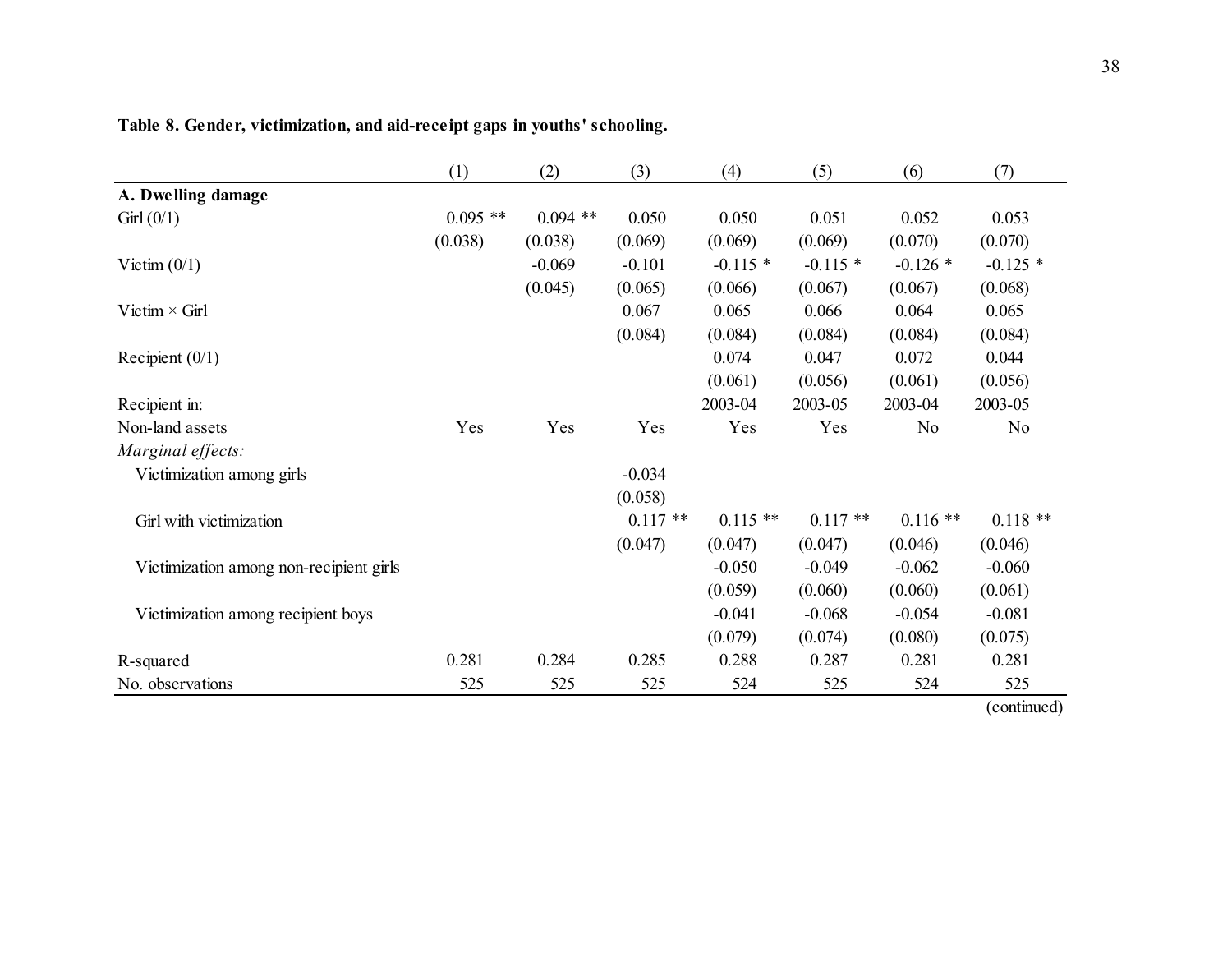| <b>B.</b> Dwelling damage value   |            |            |            |           |            |                |                |
|-----------------------------------|------------|------------|------------|-----------|------------|----------------|----------------|
| Girl $(0/1)$                      | $0.095$ ** | $0.093$ ** | 0.048      | 0.048     | 0.047      | 0.049          | 0.048          |
|                                   | (0.038)    | (0.038)    | (0.066)    | (0.065)   | (0.065)    | (0.066)        | (0.066)        |
| Log of damage $(F$)$              |            | $-0.008$   | $-0.013$   | $-0.014$  | $-0.016$   | $-0.015$       | $-0.018*$      |
|                                   |            | (0.007)    | (0.009)    | (0.010)   | (0.010)    | (0.010)        | (0.010)        |
| Log of damage $\times$ Girl       |            |            | 0.011      | 0.010     | 0.011      | 0.010          | 0.011          |
|                                   |            |            | (0.012)    | (0.012)   | (0.012)    | (0.012)        | (0.012)        |
| Log of aid $(F\$ )                |            |            |            | 0.0022    | $-0.017$   | 0.0011         | $-0.020$       |
|                                   |            |            |            | (0.039)   | (0.036)    | (0.039)        | (0.036)        |
| Log of damage $\times$ Log of aid |            |            |            | 0.0006    | 0.0033     | 0.0008         | 0.0036         |
|                                   |            |            |            | (0.005)   | (0.005)    | (0.005)        | (0.005)        |
| Aid received in:                  |            |            |            | 2003-04   | 2003-05    | 2003-04        | 2003-05        |
| Non-land assets                   | Yes        | Yes        | Yes        | Yes       | Yes        | N <sub>0</sub> | N <sub>0</sub> |
| Marginal effects:                 |            |            |            |           |            |                |                |
| Damage among girls                |            |            | $-0.002$   |           |            |                |                |
|                                   |            |            | (0.009)    |           |            |                |                |
| Girl with mean damage             |            |            | $0.093$ ** | $0.089**$ | $0.092$ ** | $0.090**$      | $0.092$ **     |
|                                   |            |            | (0.038)    | (0.038)   | (0.039)    | (0.038)        | (0.039)        |
| Damage among non-recipient girls  |            |            |            | $-0.004$  | $-0.005$   | $-0.005$       | $-0.007$       |
|                                   |            |            |            | (0.009)   | (0.009)    | (0.010)        | (0.009)        |
| Damage among boys with mean aid   |            |            |            | $-0.013$  | $-0.011$   | $-0.014$       | $-0.012$       |
|                                   |            |            |            | (0.010)   | (0.011)    | (0.010)        | (0.011)        |
| R-squared                         | 0.281      | 0.283      | 0.284      | 0.289     | 0.289      | 0.282          | 0.284          |
| No. observations                  | 525        | 525        | 525        | 516       | 517        | 516            | 517            |

Notes: Dependent variables are a dummy for school enrollment or secondary school completion in 2005. OLS estimates are shown. Standard errors clustered by household are in parentheses. \*  $p < 0.1$ , \*\*  $p < 0.05$ , \*\*\*  $p < 0.01$ . Other controls not shown here are age, elder brother (age 14-19) (0/1), elder sister (age 14-19) (0/1), no. younger brothers, no. younger sisters, no. male adults (age 20-59), no. female adults (age 20-59), no. elderly (age 60 or above), age of household head, log of land  $(m^2)$ , village dummies, and constant.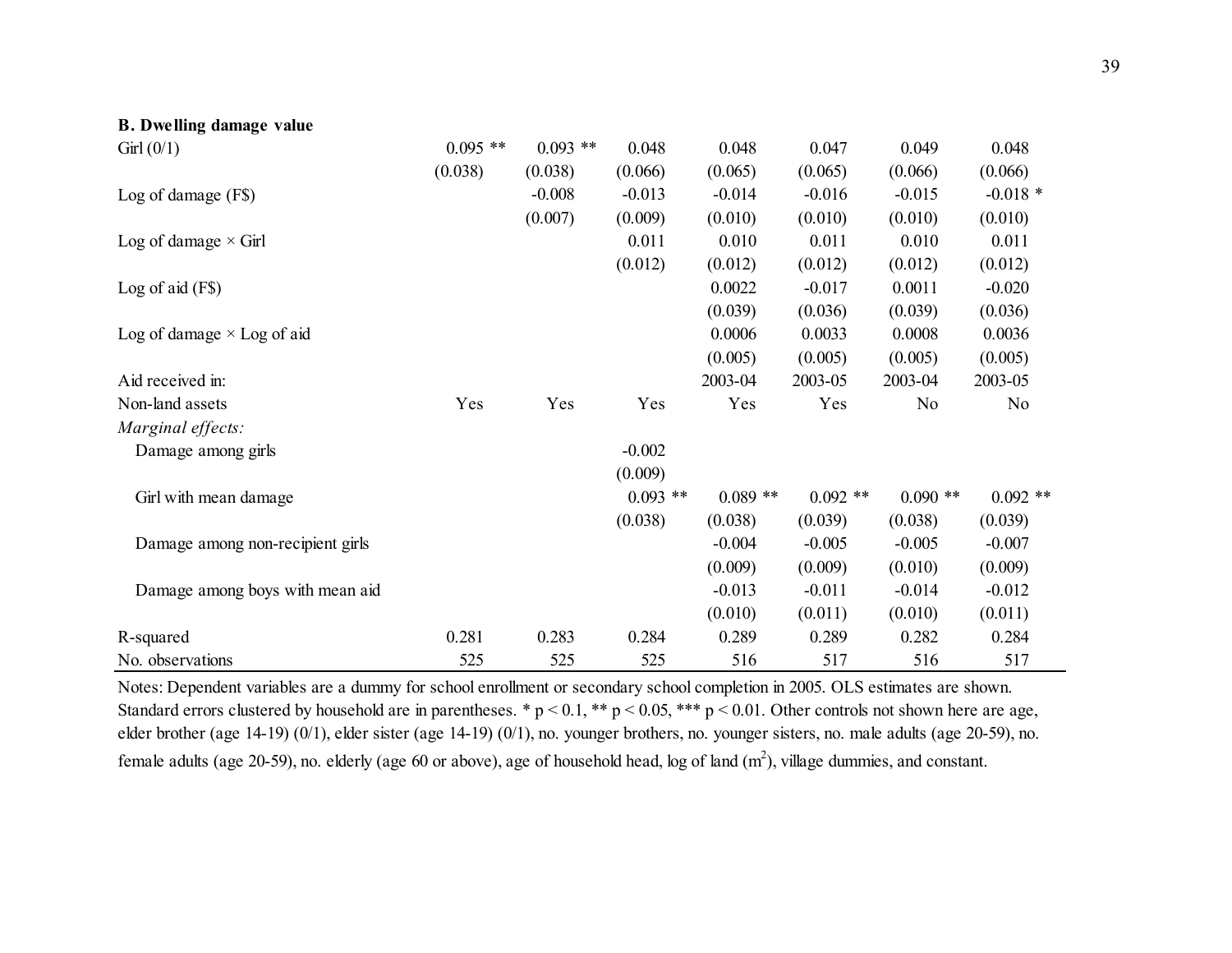|                                         | (1)          | (2)          | (3)          | (4)          | (5)          |
|-----------------------------------------|--------------|--------------|--------------|--------------|--------------|
| Girl(0/1)                               | 0.050        | 0.053        | 0.043        | 0.050        | 0.049        |
|                                         | (0.069)      | (0.069)      | (0.069)      | (0.069)      | (0.069)      |
| Victim $(0/1)$                          | $-0.115*$    | $-0.083$     | $-0.147$ **  | $-0.095$     | 0.031        |
|                                         | (0.066)      | (0.068)      | (0.070)      | (0.242)      | (0.202)      |
| Victim $\times$ Girl                    | 0.065        | 0.063        | 0.070        | 0.065        | 0.066        |
|                                         | (0.084)      | (0.084)      | (0.084)      | (0.084)      | (0.084)      |
| Recipient in 2003-04 (0/1)              | 0.074        | 0.063        | 0.077        | 0.075        | 0.073        |
|                                         | (0.061)      | (0.060)      | (0.060)      | (0.061)      | (0.060)      |
| Age                                     | $-0.118$ *** | $-0.115$ *** | $-0.118$ *** | $-0.118$ *** | $-0.118$ *** |
|                                         | (0.011)      | (0.011)      | (0.011)      | (0.011)      | (0.011)      |
| With elder brother (age 14-19)          | $-0.043$     | $-0.042$     | $-0.136$ **  | $-0.043$     | $-0.043$     |
| (0/1)                                   | (0.048)      | (0.048)      | (0.061)      | (0.048)      | (0.048)      |
| Log of land $(m2)$                      | $-0.0009$    | $-0.001$     | $-0.001$     | 0.001        | 0.000        |
|                                         | (0.010)      | (0.010)      | (0.010)      | (0.024)      | (0.010)      |
| Log of non-land assets (F\$)            | $0.029*$     | $0.027 *$    | $0.029*$     | $0.029*$     | $0.042 *$    |
|                                         | (0.015)      | (0.015)      | (0.015)      | (0.015)      | (0.024)      |
| Victim $\times$ At age 15, 17, 18 (0/1) |              | $-0.065$     |              |              |              |
|                                         |              | (0.050)      |              |              |              |
| Victim $\times$ With elder brother      |              |              | $0.141*$     |              |              |
|                                         |              |              | (0.082)      |              |              |
| Victim $\times$ Log of land             |              |              |              | $-0.002$     |              |
|                                         |              |              |              | (0.027)      |              |
| Victim $\times$ Log of non-land assets  |              |              |              |              | $-0.021$     |
|                                         |              |              |              |              | (0.027)      |
| Non-recipient boys' victimization gap:  |              |              |              |              |              |
| At age 15, 17, 18                       |              | $-0.148$ **  |              |              |              |
|                                         |              | (0.073)      |              |              |              |
| With elder brother                      |              |              | $-0.006$     |              |              |
|                                         |              |              | (0.088)      |              |              |
| With mean land                          |              |              |              | $-0.115*$    |              |
|                                         |              |              |              | (0.066)      |              |
| With mean non-land assets               |              |              |              |              | $-0.113*$    |
|                                         |              |              |              |              | (0.066)      |
| R-squared                               | 0.288        | 0.291        | 0.291        | 0.288        | 0.289        |
| No. observations                        | 524          | 524          | 524          | 524          | 524          |

**Table 9. School-progression, birth-order, and wealth effects on non-recipient boys' victimization gap in schooling.**

Notes: Dependent variables are a dummy for school enrollment or secondary school completion in 2005. OLS estimates are shown. Standard errors clustered by household are in parentheses. \* p < 0.1, \*\*  $p < 0.05$ , \*\*\*  $p < 0.01$ . Other controls not shown here are elder sister (age 14-19) (0/1), no. younger brothers, no. younger sisters, no. male adults (age 20-59), no. female adults (age 20-59), no. elderly (age 60 or above), age of household head, village dummies, and constant.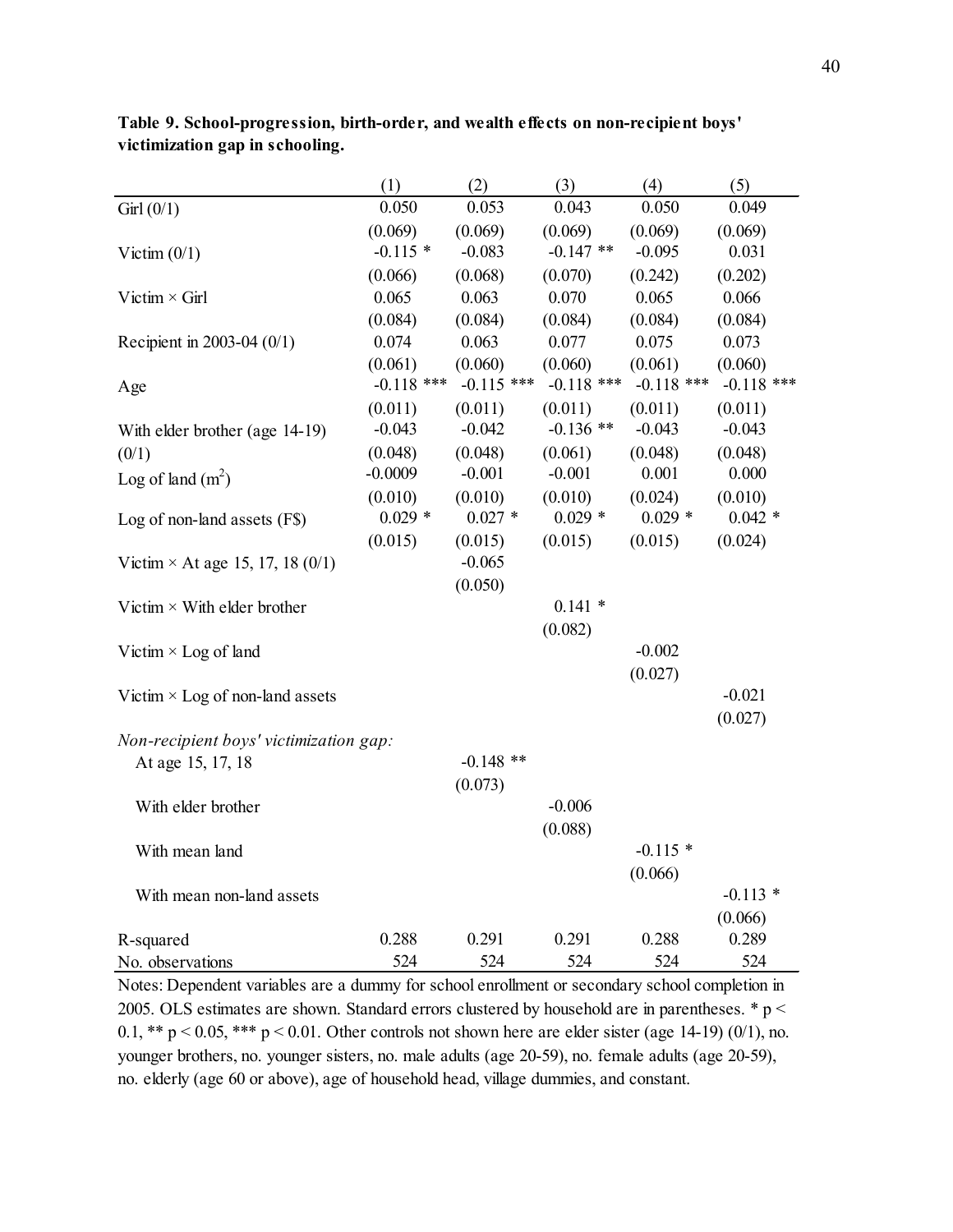|                                              | (1)        | (2)        | (3)         | (4)      |
|----------------------------------------------|------------|------------|-------------|----------|
| Father's secondary education $(0/1)$         | $-0.028$   | $-0.042$   | 0.044       | $-0.042$ |
|                                              | (0.067)    | (0.066)    | (0.099)     | (0.066)  |
| Mother's secondary education $(0/1)$         | $0.152$ ** | $0.151$ ** | $0.142**$   | 0.162    |
|                                              | (0.067)    | (0.067)    | (0.067)     | (0.102)  |
| Father's secondary education $\times$ Girl   | 0.026      | 0.042      | 0.035       | 0.043    |
|                                              | (0.094)    | (0.094)    | (0.095)     | (0.094)  |
| Mother's secondary education $\times$ Girl   | $-0.085$   | $-0.082$   | $-0.072$    | $-0.081$ |
|                                              | (0.094)    | (0.093)    | (0.094)     | (0.093)  |
| Girl(0/1)                                    | 0.095      | 0.028      | 0.031       | 0.027    |
|                                              | (0.074)    | (0.106)    | (0.106)     | (0.106)  |
| Victim $(0/1)$                               |            | $-0.116$   | $-0.056$    | $-0.108$ |
|                                              |            | (0.074)    | (0.086)     | (0.094)  |
| Victim $\times$ Girl                         |            | 0.088      | 0.083       | 0.088    |
|                                              |            | (0.099)    | (0.098)     | (0.099)  |
| Recipient in 2003-04 (0/1)                   |            | 0.031      | 0.024       | 0.029    |
|                                              |            | (0.067)    | (0.067)     | (0.068)  |
| Victim $\times$ Father's secondary education |            |            | $-0.127$    |          |
|                                              |            |            | (0.097)     |          |
| Victim $\times$ Mother's secondary education |            |            |             | $-0.017$ |
|                                              |            |            |             | (0.104)  |
| Log of non-land assets (F\$)                 | 0.021      | 0.017      | 0.017       | 0.017    |
|                                              | (0.017)    | (0.017)    | (0.017)     | (0.017)  |
| Marginal effects:                            |            |            |             |          |
| Father's secondary education for girls       | $-0.0017$  | 0.0001     |             |          |
|                                              | (0.063)    | (0.064)    |             |          |
| Mother's secondary education for girls       | 0.067      | 0.069      |             |          |
|                                              | (0.068)    | (0.068)    |             |          |
| Victimization with father's secondary        |            |            | $-0.183$ ** |          |
| education for non-recipient boys             |            |            | (0.089)     |          |
| Victimization with mother's secondary        |            |            |             | $-0.125$ |
| education for non-recipient boys             |            |            |             | (0.087)  |
| R-squared                                    | 0.297      | 0.302      | 0.306       | 0.302    |
| No. observations                             | 396        | 396        | 396         | 396      |

### **Table 10. Effects of parental education on youths' schooling.**

Notes: Dependent variables are a dummy for school enrollment or secondary school completion in 2005. OLS estimates are shown. Standard errors clustered by household are in parentheses. \* p < 0.1, \*\*  $p < 0.05$ , \*\*\*  $p < 0.01$ . Other controls not shown here are age, elder brother (age 14-19) (0/1), elder sister (age 14-19) (0/1), no. younger brothers, no. younger sisters, no. male adults (age 20-59), no. female adults (age 20-59), no. elderly (age 60 or above), age of household head, log of land  $(m^2)$ , village dummies, and constant.